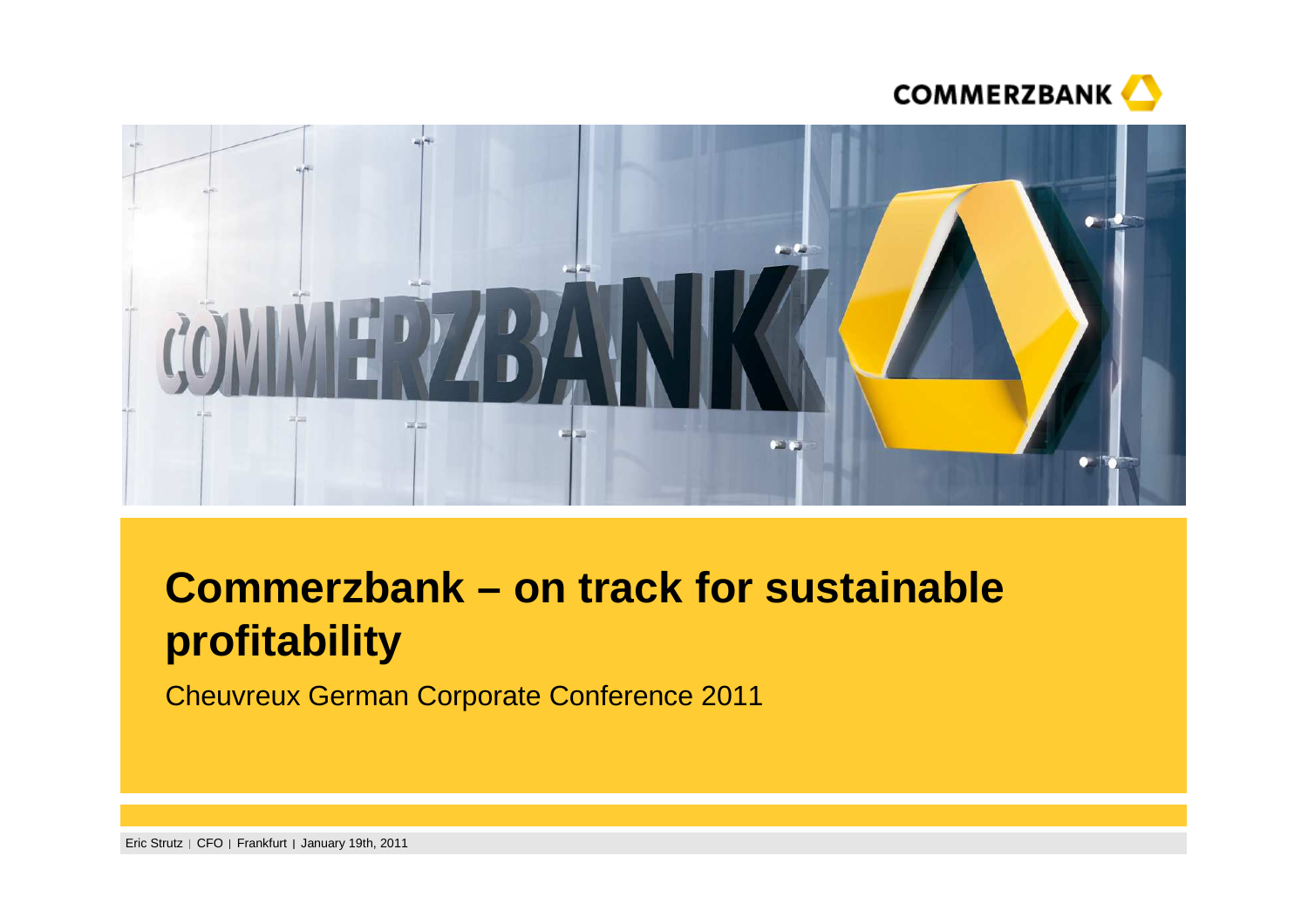

## **Key highlights**

#### **No. 1 for Germany's Mittelstand and second largest German retail bank**

- > Market leader for mid-sized German companies
- > Second largest retail bank with 11 million German private clients and 1,200 German branches (post integration), top position in Wealth Management and online brokerage



## **Direct exposure to strongly performing German economy**

> Germany is Eurozone's economic engine, benefitting from strong demand for investment goods and its strong positioning in Asian markets

## **Turnaround achieved – delivering on synergy targets**

> Dresdner Bank integration well underway, with synergy levels ahead of plan and a target run rate of €2.4bn p.a.



#### **Ongoing progress in proactive risk reduction on ABF and PRU targets**

- > Risk profile substantially improved: portfolio reduction to €71bn and €111bn as of Q3 2010 (vs. €86bnand €156bn in 2008) in Commercial Real Estate and Public Finance
- > Portfolio Restructuring Unit in run-off with further write-back potential



## **Further improved capital position, Basel III effects manageable**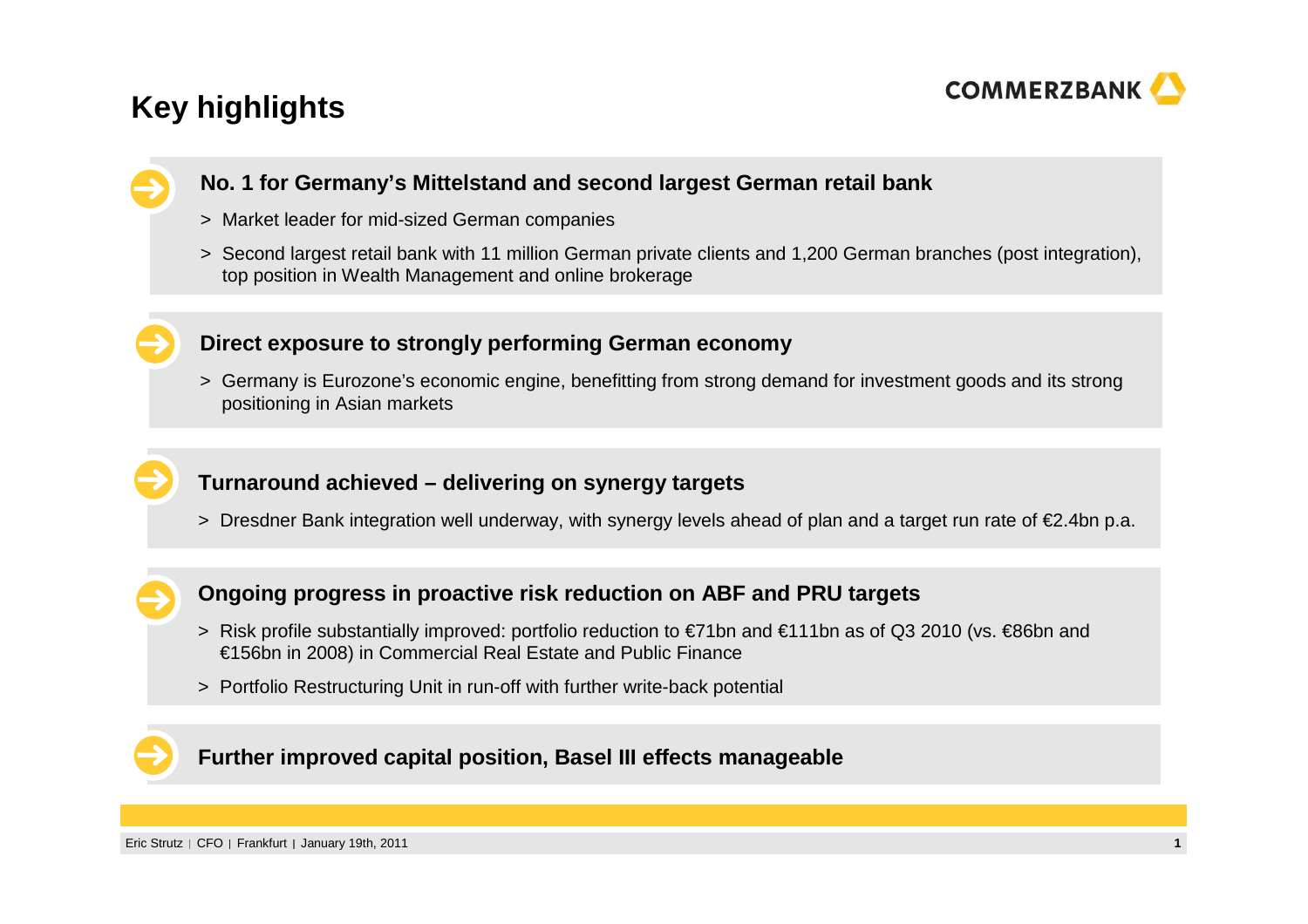

## **Commerzbank with a solid operating profit of €116m in Q3 2010**

| In $\notin$ m              | Q3 2010 | Q2 2010 <sup>1)</sup> | $Q32009^{1}$ | $9M$ 2010 <sup>1)</sup> | $9M$ 2009 <sup>*1)</sup> |
|----------------------------|---------|-----------------------|--------------|-------------------------|--------------------------|
| Revenues before LLP        | 2,922   | 3,110                 | 3,439        | 9,656                   | 8,802                    |
| Provisions for loan losses | $-621$  | $-639$                | $-1,053$     | $-1,904$                | $-2,890$                 |
| Operating expenses         | 2,185   | 2,228                 | 2,264        | 6,622                   | 6,608                    |
| Operating profit / loss    | 116     | 243                   | 122          | 1,130                   | $-696$                   |
| Net profit / loss**        | 113     | 352                   | $-1,055$     | 1,173                   | $-2,680$                 |

Net interest income and commission income impacted by difficult market environment

- Strong client flow and favourable market conditions for structured products drove trading profit
- LLP benefited from write-backs in MSB, ongoing high provisioning level in ABF
- Cost base: synergy results partially offset by integration charges
- > Net profit supported by tax credit in foreign locations

<sup>\*</sup> without first 12 days result of Dresdner Bank \*\* Net profit/loss attributable to Commerzbank shareholders1) Restatement for prior year and previous quarters 2010 due to change in reporting structure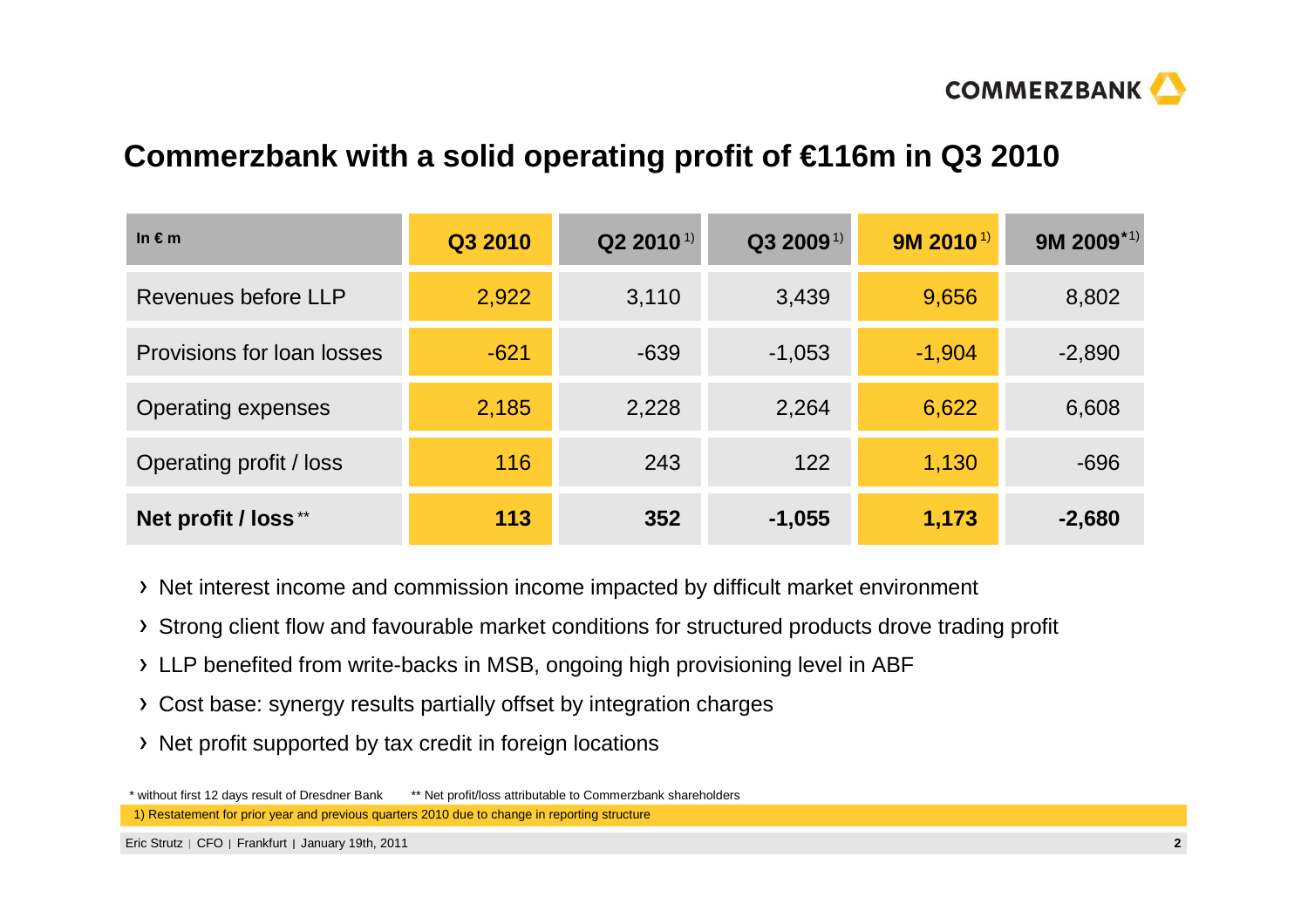

## **Lower LLPs in the Core Bank, ongoing high risk charges in ABF**

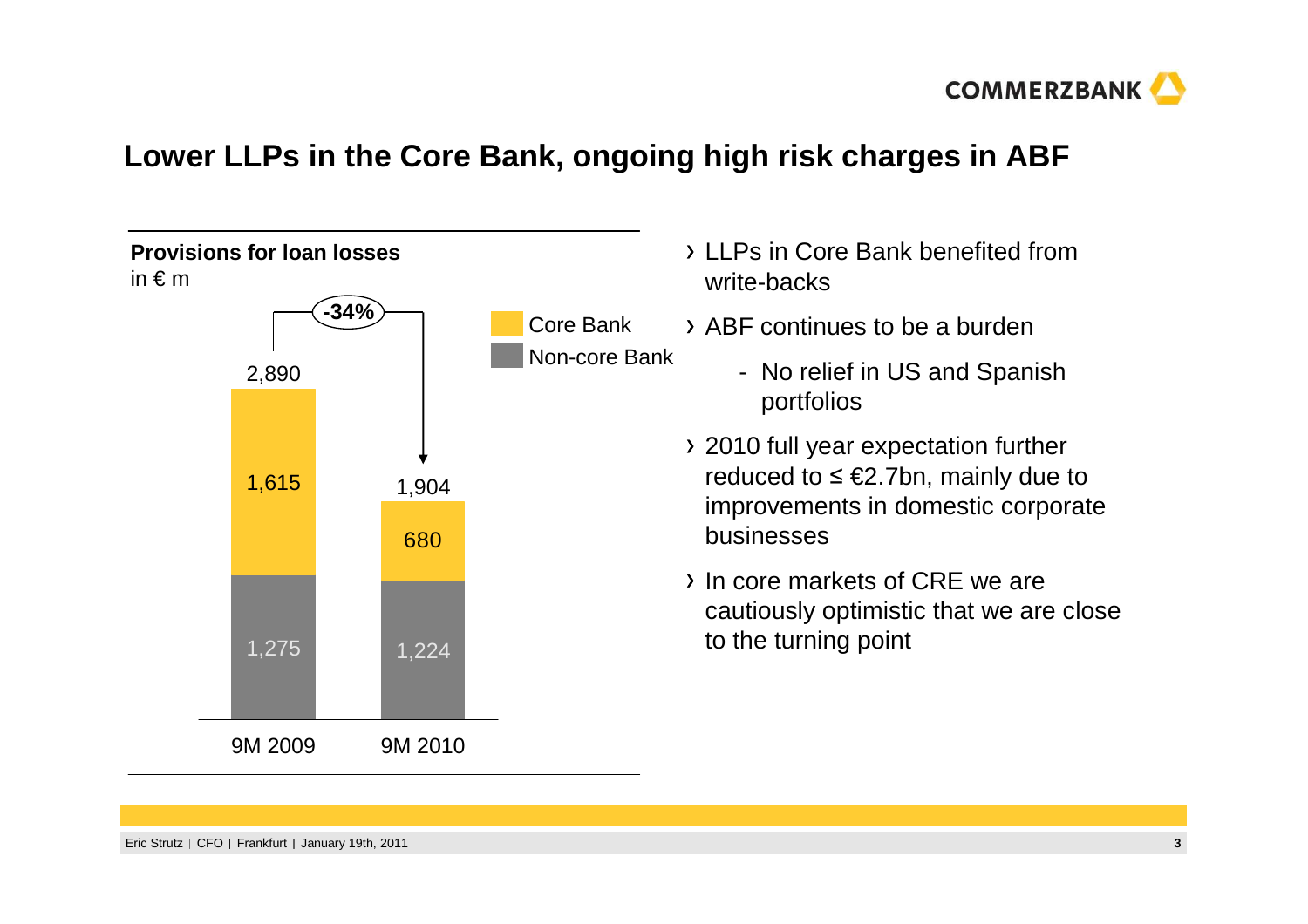

## **Integration progress on scheduleKey milestone in Q3: successful software harmonization**

## **Cost synergies Personnel reductionIntegration charges**

- End of September 2010 >45% of total synergy target of €2.4bn (2013 et seq.) achieved
- $\rightarrow$  Forecast 2010 at  $\in$ 1.1bn
- Integration charges above plan in 2010 due to higher IT investments
- > Total integration charges confirmed at €2.5bn

- 80% of overall reduction contracted (>6.900 FTE)
- Reduction of staff faster than planned

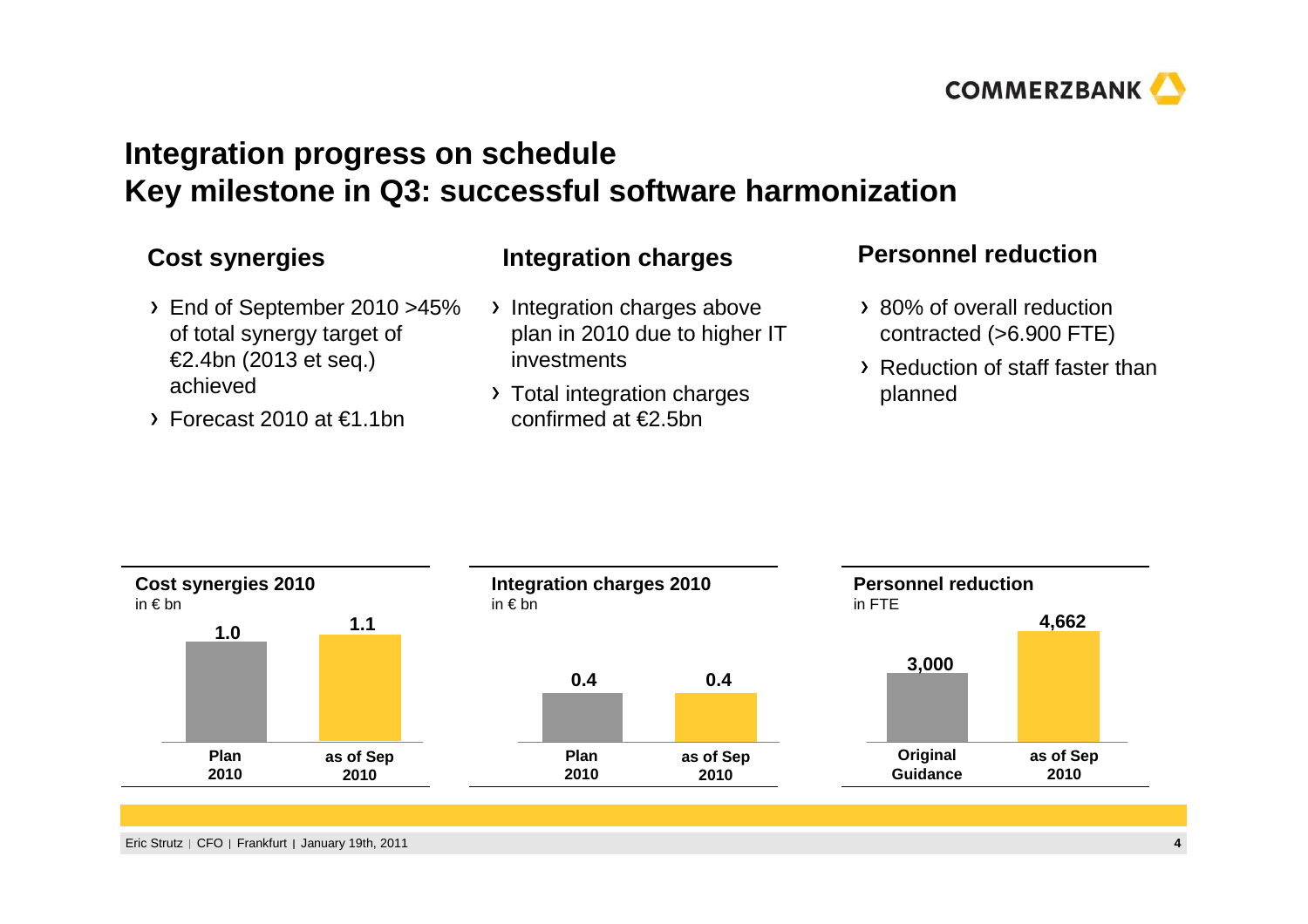

## **Cost base influenced by investments into integration,adjusted operating expenses down 4.4%**

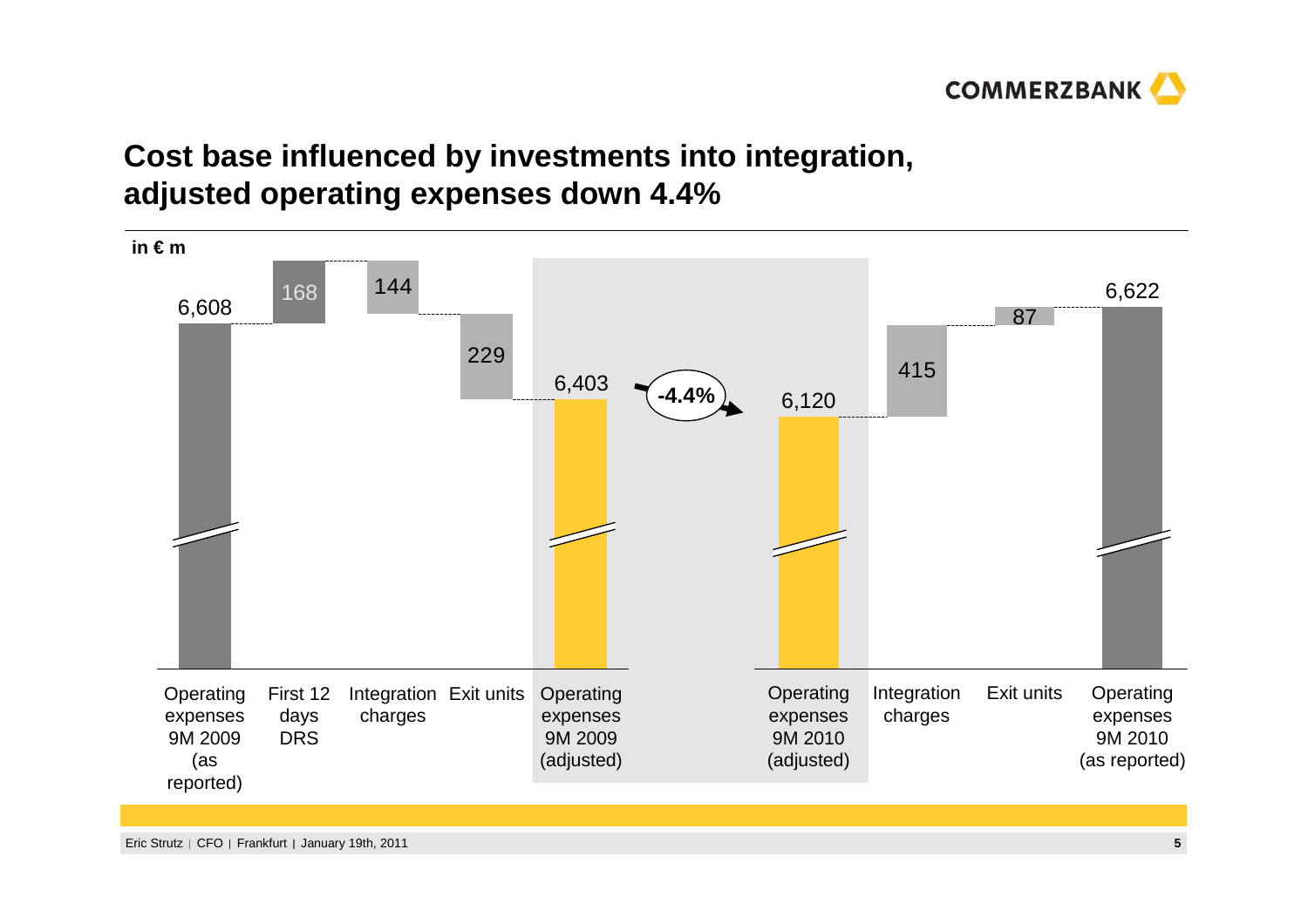

## **Net profit supported by tax credit in foreign locations**



- Operating profit of €116m in Q3 2010
- Tax credit of €19m in foreign locations
- Post-tax profit of €135m
- 9m 2010 EPS of €0.99
- Revised financial outlook for Eurohypowill result in significant further writedown under German GAAP (however IFRS result will be unaffected)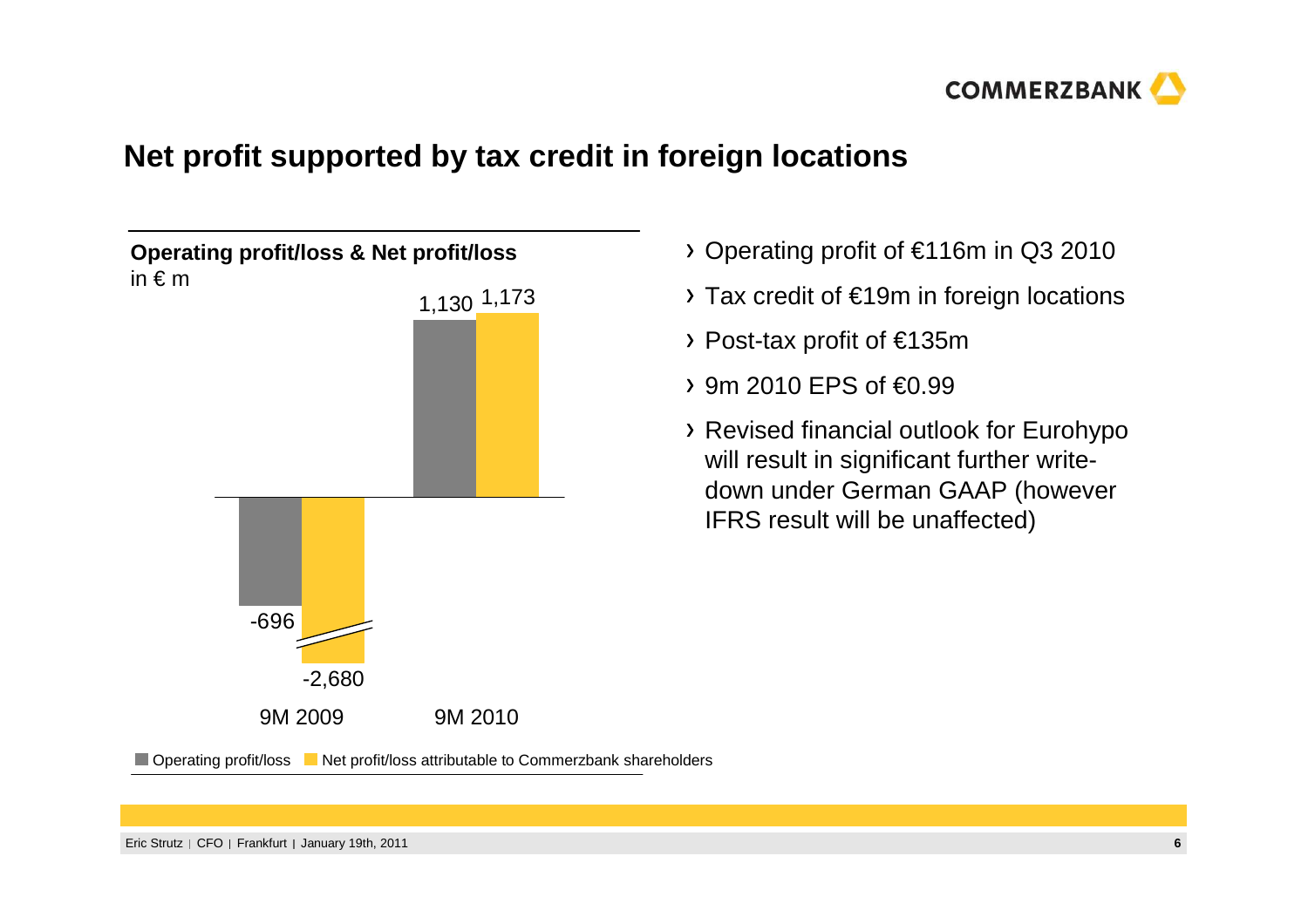

## **Q3 2010 – Core Bank with continued profitability**

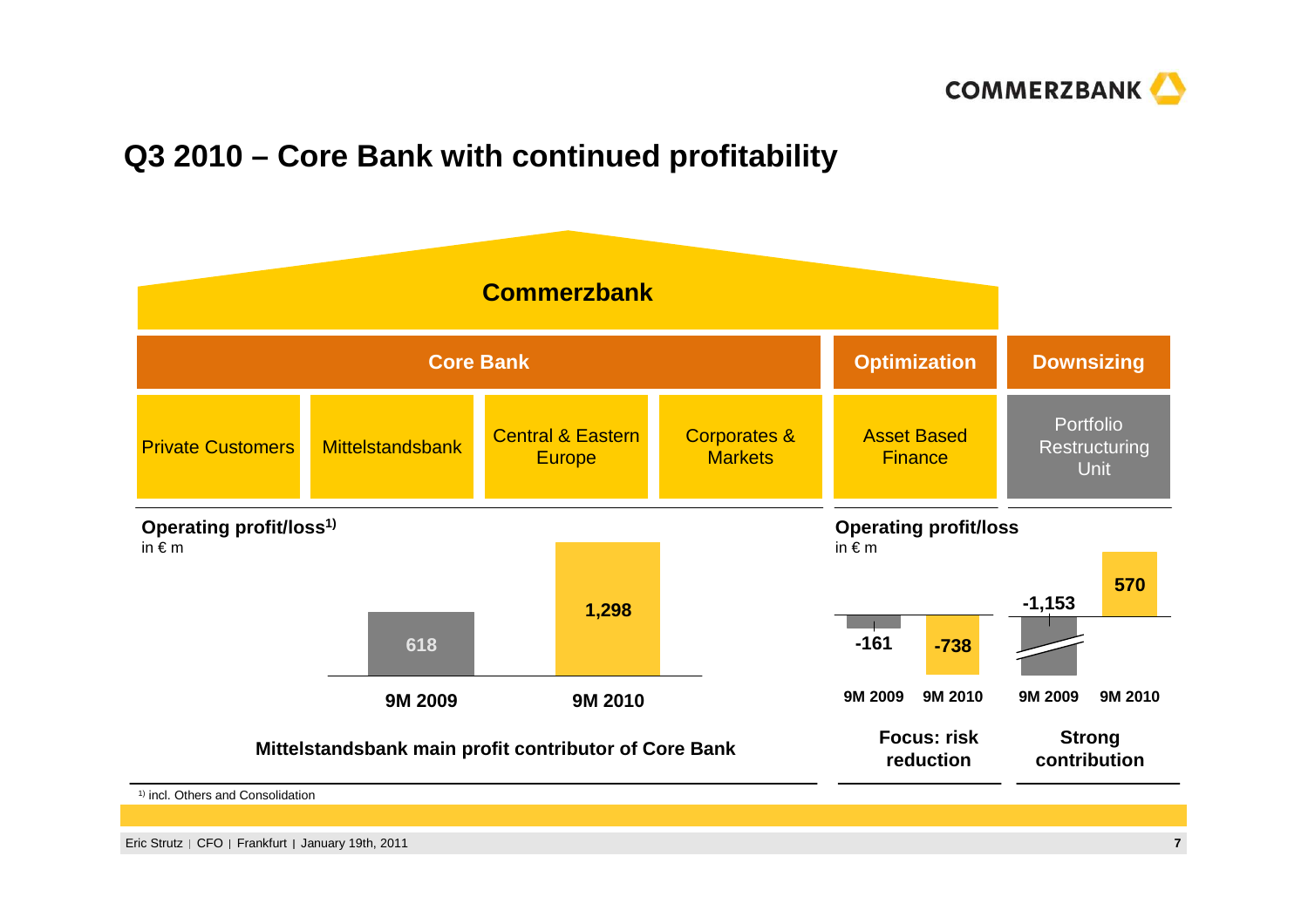

## **Private Customers – integration well under way**

#### **Key achievements**

- › Operating profit achieved notwithstanding restructuring
- › Stable number of 11 million customers
- ›Strong market position across all sub-segments
- ›Brand migration successfully completed

#### **Value drivers**

- › Successful completion of integration:
	- Realizing cost synergies
	- Increased sales productivity
- › Leverage of our market position

## **Strategic goals**

- $\rightarrow$  Create the no. 1 bank for sophisticated private customers, positioned as leader in quality
- › Ensure above-average participation in long-term growth (e.g. demographics, development of savings ratio)





- › Positioned to benefit from improving capital markets
- › Interest income will rise as interest rates increase
- Cost of risk expected to stabilize over ›medium term
- Significant cost savings through synergies›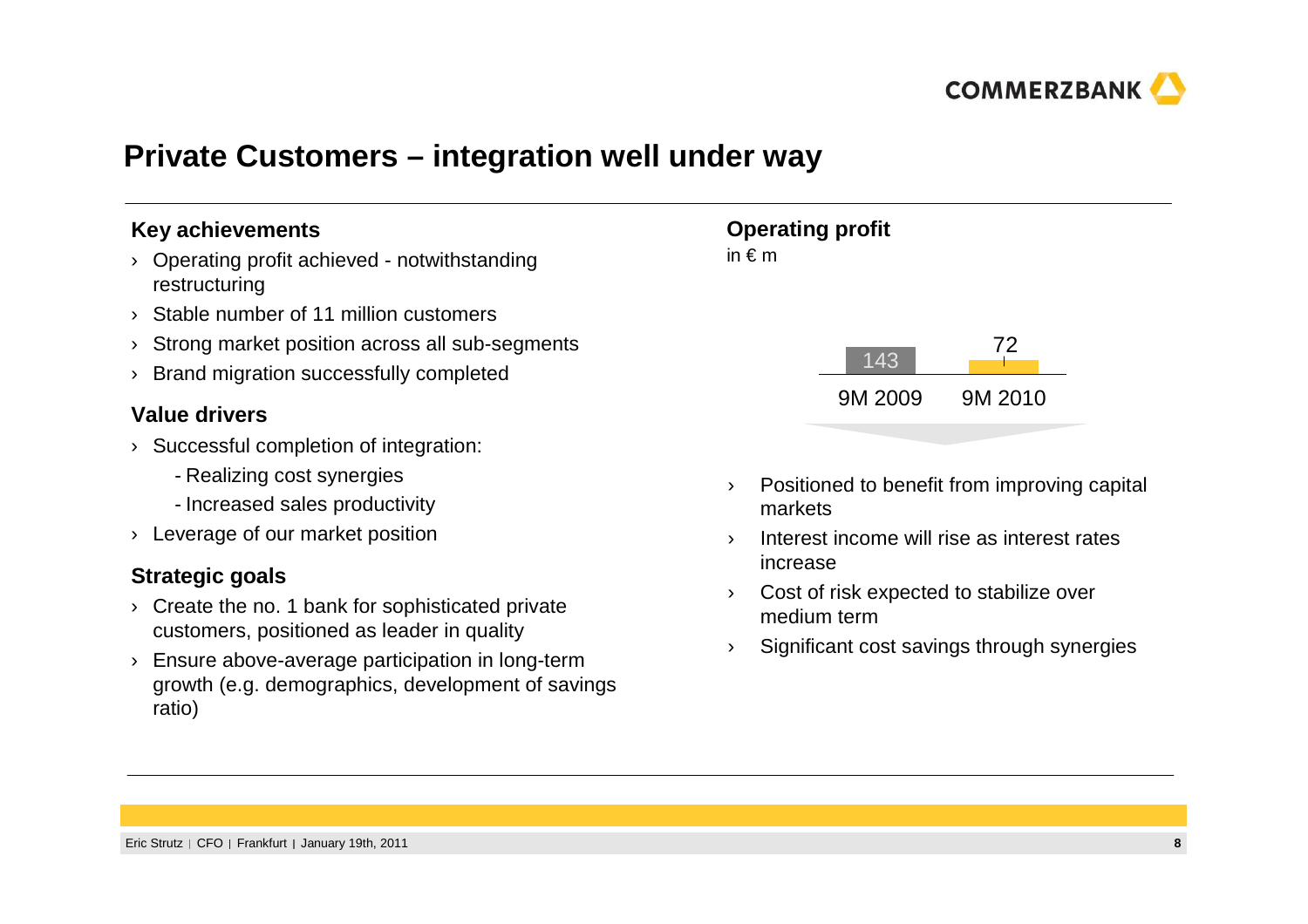

## **Mittelstandsbank – main profit driver**

#### **Key achievements**

- MSB impressively resilient during the crisis and consistently delivering strong results
- Leading SME franchise in Germany with densest branch network
- Stable client base
- Significant reduction of concentration risks

#### **Value drivers**

- › Realizing cost synergies
- Leverage potential of strong customer franchise›

#### **Strategic goals**

- › Consolidation of our leading position as best "Mittelstandsbank" by
	- increasing value added in mid/large cap client segment
	- specific expansion of small cap client base
	- serving our customers' international activities
	- further increase of global market share in FI business
	- increased efficiency and excellence for our customers



- › Stable financial platform even in difficult economic environment
- ›Market leadership with high revenue potential
- › Well-positioned with our sustainable business model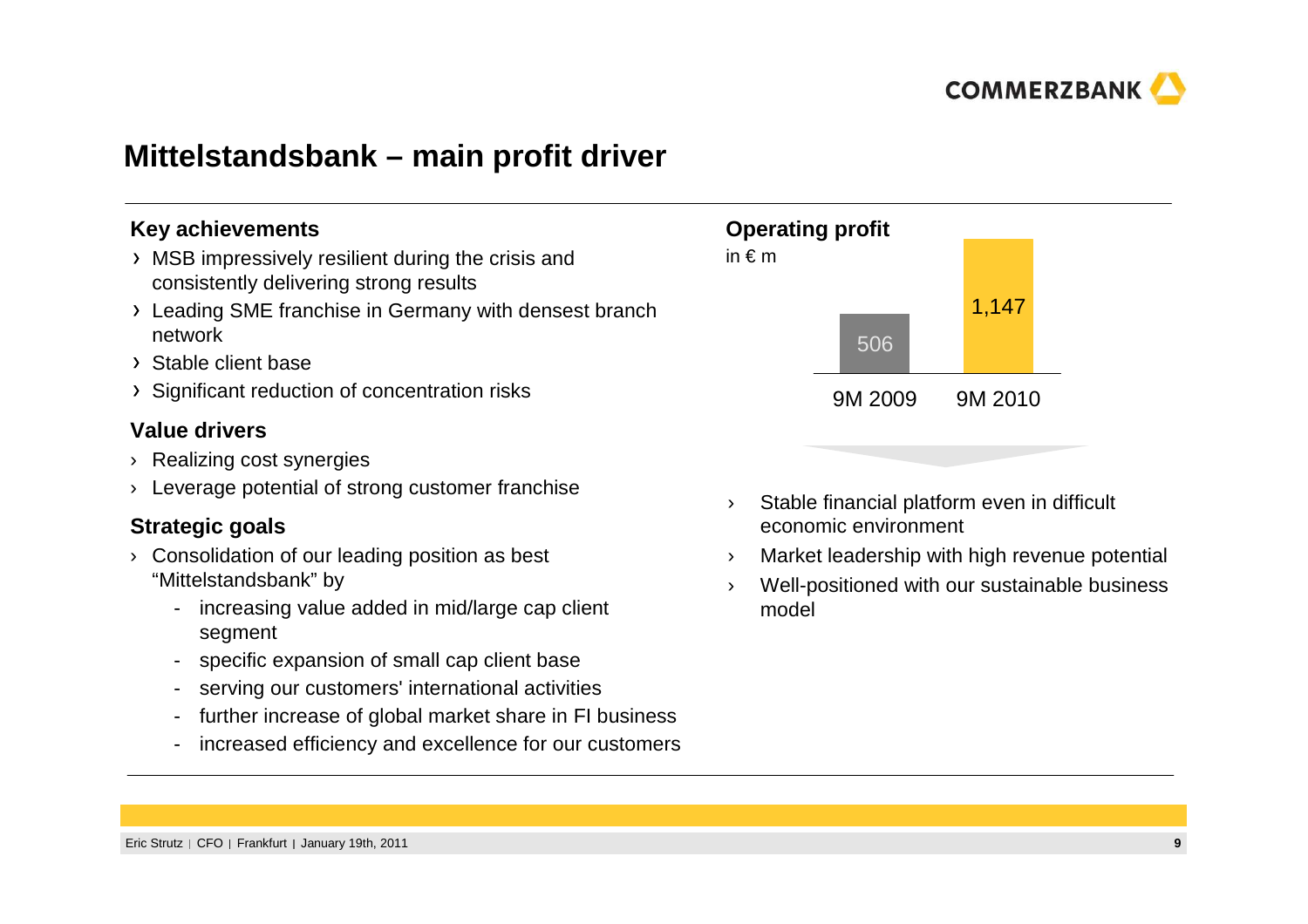

## **Mittelstandsbank – leading market position after integration of Dresdner Bank**

|                                   | <b>Small Caps</b>                                        | <b>Mid Caps</b>                                                                                     | <b>Large Caps</b>                                                          |  |  |  |
|-----------------------------------|----------------------------------------------------------|-----------------------------------------------------------------------------------------------------|----------------------------------------------------------------------------|--|--|--|
|                                   | (turnover $\in$ 2.5-12.5m)                               | (turnover $\in$ 12.5 - 250m)                                                                        | (turnover $> \text{ } \in 250 \text{m}$ )                                  |  |  |  |
| <b>Market share</b>               | $~16\%$                                                  | $~18 - 20%$                                                                                         | $~12\%$                                                                    |  |  |  |
|                                   | $-4%$                                                    | $~11\%$                                                                                             | $-7%$                                                                      |  |  |  |
|                                   | 2008                                                     | 2008                                                                                                | 2008                                                                       |  |  |  |
|                                   | 2010                                                     | 2010                                                                                                | 2010                                                                       |  |  |  |
| <b>Number of</b><br>client groups | ~28,000                                                  | ~29,000                                                                                             | ~1,400                                                                     |  |  |  |
| Medium-<br>term goals             | > Deepen client relationships<br>> Increase market share | > Defend market share<br>> Gain new clients<br>Increase share of wallet<br>$\lambda$<br>selectively | > Already high penetration of<br>client base<br>> Increase share of wallet |  |  |  |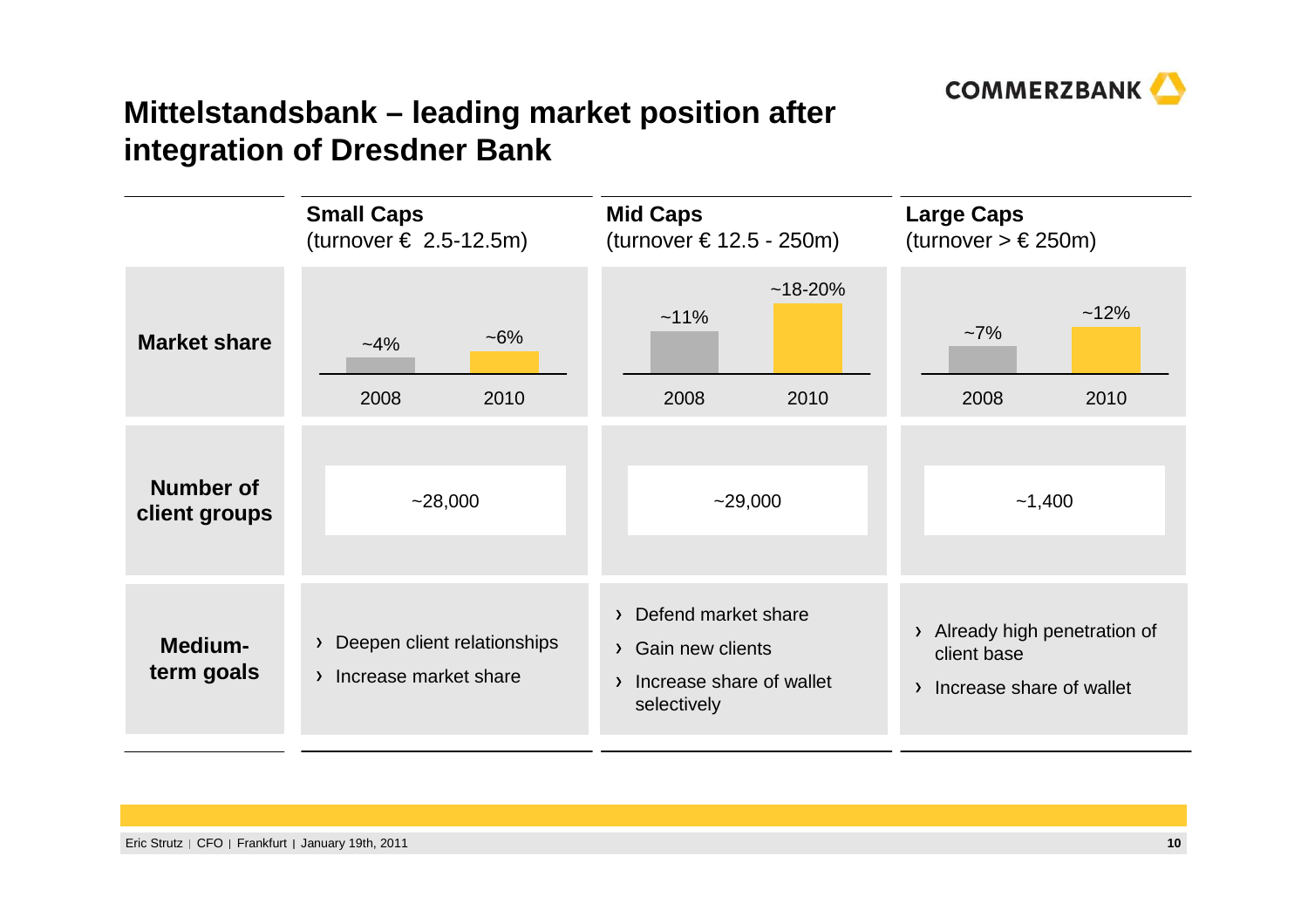

## **Central & Eastern Europe – demanding environment**

#### **Key achievements**

- > Strong underlying performance of BRE Bank
- Portfolio restructuring at Bank Forum in progress
- More than 4 million customers; 360,000 new customers since January 2010 (+ 10%)

#### **Value drivers**

- Focus on Private Client franchise
- Benefiting from improved economic conditions and normalizing risk provisioning
- Bank Forum strategic repositioning

#### **Strategic goals**

- Increasing profitability in corporate banking, focused growth in retail banking
- Reducing risk costs, strict cost management and development of new revenue streams
- Further development of business models, e.g. business mix, operational excellence



- › Attractive growth perspectives in CEE countries
- ›Cost base under control

**Operating profit**

in € <sup>m</sup>

- › Decreasing LLPs as market conditions improve and risk management measures take effect
- ›Leveraging off the platform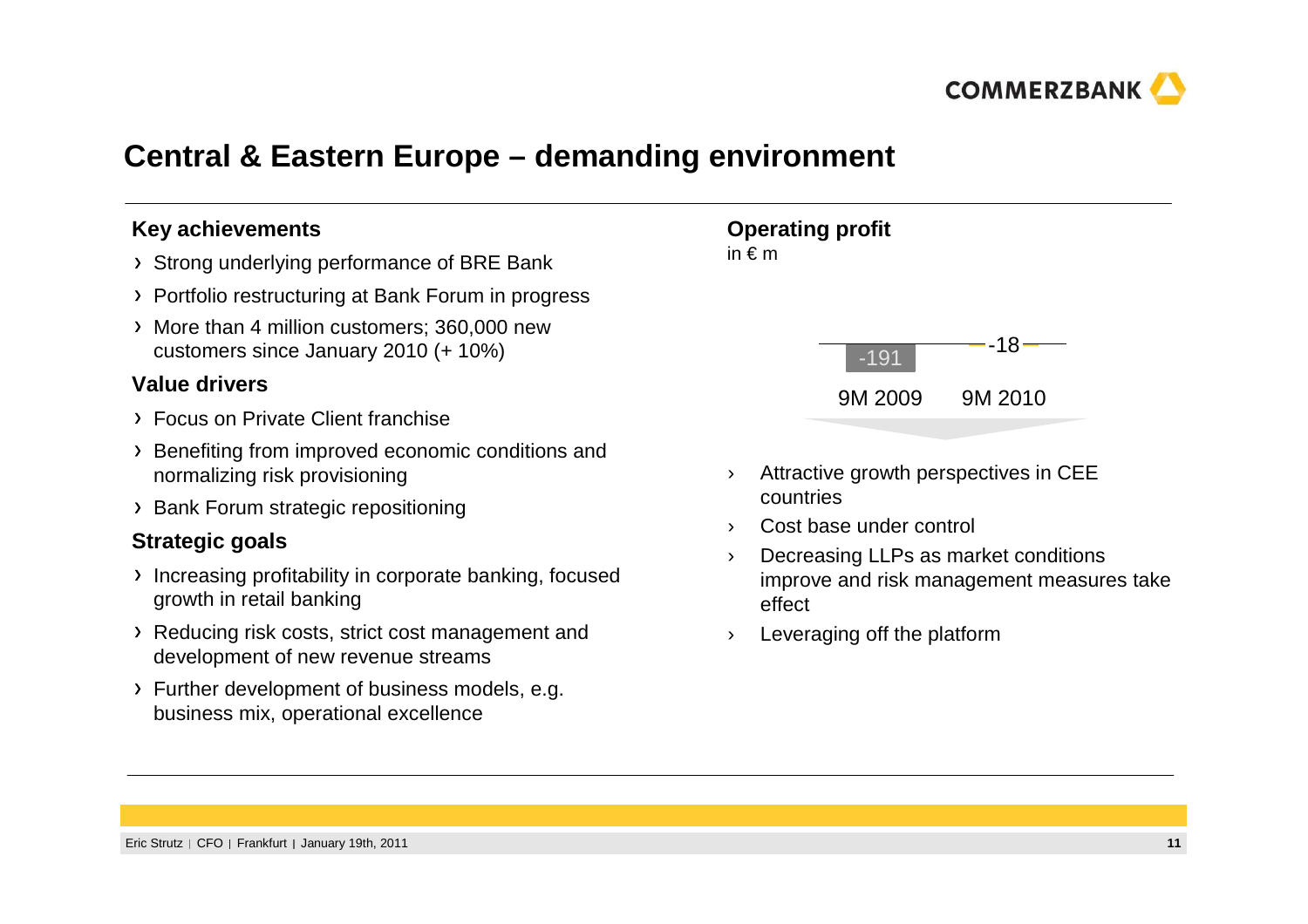

## **Corporates & Markets – "the German investment bank"**

#### **Key achievements**

- › Client centric business model implemented, product provider for Group's franchise
- › Significantly improved risk profile and reduced earnings volatility
- $\rightarrow$  Top German Equity, FIC & Corporate Finance house
- › Integration almost completed

## **Value drivers**

- › Stabilization of revenues
- ›Exploitation of cost synergies
- › Release of B/S usage and equity

#### **Strategic goals**

- › Boost German leadership in IR and FX risk management solutions
- › Enhance our strong European market position in equity derivatives
- ›Important role in German corporate finance (equity and debt)
- $\rightarrow$  Selectively expanding the international client franchise



›Stabilisation of revenues

**Operating profit**

- ›Exploitation of cost synergies
- ›Sustainability of results
- › Release of balance sheet usage and equity tied up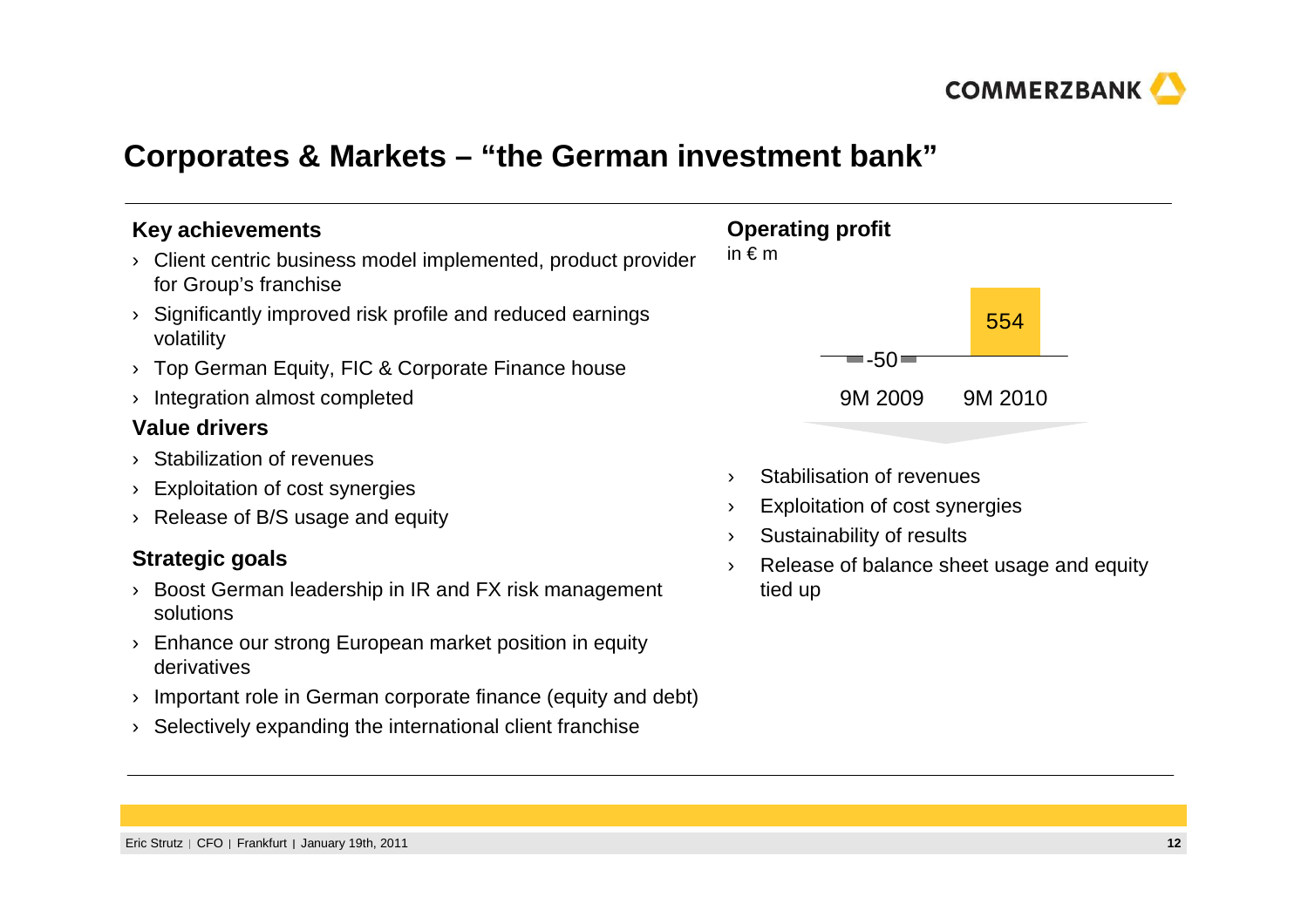

## **Asset Based Finance – successful downsizing and de-risking**

#### **Key achievements**

- $\rightarrow$  ABF division vigorously restructured and refocused since 2008
- › Asset volume and risk reduced despite extremely challenging conditions
- $\rightarrow$  Integration of Ship Finance activities

## **Value drivers**

- › Winding down Public Finance portfolio
- ›Downsizing CRE asset & RWA base
- › Further reduction of risks

## **Strategic goals**

- › Becoming no. 1 partner for
	- Commercial Real Estate: offering real estate financing and real estate asset management
	- Maritime industry: offering ship financing and non-finance products



›Enhancing risk/return profile

**Operating profit** 

in  $\notin$  m

- Reducing funding requirements
- Cost management
- Sustaining client franchise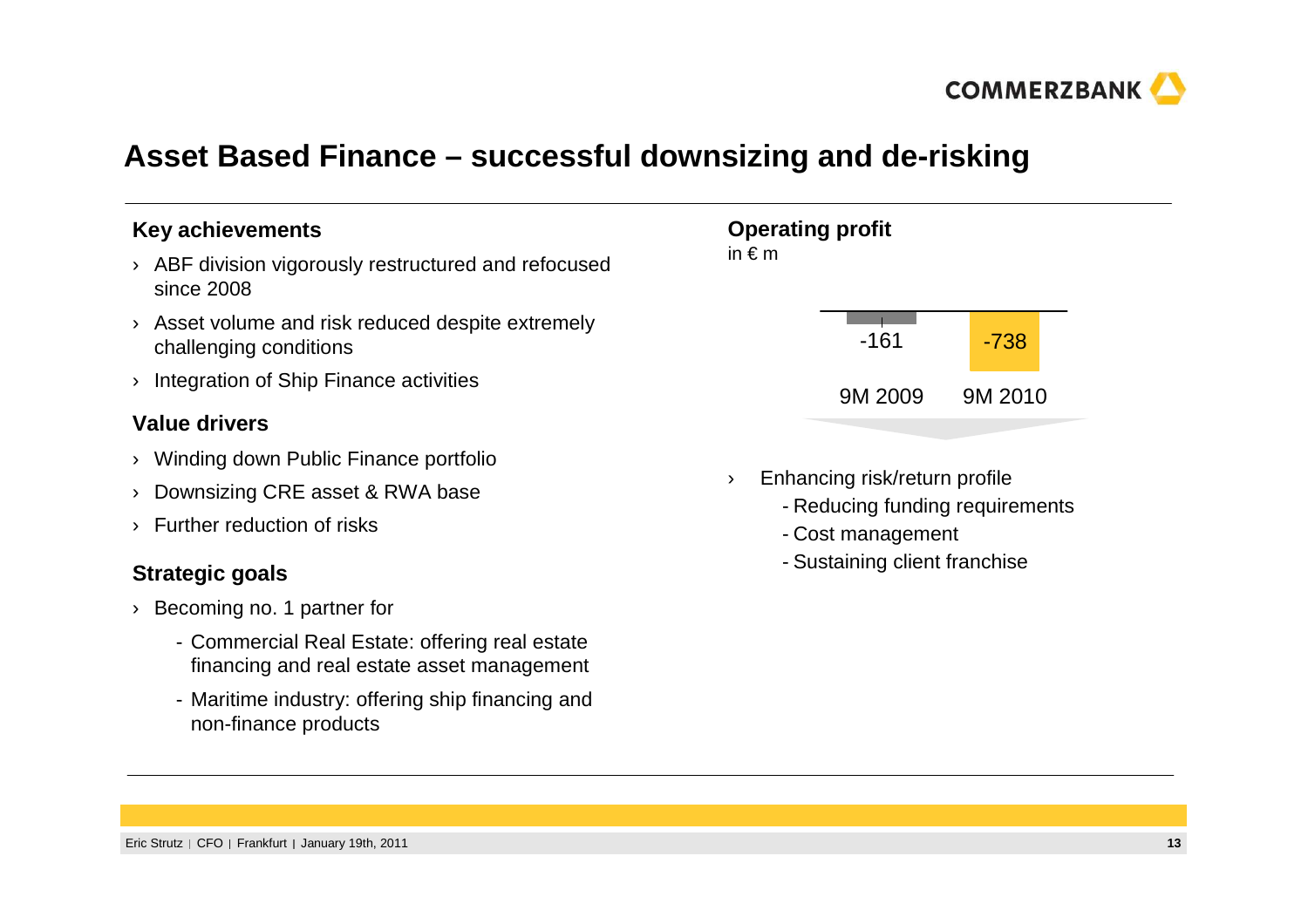

## **Further reduction of CRE and Public Finance portfolios**



1) Volume includes Eurohypo portfolio and further assets assigned outside of Eurohypo at Commerzbank; 2) PF includes Eurohypo and EEPK portfolio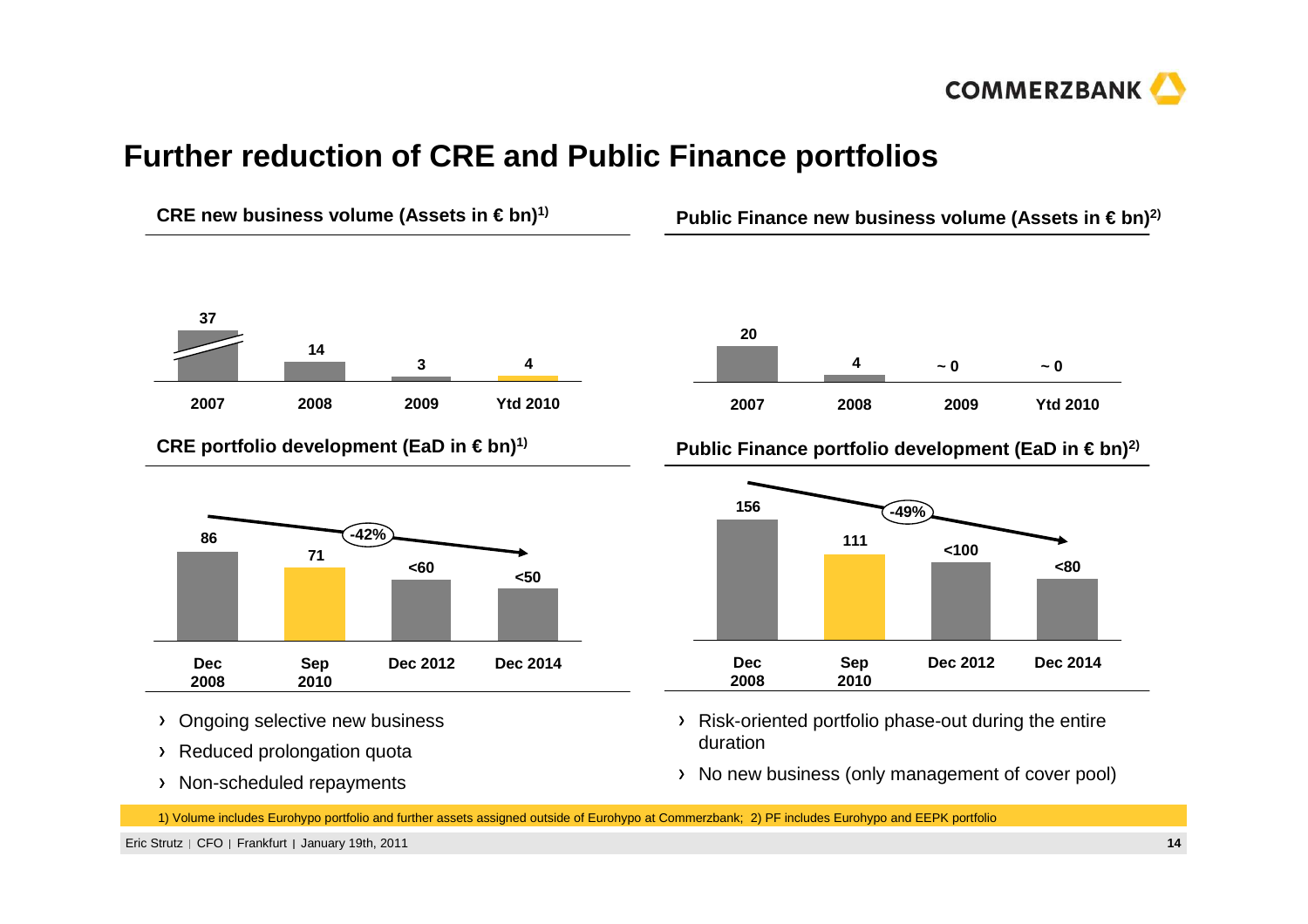

## **Portfolio Restructuring Unit – value maximization**

#### **Key achievements**

- › Balance sheet reduction by more than 50% since Dec2009
- › Actively managed and downsized structured credit portfolio – in line with value maximization
- › Solid performance with €570m operating profit in first nine months

#### **Value drivers**

- › Write-back potential on a large part of the portfolio
- › Portion of portfolio with loss potential reduced significantly

#### **Strategic goal**

- › Run-off unit including all ABS-related and structured credit portfolios
- › Further downsizing planned

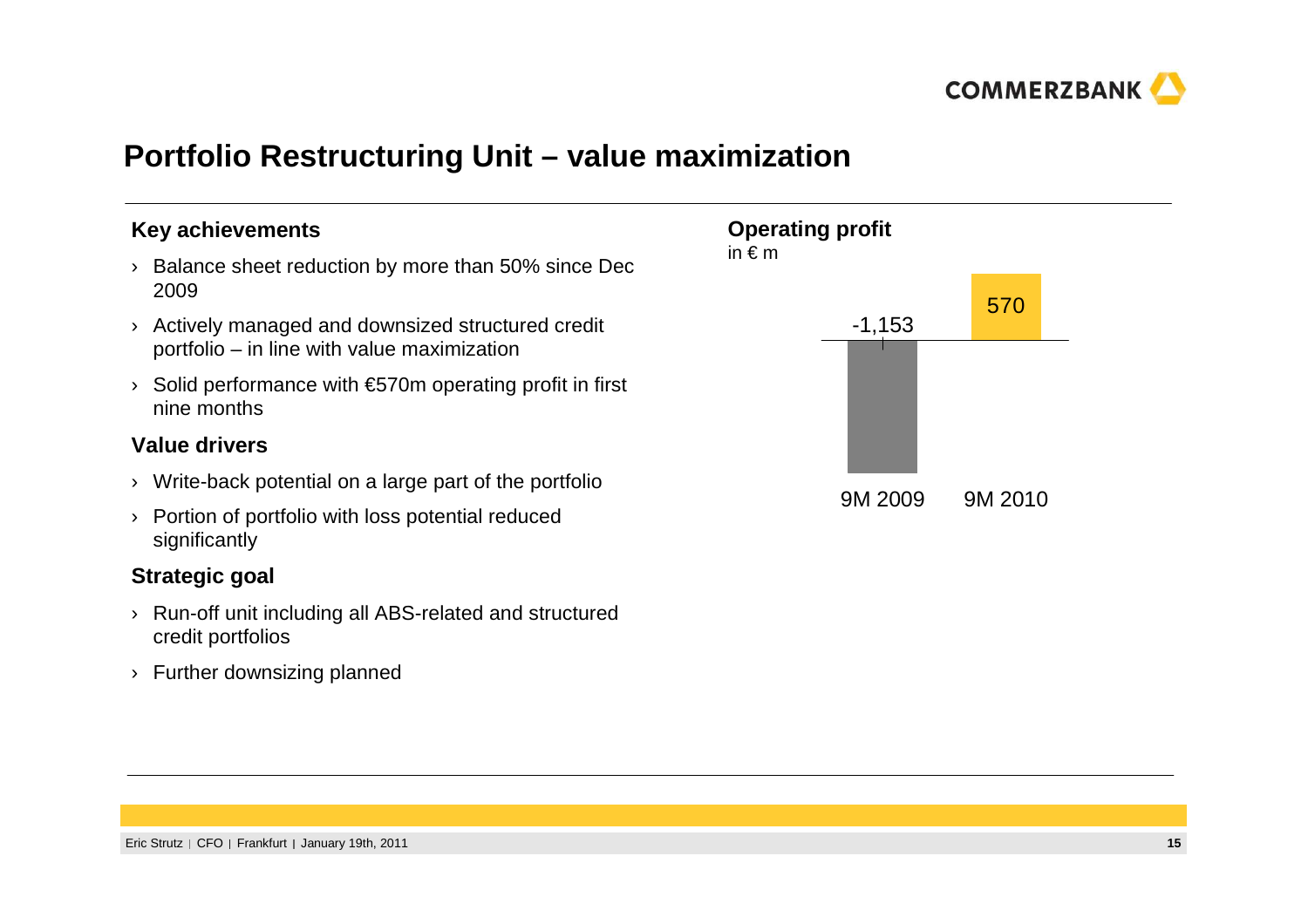

## **Tier 1 ratio further improved**



<sup>&</sup>lt;sup>1)</sup> 2008 pro-forma  $2)$  incl. Q1 profit <sup>3)</sup> incl. H1 profit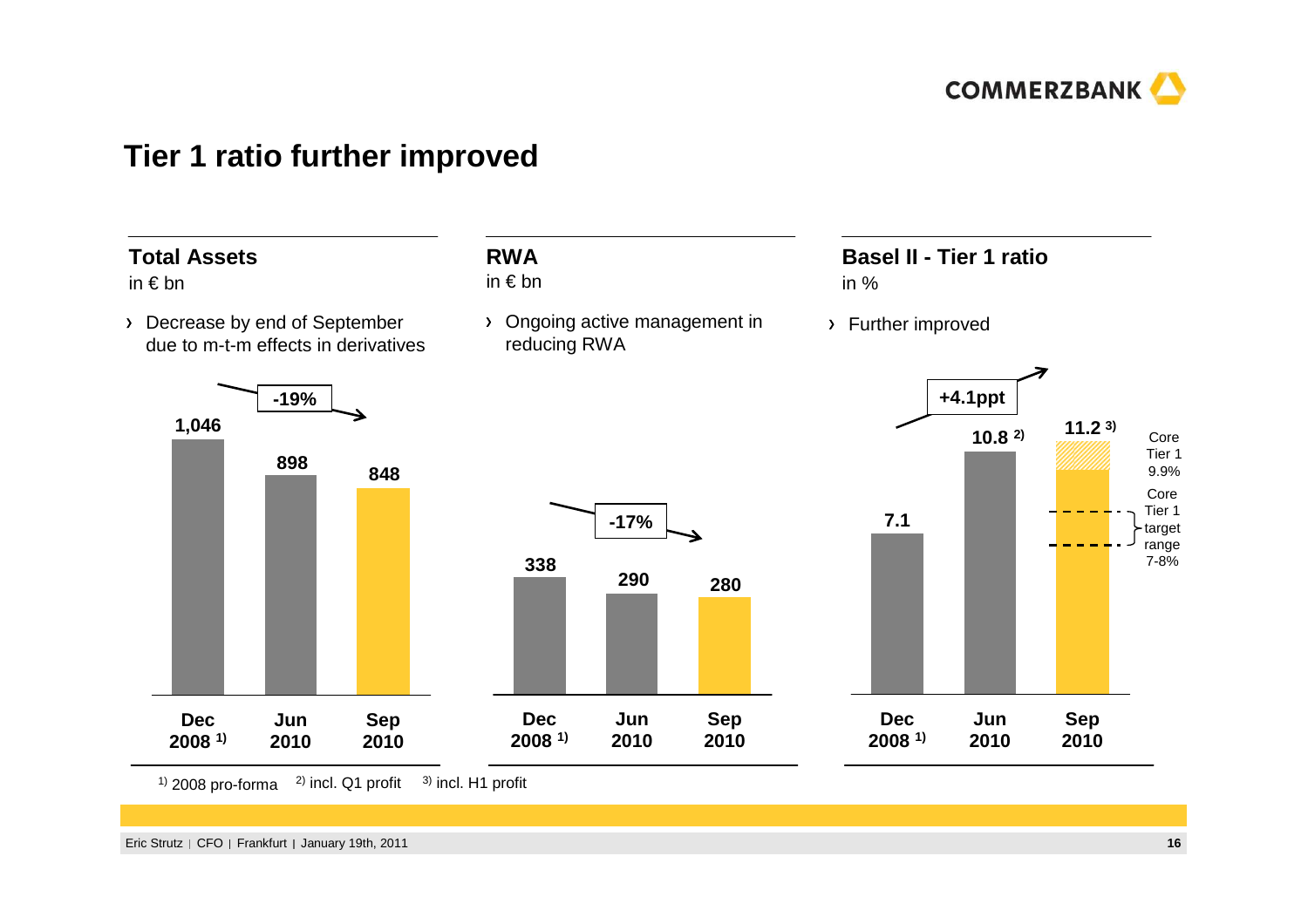

## **Commerzbank's next steps**

## **Targets for 2010 exceeded**

- Profitable core bank
	- MSB continues to contribute significantly to overall group
	- > PC positive despite challenging conditions
	- C&M and CEE with considerably improved performance (vs. 2009)
- > Significantly reduced LLPs
- > Downsizing and de-risking in ABF is continuing
- Integration process and targeted synergies continue to be a priority
- $\rightarrow$  Group turnaround

#### **Targets for 2011**

- Private Customers
	- H1 integration
	- H2 reaping the synergies of a lower cost base in 2012
- Mittelstandsbank
	- > Set to grow by leveraging strong market position
- Risk reduction
	- Further downsizing of noncore businesses (ABF and PRU)
- Lower operating expenses and higher operating profit than in 2010

### **Longer-term targets (2012 roadmap)**

- $\rightarrow$  >  $\in$ 4 bn Group operating profit pre regulatory effects under stable market conditions
- > Target CIR of below 60%
- Cost-synergies of €2.2 bn in 2012 (targeted synergies of €2.4 bn 2013 et seq.)
- Repayment of silent participation starting by 2012 at the latest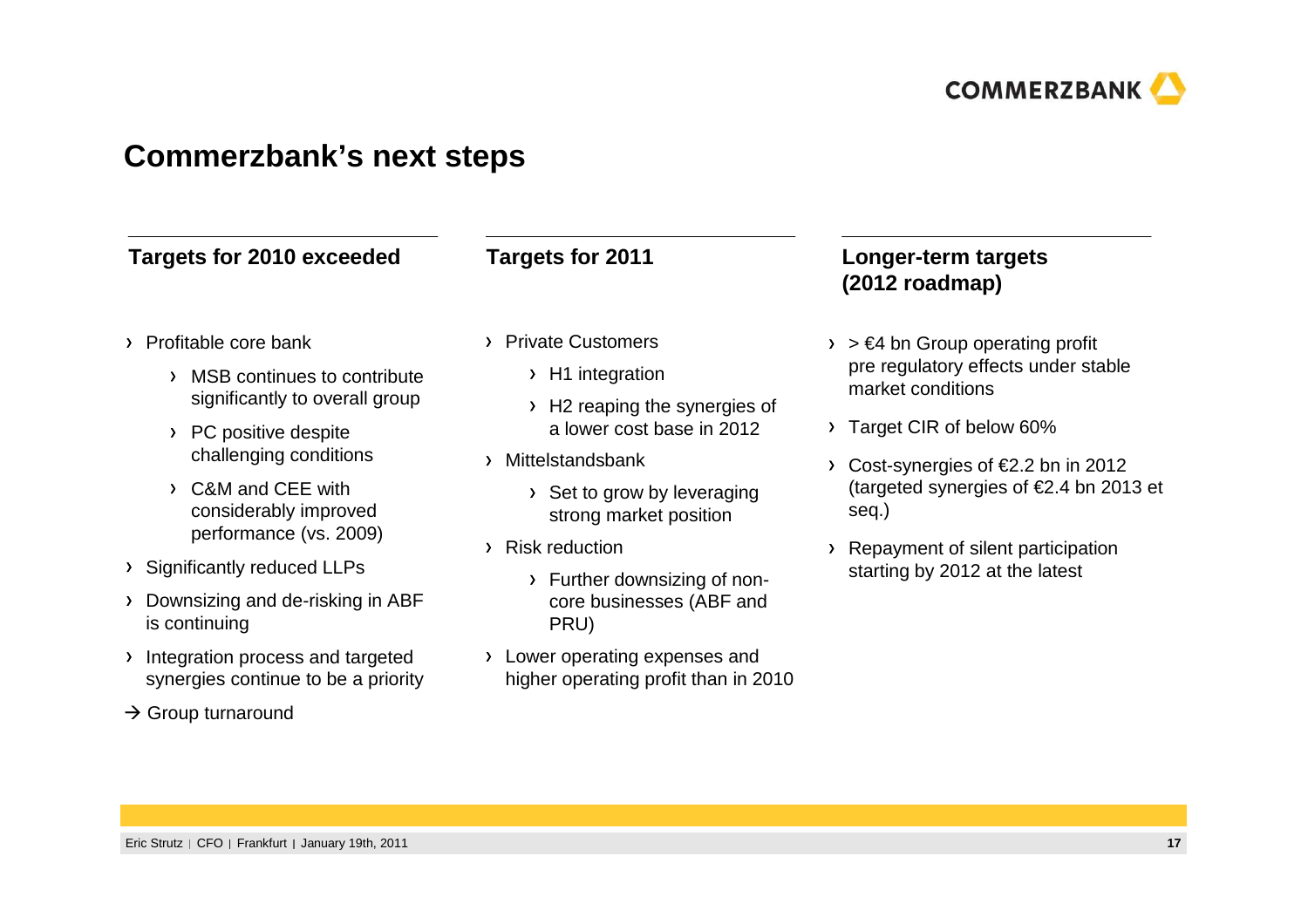

## **Impact of Basel III RWA effects under control – active managementcompensates regulatory effects**



\* RWA equivalents: Tier 1 capital deductions multiplied by 12.5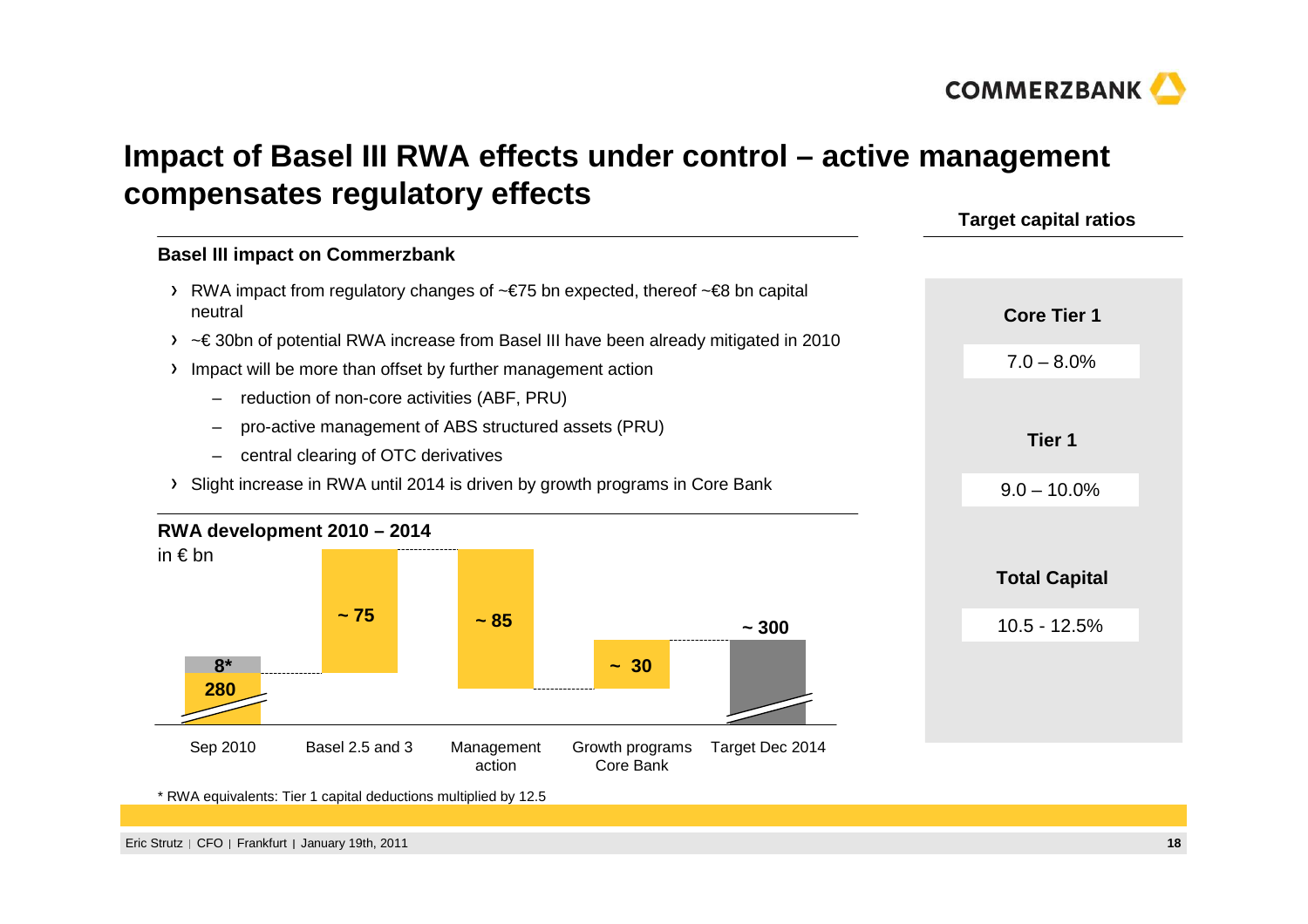

## **Germany is the economic engine of the Eurozone**

#### **Status quo**

- Germany: the largest and most dynamic economy in the Eurozone
- Stable economic situation
	- Low level of private sector debt
	- Low inflation risk
	- No bubbles, low spreads
- Favourable political environment
- Competitive banking landscape

#### **2010**

- › Germany recovering strongly from financial crisis
- › Germany currently benefits from strong demand for investment goods and its strong positioning in Asian markets
- › "Labour market miracle": level of unemployment already below precrisis level

#### **2011 – 2012 expectation**

- › Recovery will continue, no double dip expected in the US or in the Eurozone
- › Germany continue to 'outperform' within the Eurozone
- › Less dynamic world economy and ongoing consolidation efforts in the Eurozone will slow down growth
- $\rightarrow$  Stabilization of inflation at a low level
- › ECB not expected to start to hike rates in 2011

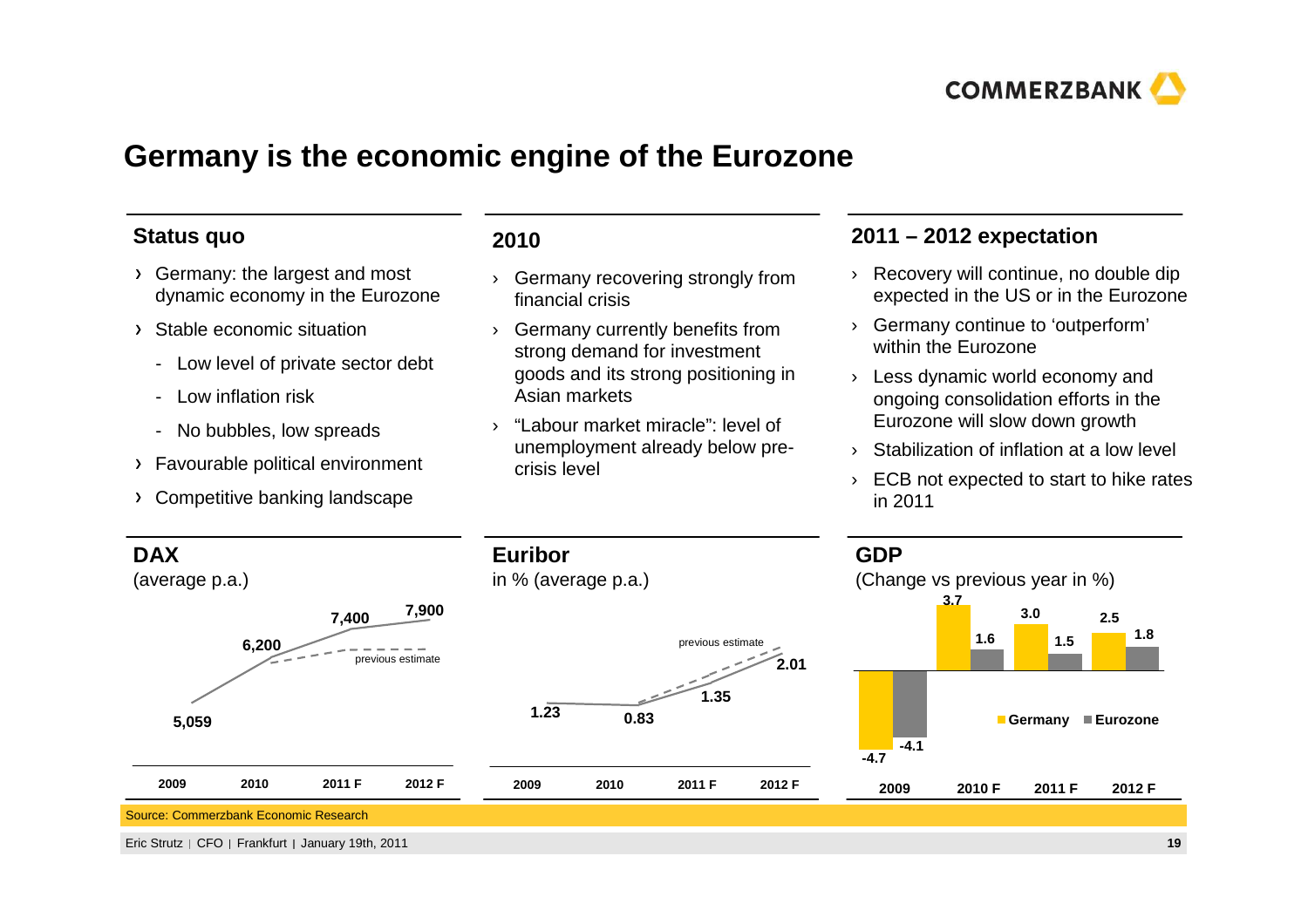

## **Wide range of options for payback of SoFFin funds**

| Capital overview (€m)                  | Sep, 30th 2010 |                 |            |
|----------------------------------------|----------------|-----------------|------------|
| Core equity $1$                        | 13,169         | <b>Retained</b> | Capital    |
| <b>Silent Participations</b>           | 17,178         | earnings        | increase   |
| Investors' capital ex MI               | 30,347         |                 |            |
| Minority interests (IFRS) <sup>2</sup> | 773            |                 |            |
| Deductions <sup>3</sup>                | $-3,477$       | Sale of         | Capital    |
| Tier 1 hybrid capital                  | 3,774          | assets          | management |
| <b>Basel II Tier 1 capital</b>         | 31,416         |                 |            |

Successful implementation of Roadmap 2012 creates a wide range of options to repay SoFFin funds

1) Including subscribed capital, capital reserve, retained earnings, reserve from currency translation and P&L 2) Excluding revaluation reserve, cash flow hedges and consolidated profit 3) Including change in consolidated companies, goodwill, consolidated net profit minus portion of dividend and others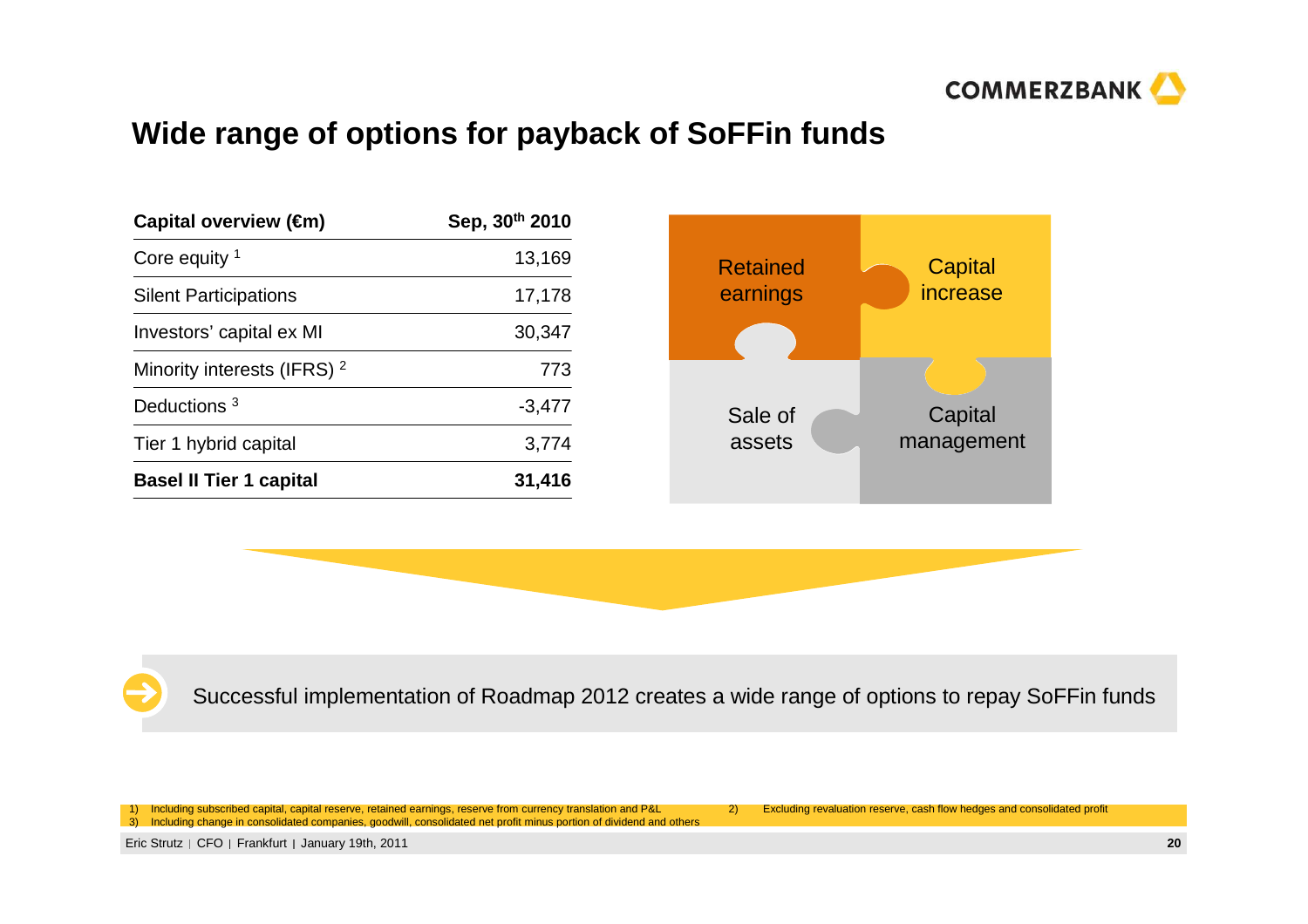

## **Commerzbank expects full year 2010 net profit of more than € 1bn**

Commerzbank benefiting from the strong German economy

Main focus areas 2011:

> PC – H1 Integration, H2 reaping the synergies of a lower cost base

> MSB – set to grow by leveraging strong market leader position

> Risk reduction – further down-sizing of non-core businesses (ABF and PRU)

Risk provisioning and operating expenses expected to be further reduced in 2011

**Commerzbank with tailwind into 2011, operating profit is targeted to be above the level of 2010**

**Roadmap 2012 targets confirmed pre regulatory effects**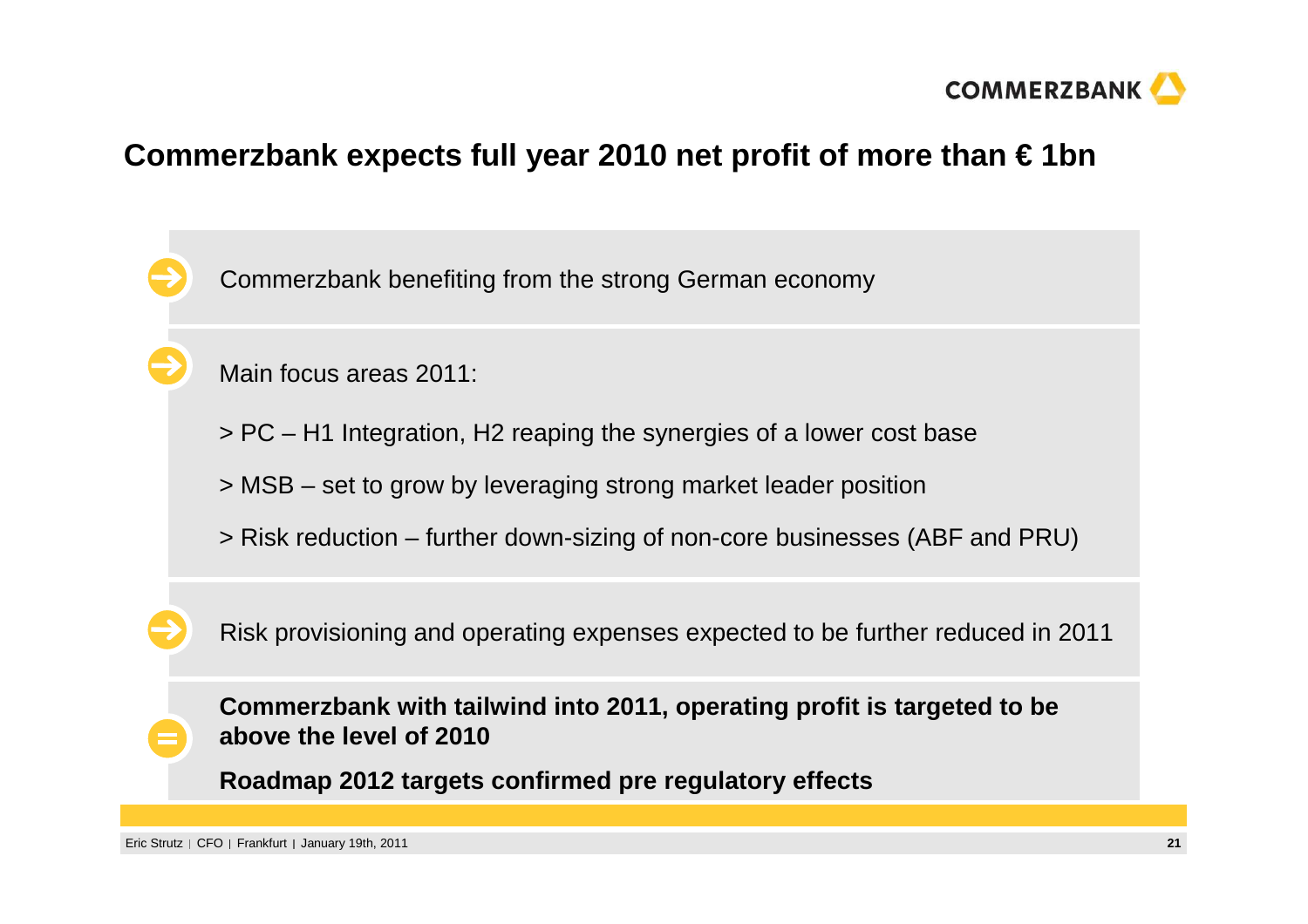

## **Outlook – Commerzbank is well on track to achieve its 2012 goals**

|              | <b>Measures</b>                  |                              | <b>Main P&amp;L items</b> |                 | <b>Targets</b>                                    |
|--------------|----------------------------------|------------------------------|---------------------------|-----------------|---------------------------------------------------|
|              |                                  |                              | 2010 vs. 2009             | 2012 vs. 2010   |                                                   |
|              | <b>Enhanced</b><br>profitability | <b>Revenues</b>              | $\rightarrow$             | ${\mathcal{F}}$ | <b>Operating</b><br><b>Profit</b><br>$> \in 4$ bn |
| $\mathbf{I}$ | <b>Synergy</b><br>realization    | <b>Operating</b><br>expenses | $\bigoplus$               | <b>J</b>        | $\rightarrow$<br><b>CIR</b><br>< 40%              |
| Ш            | <b>Risk</b><br>reduction         | <b>LLP</b>                   | E                         |                 |                                                   |
|              |                                  | <b>Net RoE</b>               | $\boldsymbol{\tau}$       |                 | <b>Net RoE</b><br>>12%                            |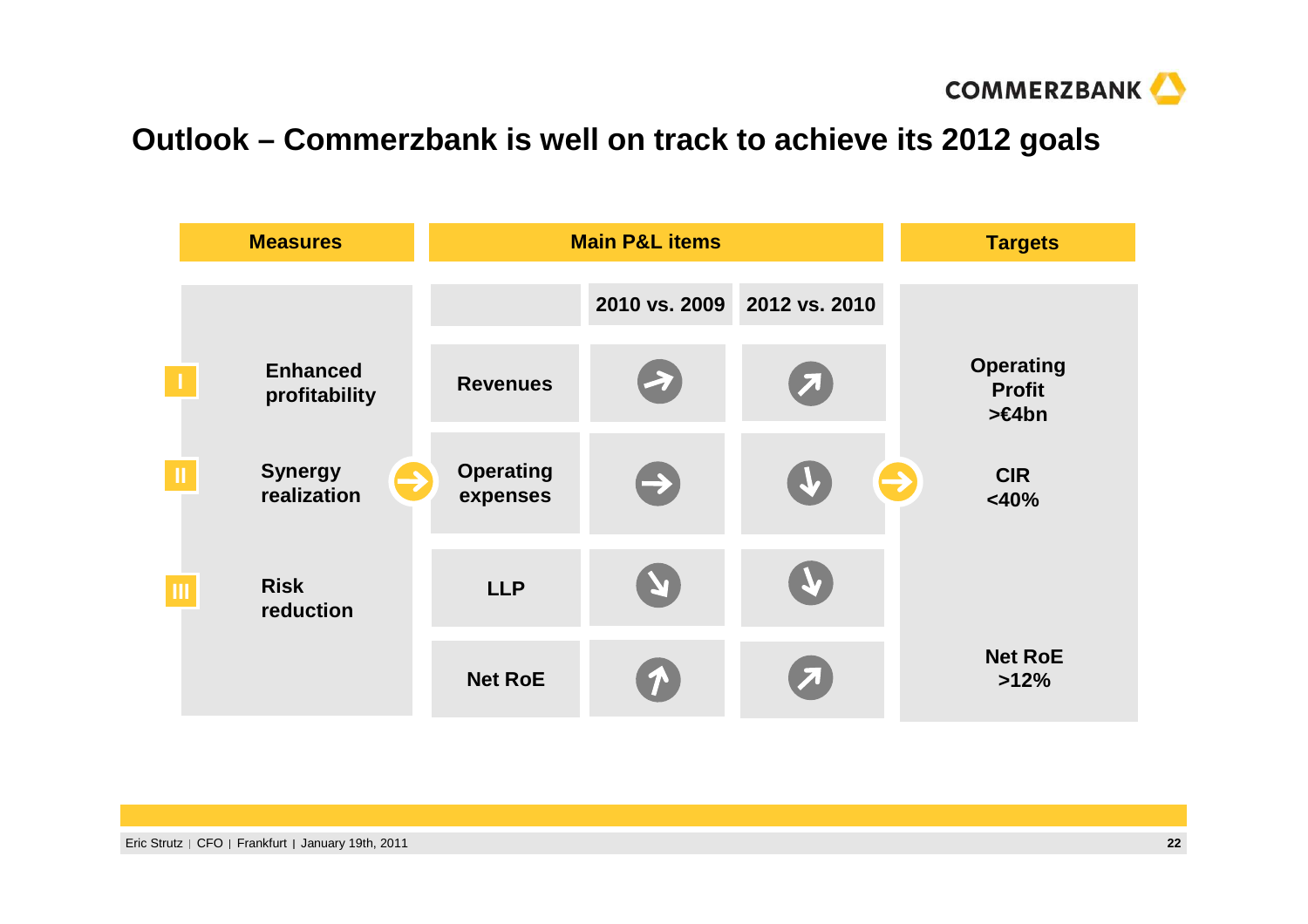

# **Appendix**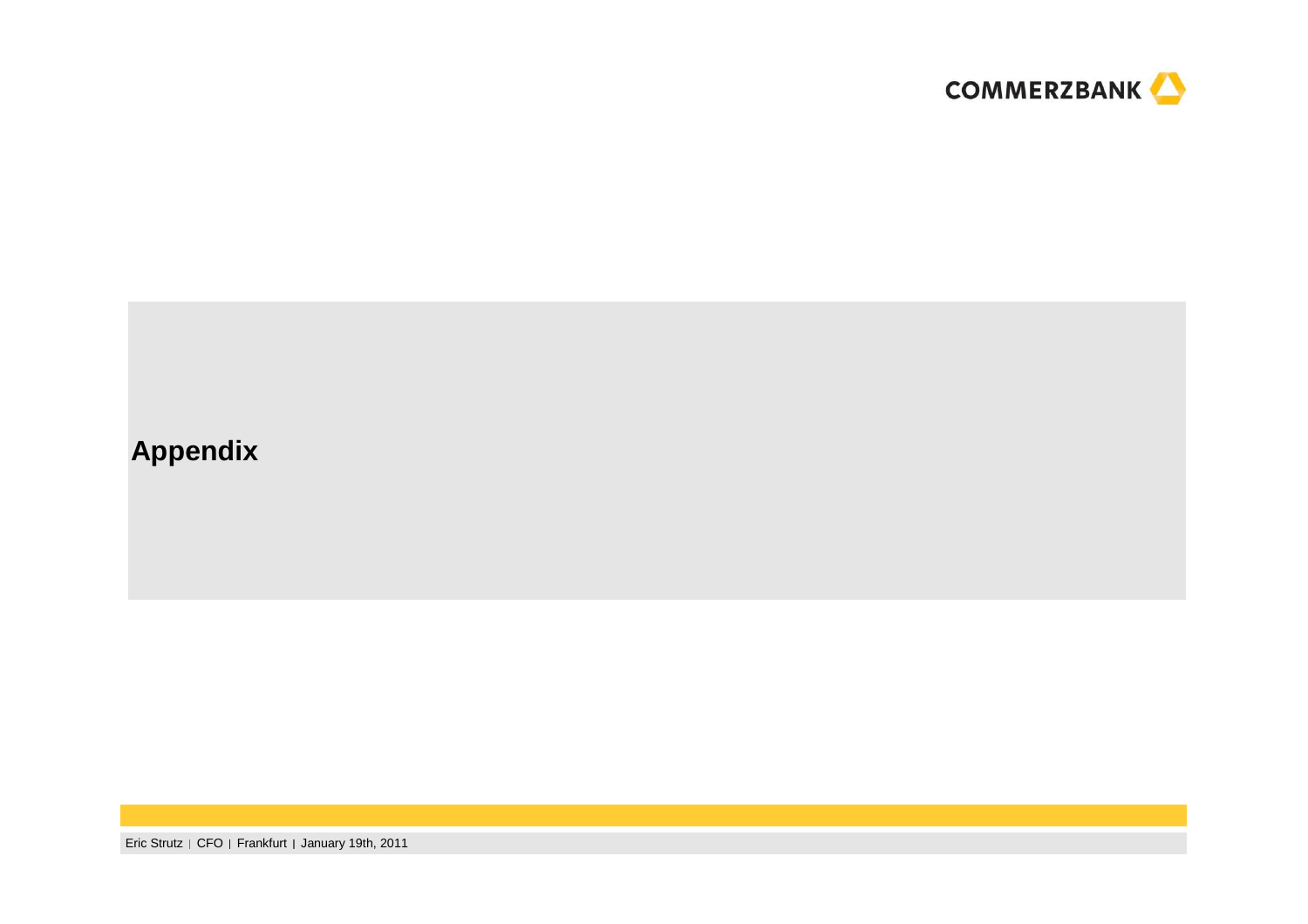

## **Commerzbank Group**

| in $\epsilon$ m                             | Q <sub>1</sub><br>2009 | Q2<br>2009 | Q <sub>3</sub><br>2009 | <b>9M</b><br>2009 | Q <sub>4</sub><br>2009 | Q <sub>1</sub><br>2010 | Q <sub>2</sub><br>2010 | Q <sub>3</sub><br>2010 | <b>9M</b><br>2010 |
|---------------------------------------------|------------------------|------------|------------------------|-------------------|------------------------|------------------------|------------------------|------------------------|-------------------|
| Net interest income                         | 1,692                  | 1,838      | 1,769                  | 5,299             | 1,890                  | 1,888                  | 1,859                  | 1,628                  | 5,375             |
| Provisions for loan losses                  | $-844$                 | $-993$     | $-1,053$               | $-2,890$          | $-1,324$               | $-644$                 | $-639$                 | $-621$                 | $-1,904$          |
| Net interest income after provisions        | 848                    | 845        | 716                    | 2,409             | 566                    | 1,244                  | 1,220                  | 1,007                  | 3,471             |
| Net commission income                       | 863                    | 960        | 965                    | 2,788             | 985                    | 997                    | 905                    | 870                    | 2,772             |
| Net trading income                          | $-540$                 | 58         | 647                    | 165               | $-574$                 | 836                    | 316                    | 422                    | 1,574             |
| Net investment income                       | 386                    | 172        | $-54$                  | 504               | $-87$                  | $-119$                 | 60                     | $-24$                  | $-83$             |
| Other result                                | $-71$                  | 5          | 112                    | 46                | $-68$                  | 22                     | $-30$                  | 26                     | 18                |
| Revenue before LLP                          | 2,330                  | 3,033      | 3,439                  | 8,802             | 2,146                  | 3,624                  | 3,110                  | 2,922                  | 9,656             |
| Revenue after LLP                           | 1,486                  | 2,040      | 2,386                  | 5,912             | 822                    | 2,980                  | 2,471                  | 2,301                  | 7,752             |
| Operating expenses                          | 2,081                  | 2,263      | 2,264                  | 6,608             | 2,396                  | 2,209                  | 2,228                  | 2,185                  | 6,622             |
| Operating profit/loss                       | $-595$                 | $-223$     | 122                    | $-696$            | $-1,574$               | 771                    | 243                    | 116                    | 1,130             |
| Impairments of goodwill and brand names     | $\Omega$               | 70         | 646                    | 716               | 52                     | $\mathbf 0$            | $\mathbf 0$            | $\mathbf{0}$           | $\mathbf 0$       |
| Restructuring expenses                      | 289                    | 216        | 904                    | 1,409             | 212                    | $\mathbf 0$            | 33                     | $\mathbf 0$            | 33                |
| Pre-tax profit/loss                         | $-884$                 | $-509$     | $-1,428$               | $-2,821$          | $-1,838$               | 771                    | 210                    | 116                    | 1,097             |
|                                             |                        |            |                        |                   |                        |                        |                        |                        |                   |
| <b>Investors Capital</b>                    | 23,639                 | 25,741     | 32,871                 | 27,417            | 31,157                 | 30,283                 | 30,967                 | 31,222                 | 30,824            |
| RWA (End of Period)                         | 315,733                | 296,579    | 292,712                | 292,712           | 280,133                | 278,886                | 290,200                | 279,597                | 279,597           |
| Cost/income ratio (%)                       | 89.3%                  | 74.6%      | 65.8%                  | 75.1%             | 111.6%                 | 61.0%                  | 71.6%                  | 74.8%                  | 68.6%             |
| Operating return on equity (%)              | $-10.1%$               | $-3.5%$    | 1.5%                   | $-3.4%$           | $-20.2%$               | 10.2%                  | 3.1%                   | 1.5%                   | 4.9%              |
| Return on equity of pre-tax profit/loss (%) | $-15.0%$               | $-7.9%$    | $-17.4%$               | $-13.7%$          | $-23.6%$               | 10.2%                  | 2.7%                   | 1.5%                   | 4.7%              |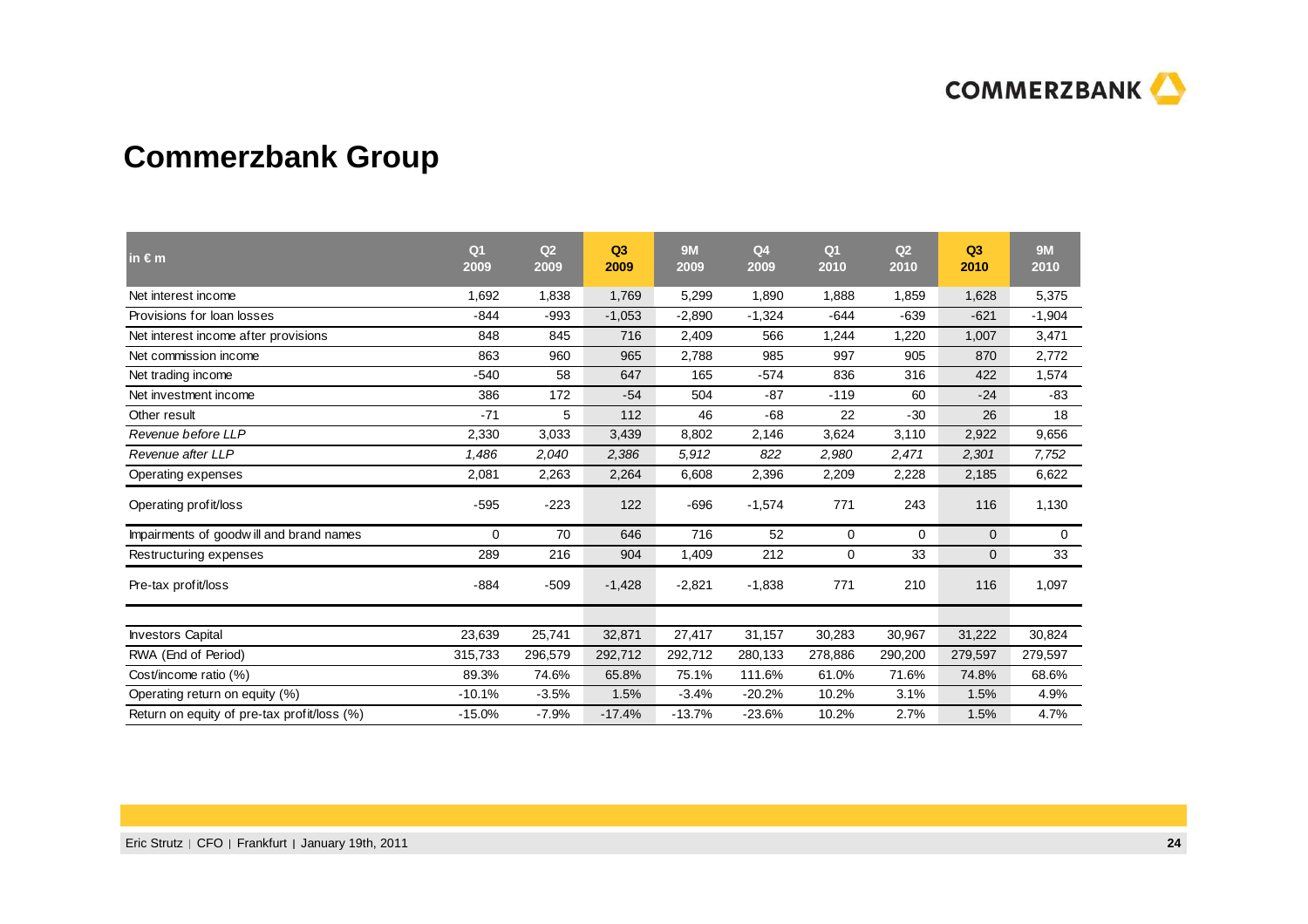

## **Private Customers**

| in $\epsilon$ m                             | Q1 2009 | Q2 2009  | Q3 2009      | 9M 2009     | Q4 2009     | Q1 2010     | Q2 2010 | Q3 2010        | 9M 2010 |
|---------------------------------------------|---------|----------|--------------|-------------|-------------|-------------|---------|----------------|---------|
| Net interest income                         | 551     | 551      | 527          | 1,629       | 533         | 496         | 491     | 506            | 1,493   |
| Provisions for loan losses                  | $-50$   | $-54$    | $-70$        | $-174$      | $-72$       | $-66$       | $-70$   | $-64$          | $-200$  |
| Net interest income after provisions        | 501     | 497      | 457          | 1,455       | 461         | 430         | 421     | 442            | 1,293   |
| Net commission income                       | 513     | 540      | 567          | 1,620       | 548         | 548         | 499     | 459            | 1,506   |
| Net trading income                          | $-1$    | $-5$     | 3            | $-3$        | 2           | 1           | 1       | $\overline{2}$ | 4       |
| Net investment income                       | $-1$    | $-7$     | 13           | 5           | -9          | 9           | 5       | 4              | 18      |
| Other result                                | $-2$    | $-15$    | $-58$        | $-75$       | $-23$       | $-48$       | 5       | -5             | $-48$   |
| Revenue before LLP                          | 1,060   | 1,064    | 1,052        | 3,176       | 1,051       | 1,006       | 1,001   | 966            | 2,973   |
| Revenue after LLP                           | 1,010   | 1,010    | 982          | 3,002       | 979         | 940         | 931     | 902            | 2,773   |
| Operating expenses                          | 971     | 951      | 937          | 2,859       | 962         | 913         | 913     | 875            | 2,701   |
| Operating profit/loss                       | 39      | 59       | 45           | 143         | 17          | 27          | 18      | 27             | 72      |
| Impairments of goodwill and brand names     | 0       | $\Omega$ | $\mathbf{0}$ | $\mathbf 0$ | $\mathbf 0$ | $\mathbf 0$ | 0       | $\overline{0}$ | 0       |
| Restructuring expenses                      | 51      | 43       | 192          | 286         | 52          | 0           | 0       | $\overline{0}$ | 0       |
| Pre-tax profit/loss                         | $-12$   | 16       | $-147$       | $-143$      | $-35$       | 27          | 18      | 27             | 72      |
|                                             |         |          |              |             |             |             |         |                |         |
| Average capital employed                    | 3,332   | 3,268    | 3,252        | 3,284       | 3,173       | 3,422       | 3,458   | 3,341          | 3,407   |
| RWA (End of Period)                         | 31,428  | 31,253   | 31,524       | 31,524      | 30,265      | 29,450      | 30,100  | 28,557         | 28,557  |
| Cost/income ratio (%)                       | 91.6%   | 89.4%    | 89.1%        | 90.0%       | 91.5%       | 90.8%       | 91.2%   | 90.6%          | 90.9%   |
| Operating return on equity (%)              | 4.7%    | 7.2%     | 5.5%         | 5.8%        | 2.1%        | 3.2%        | 2.1%    | 3.2%           | 2.8%    |
| Return on equity of pre-tax profit/loss (%) | $-1.4%$ | 2.0%     | $-18.1%$     | $-5.8%$     | $-4.4%$     | 3.2%        | 2.1%    | 3.2%           | 2.8%    |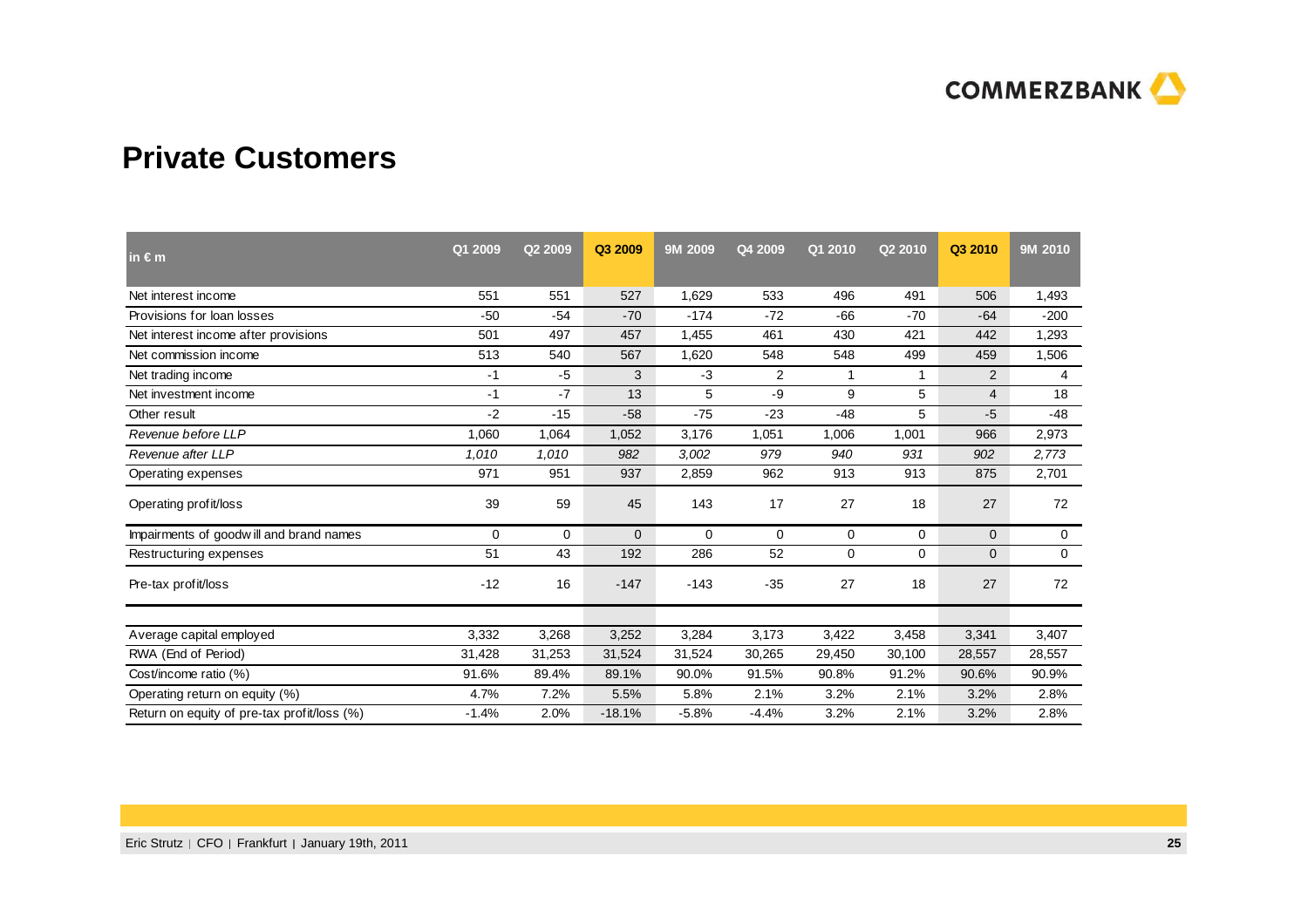

## **Mittelstandsbank**

| in $\epsilon$ m                             | Q1 2009 | Q2 2009     | Q3 2009      | 9M 2009     | Q4 2009     | Q1 2010     | Q2 2010  | Q3 2010        | 9M 2010 |
|---------------------------------------------|---------|-------------|--------------|-------------|-------------|-------------|----------|----------------|---------|
| Net interest income                         | 547     | 542         | 503          | 1,592       | 556         | 518         | 554      | 496            | 1,568   |
| Provisions for loan losses                  | $-90$   | $-236$      | $-330$       | $-656$      | $-298$      | $-161$      | $-94$    | 78             | $-177$  |
| Net interest income after provisions        | 457     | 306         | 173          | 936         | 258         | 357         | 460      | 574            | 1,391   |
| Net commission income                       | 245     | 218         | 223          | 686         | 225         | 268         | 219      | 241            | 728     |
| Net trading income                          | 3       | $-49$       | $-62$        | $-108$      | $-14$       | $-4$        | 50       | $-14$          | 32      |
| Net investment income                       | $-1$    | $\Omega$    | $\mathbf{1}$ | 0           | 1           | $-3$        | 15       | 29             | 41      |
| Other result                                | $-53$   | -8          | 64           | 3           | $-71$       | 45          | $-11$    | -9             | 25      |
| Revenue before LLP                          | 741     | 703         | 729          | 2,173       | 697         | 824         | 827      | 743            | 2,394   |
| Revenue after LLP                           | 651     | 467         | 399          | 1,517       | 399         | 663         | 733      | 821            | 2,217   |
| Operating expenses                          | 331     | 341         | 339          | 1,011       | 321         | 358         | 347      | 365            | 1,070   |
| Operating profit/loss                       | 320     | 126         | 60           | 506         | 78          | 305         | 386      | 456            | 1,147   |
| Impairments of goodwill and brand names     | 0       | $\mathbf 0$ | $\mathbf{0}$ | $\mathbf 0$ | $\mathbf 0$ | $\mathbf 0$ | 0        | $\Omega$       | 0       |
| Restructuring expenses                      | 17      | 8           | 50           | 75          | $-1$        | $\Omega$    | $\Omega$ | $\overline{0}$ | 0       |
| Pre-tax profit/loss                         | 303     | 118         | 10           | 431         | 79          | 305         | 386      | 456            | 1,147   |
|                                             |         |             |              |             |             |             |          |                |         |
| Average capital employed                    | 5,697   | 5,384       | 5,257        | 5,446       | 5,233       | 5,471       | 5,446    | 5,666          | 5,528   |
| RWA (End of Period)                         | 67,580  | 66,587      | 63,881       | 63,881      | 63,127      | 63,459      | 68,338   | 65,943         | 65,943  |
| Cost/income ratio (%)                       | 44.7%   | 48.5%       | 46.5%        | 46.5%       | 46.1%       | 43.4%       | 42.0%    | 49.1%          | 44.7%   |
| Operating return on equity (%)              | 22.5%   | 9.4%        | 4.6%         | 12.4%       | 6.0%        | 22.3%       | 28.4%    | 32.2%          | 27.7%   |
| Return on equity of pre-tax profit/loss (%) | 21.3%   | 8.8%        | 0.8%         | 10.6%       | 6.0%        | 22.3%       | 28.4%    | 32.2%          | 27.7%   |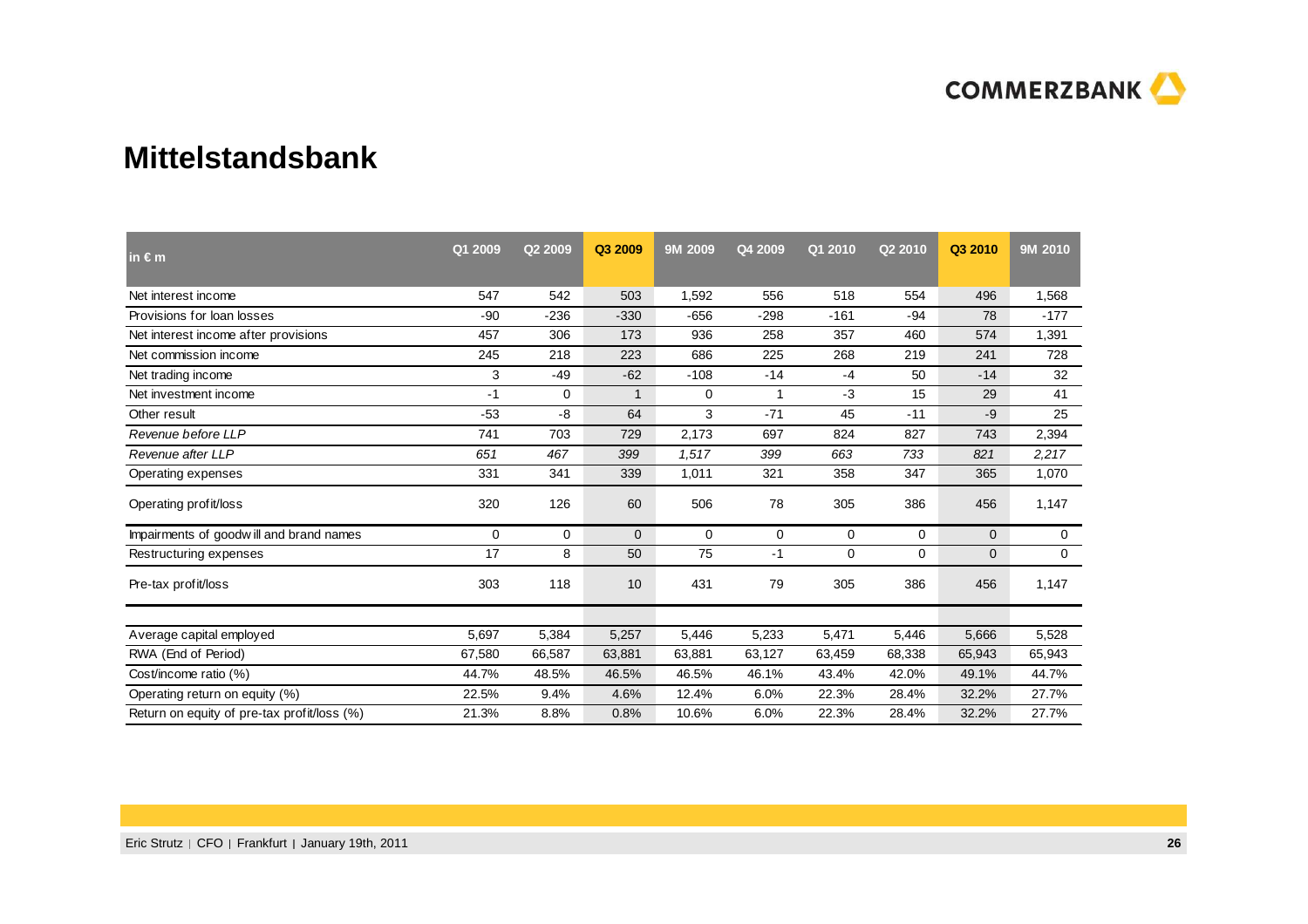

## **Central and Eastern Europe**

| in $\epsilon$ m                             | Q1 2009        | Q2 2009     | Q3 2009     | 9M 2009     | Q4 2009  | Q1 2010     | Q2 2010     | Q3 2010        | 9M 2010        |
|---------------------------------------------|----------------|-------------|-------------|-------------|----------|-------------|-------------|----------------|----------------|
| Net interest income                         | 164            | 163         | 160         | 487         | 178      | 159         | 161         | 164            | 484            |
| Provisions for loan losses                  | $-173$         | $-202$      | $-141$      | $-516$      | $-296$   | $-94$       | $-92$       | $-127$         | $-313$         |
| Net interest income after provisions        | $-9$           | $-39$       | 19          | $-29$       | $-118$   | 65          | 69          | 37             | 171            |
| Net commission income                       | 31             | 46          | 46          | 123         | 47       | 47          | 53          | 53             | 153            |
| Net trading income                          | 29             | 19          | 15          | 63          | 16       | 18          | 20          | 19             | 57             |
| Net investment income                       | $-5$           | $-1$        | $-3$        | -9          | $-5$     | $-1$        | 4           | 4              | $\overline{7}$ |
| Other result                                | $\overline{7}$ | 3           | 2           | 12          | $-7$     | 3           | 9           | 9              | 21             |
| Revenue before LLP                          | 226            | 230         | 220         | 676         | 229      | 226         | 247         | 249            | 722            |
| Revenue after LLP                           | 53             | 28          | 79          | 160         | $-67$    | 132         | 155         | 122            | 409            |
| Operating expenses                          | 115            | 116         | 120         | 351         | 135      | 127         | 147         | 153            | 427            |
| Operating profit/loss                       | $-62$          | $-88$       | $-41$       | $-191$      | $-202$   | 5           | 8           | $-31$          | $-18$          |
| Impairments of goodwill and brand names     | $\mathbf 0$    | $\mathbf 0$ | $\mathbf 0$ | $\mathbf 0$ | 0        | $\mathbf 0$ | $\mathbf 0$ | $\overline{0}$ | $\mathbf 0$    |
| Restructuring expenses                      | 0              | $\mathbf 0$ | 0           | $\mathbf 0$ | 5        | 0           | 0           | $\overline{0}$ | $\mathbf 0$    |
| Pre-tax profit/loss                         | $-62$          | $-88$       | $-41$       | $-191$      | $-207$   | 5           | 8           | $-31$          | $-18$          |
|                                             |                |             |             |             |          |             |             |                |                |
| Average capital employed                    | 1,653          | 1,597       | 1,619       | 1,623       | 1,551    | 1,598       | 1,597       | 1,675          | 1,623          |
| RWA (End of Period)                         | 19,213         | 18,626      | 19,066      | 19,066      | 18,356   | 18,727      | 19,701      | 18,990         | 18,990         |
| Cost/income ratio (%)                       | 50.9%          | 50.4%       | 54.5%       | 51.9%       | 59.0%    | 56.2%       | 59.5%       | 61.4%          | 59.1%          |
| Operating return on equity (%)              | $-15.0%$       | $-22.0%$    | $-10.1%$    | $-15.7%$    | $-52.1%$ | 1.3%        | 2.0%        | $-7.4%$        | $-1.5%$        |
| Return on equity of pre-tax profit/loss (%) | $-15.0%$       | $-22.0%$    | $-10.1%$    | $-15.7%$    | $-53.4%$ | 1.3%        | 2.0%        | $-7.4%$        | $-1.5%$        |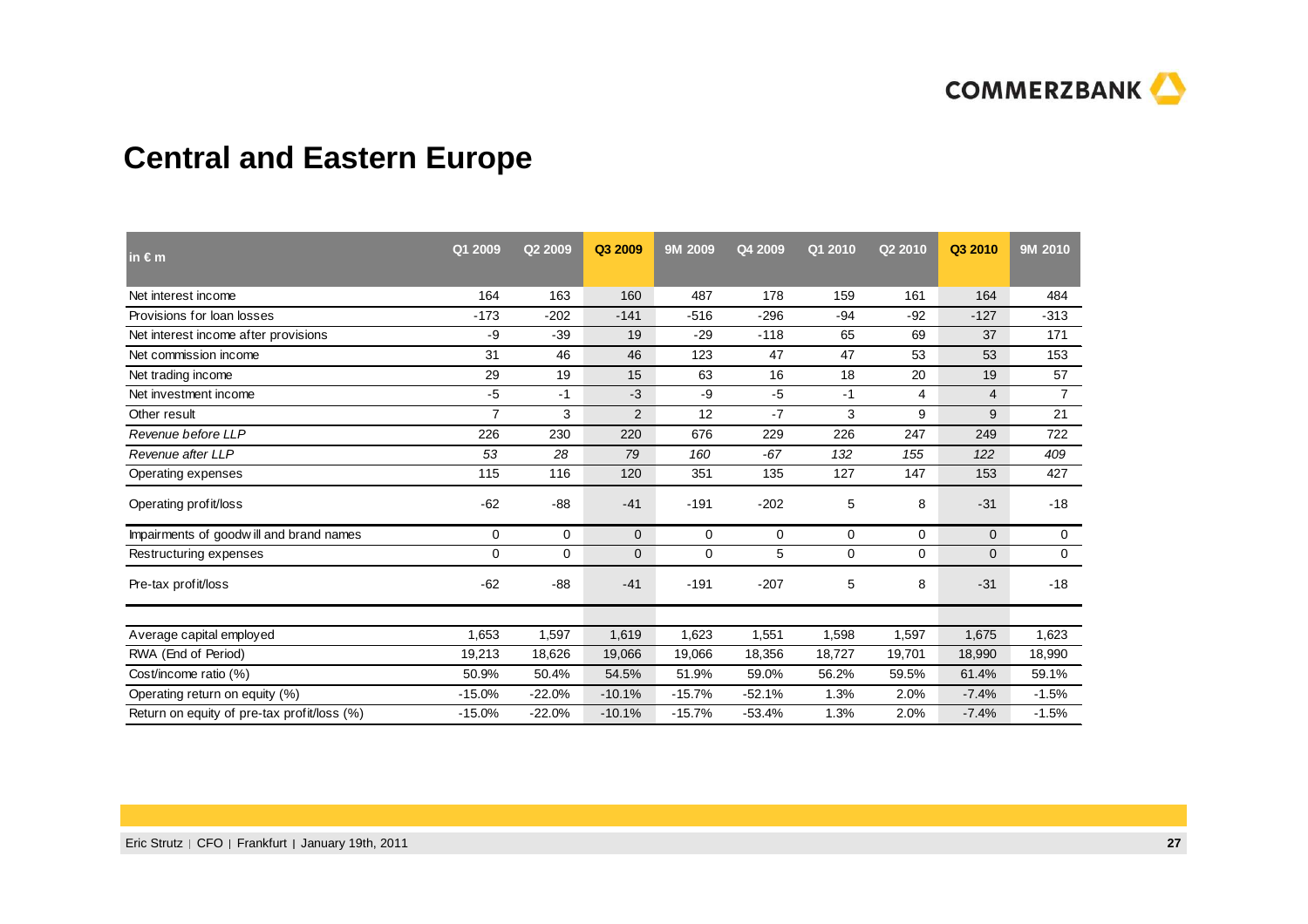

## **Corporates & Markets**

| in $\epsilon$ m                             | Q1 2009 | Q2 2009 | Q3 2009  | 9M 2009 | Q4 2009        | Q1 2010     | Q2 2010     | Q3 2010        | 9M 2010     |
|---------------------------------------------|---------|---------|----------|---------|----------------|-------------|-------------|----------------|-------------|
| Net interest income                         | 177     | 196     | 263      | 636     | 144            | 212         | 204         | 133            | 549         |
| Provisions for loan losses                  | $-254$  | 33      | $-43$    | $-264$  | $-25$          | 19          | 1           | $-17$          | 3           |
| Net interest income after provisions        | $-77$   | 229     | 220      | 372     | 119            | 231         | 205         | 116            | 552         |
| Net commission income                       | 82      | 95      | 98       | 275     | 84             | 77          | 64          | 53             | 194         |
| Net trading income                          | 572     | 183     | 46       | 801     | $-127$         | 448         | 187         | 313            | 948         |
| Net investment income                       | $-19$   | $-6$    | 28       | 3       | 24             | $-14$       | 43          | 31             | 60          |
| Other result                                | $-15$   | 18      | 6        | 9       | $-4$           | 9           | 10          | 26             | 45          |
| Revenue before LLP                          | 797     | 486     | 441      | 1,724   | 121            | 732         | 508         | 556            | 1,796       |
| Revenue after LLP                           | 543     | 519     | 398      | 1,460   | 96             | 751         | 509         | 539            | 1,799       |
| Operating expenses                          | 500     | 520     | 490      | 1,510   | 466            | 410         | 396         | 439            | 1,245       |
| Operating profit/loss                       | 43      | $-1$    | $-92$    | $-50$   | $-370$         | 341         | 113         | 100            | 554         |
| Impairments of goodwill and brand names     | 0       | 0       | 21       | 21      | $\overline{c}$ | 0           | 0           | $\overline{0}$ | 0           |
| Restructuring expenses                      | 62      | 63      | 79       | 204     | $-76$          | $\mathbf 0$ | $\mathbf 0$ | 0              | $\mathbf 0$ |
| Pre-tax profit/loss                         | $-19$   | $-64$   | $-192$   | $-275$  | $-296$         | 341         | 113         | 100            | 554         |
|                                             |         |         |          |         |                |             |             |                |             |
| Average capital employed                    | 4,806   | 4,552   | 4,208    | 4,522   | 4,119          | 3,845       | 3,892       | 3,877          | 3,871       |
| RWA (End of Period)                         | 66,102  | 56,873  | 57,205   | 57,205  | 52,672         | 51,420      | 53,200      | 52,664         | 52,664      |
| Cost/income ratio (%)                       | 62.7%   | 107.0%  | 111.1%   | 87.6%   | 385.1%         | 56.0%       | 78.0%       | 79.0%          | 69.3%       |
| Operating return on equity (%)              | 3.6%    | $-0.1%$ | $-8.7%$  | $-1.5%$ | $-35.9%$       | 35.5%       | 11.6%       | 10.3%          | 19.1%       |
| Return on equity of pre-tax profit/loss (%) | $-1.6%$ | $-5.6%$ | $-18.3%$ | $-8.1%$ | $-28.7%$       | 35.5%       | 11.6%       | 10.3%          | 19.1%       |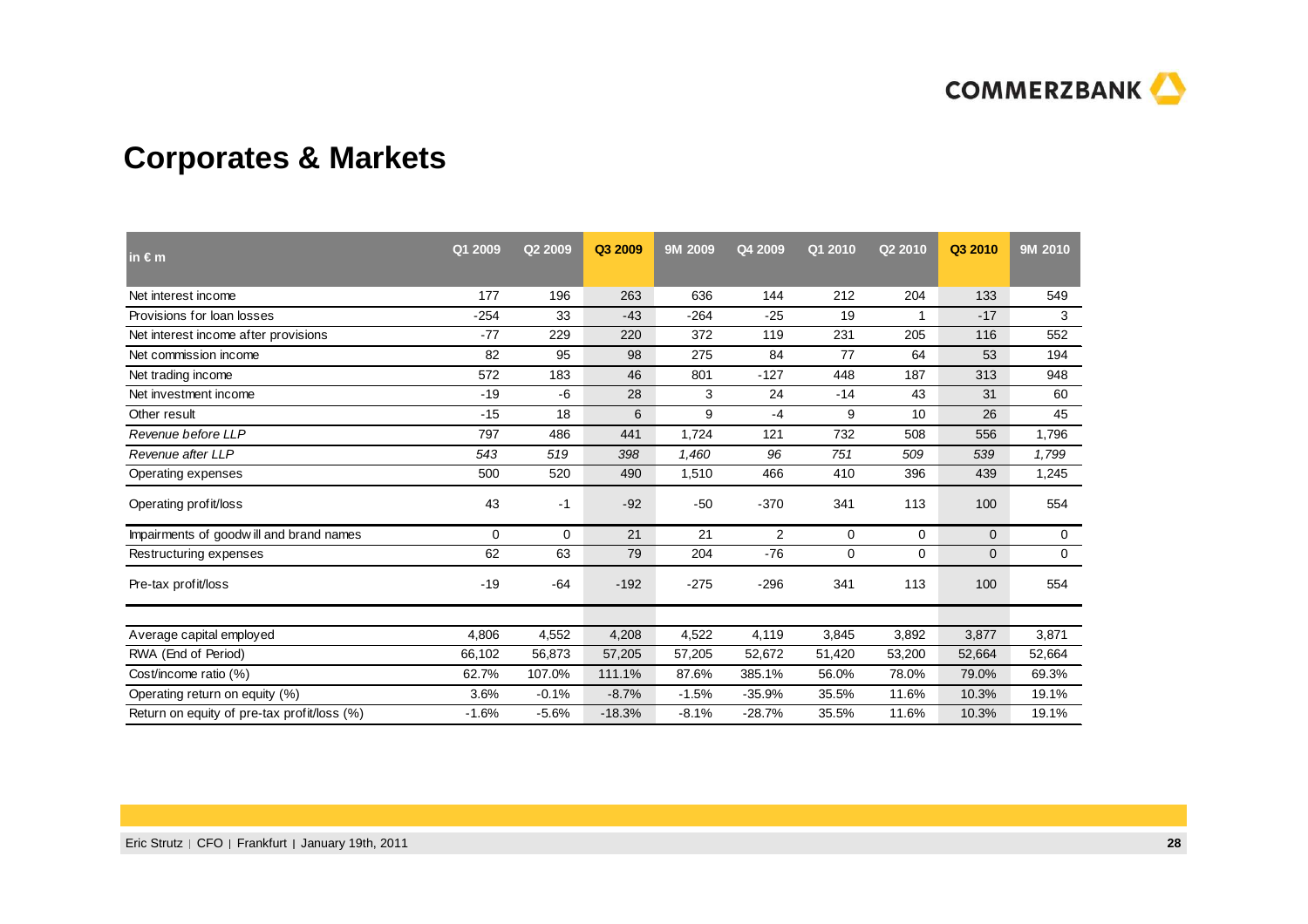

## **Asset Based Finance**

| in $\epsilon$ m                             | Q1 2009 | Q2 2009  | Q3 2009  | 9M 2009  | Q4 2009  | Q1 2010     | Q2 2010  | Q3 2010      | 9M 2010  |
|---------------------------------------------|---------|----------|----------|----------|----------|-------------|----------|--------------|----------|
| Net interest income                         | 259     | 328      | 249      | 836      | 265      | 297         | 320      | 274          | 891      |
| Provisions for loan losses                  | $-207$  | $-359$   | $-371$   | $-937$   | $-651$   | $-325$      | $-354$   | $-493$       | $-1,172$ |
| Net interest income after provisions        | 52      | $-31$    | $-122$   | $-101$   | $-386$   | $-28$       | $-34$    | $-219$       | $-281$   |
| Net commission income                       | 63      | 75       | 66       | 204      | 93       | 88          | 80       | 83           | 251      |
| Net trading income                          | 262     | $-73$    | 69       | 258      | $-61$    | $-4$        | 30       | $-49$        | $-23$    |
| Net investment income                       | $-43$   | 3        | $-2$     | $-42$    | $-45$    | $-2$        | $-158$   | $-51$        | $-211$   |
| Other result                                | 3       | $-2$     | 15       | 16       | $-80$    | 13          | $-20$    | $-21$        | $-28$    |
| Revenue before LLP                          | 544     | 331      | 397      | 1,272    | 172      | 392         | 252      | 236          | 880      |
| Revenue after LLP                           | 337     | $-28$    | 26       | 335      | $-479$   | 67          | $-102$   | $-257$       | $-292$   |
| Operating expenses                          | 168     | 170      | 158      | 496      | 173      | 152         | 147      | 147          | 446      |
| Operating profit/loss                       | 169     | $-198$   | $-132$   | $-161$   | $-652$   | $-85$       | $-249$   | $-404$       | $-738$   |
| Impairments of goodwill and brand names     | 0       | 70       | 624      | 694      | 51       | $\mathbf 0$ | $\Omega$ | $\Omega$     | 0        |
| Restructuring expenses                      | 0       | 47       | 16       | 63       | 4        | $\mathbf 0$ | 33       | $\mathbf{0}$ | 33       |
| Pre-tax profit/loss                         | 169     | $-315$   | $-772$   | $-918$   | $-707$   | $-85$       | $-282$   | $-404$       | $-771$   |
|                                             |         |          |          |          |          |             |          |              |          |
| Average capital employed                    | 7,420   | 6,853    | 6,570    | 6,948    | 6,441    | 6,437       | 6,218    | 6,325        | 6,327    |
| RWA (End of Period)                         | 94.739  | 88,593   | 90,090   | 90,090   | 89,685   | 88,087      | 90,327   | 85,539       | 85,539   |
| Cost/income ratio (%)                       | 30.9%   | 51.4%    | 39.8%    | 39.0%    | 100.6%   | 38.8%       | 58.3%    | 62.3%        | 50.7%    |
| Operating return on equity (%)              | 9.1%    | $-11.6%$ | $-8.0%$  | $-3.1%$  | $-40.5%$ | $-5.3%$     | $-16.0%$ | $-25.5%$     | $-15.6%$ |
| Return on equity of pre-tax profit/loss (%) | 9.1%    | $-18.4%$ | $-47.0%$ | $-17.6%$ | $-43.9%$ | $-5.3%$     | $-18.1%$ | $-25.5%$     | $-16.2%$ |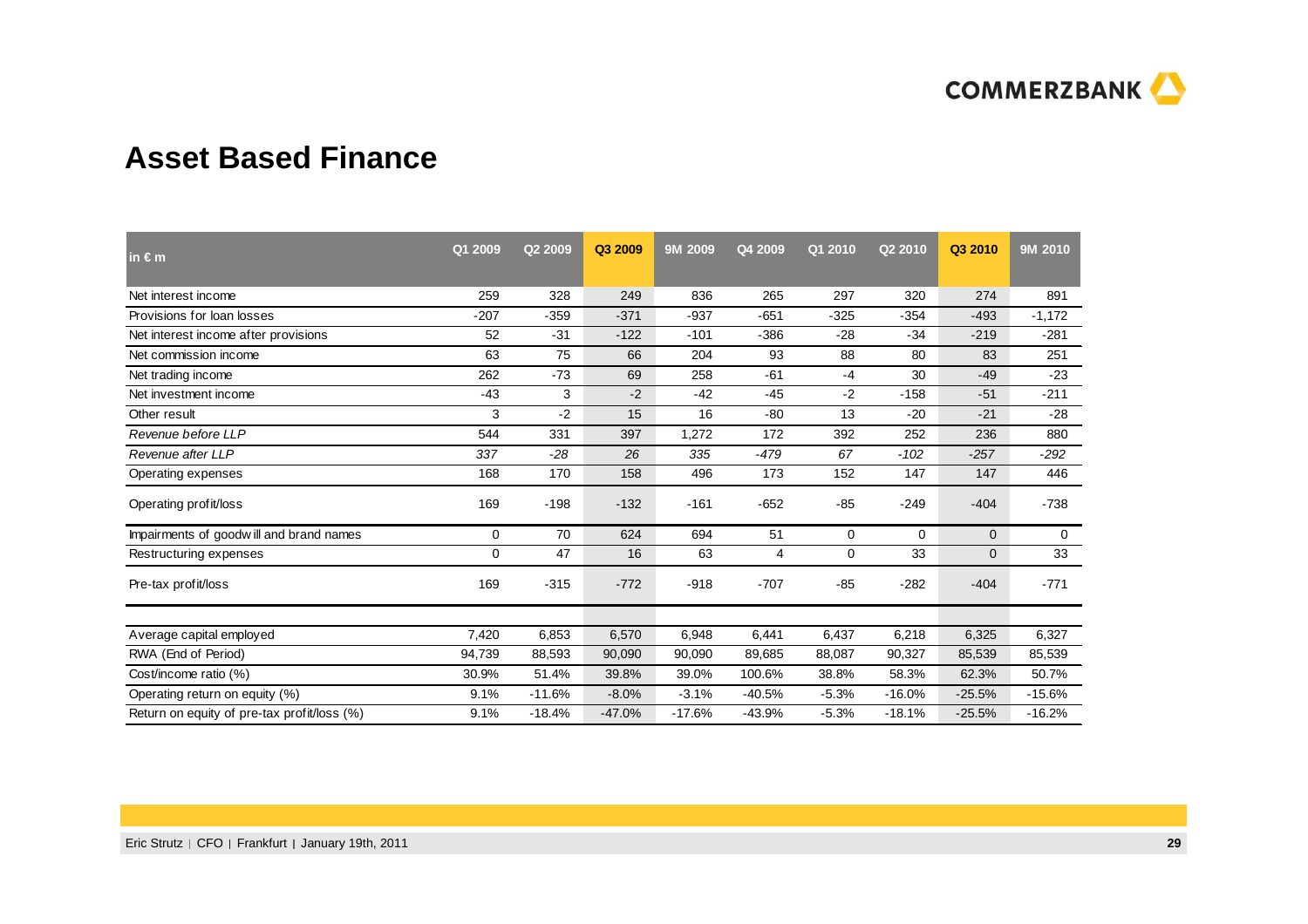

## **Portfolio Restructuring Unit**

| in $\epsilon$ m                             | Q1 2009     | Q2 2009     | Q3 2009        | 9M 2009     | Q4 2009     | Q1 2010     | Q2 2010        | Q3 2010        | 9M 2010        |
|---------------------------------------------|-------------|-------------|----------------|-------------|-------------|-------------|----------------|----------------|----------------|
| Net interest income                         | 72          | 65          | 52             | 189         | 63          | 23          | 10             | 29             | 62             |
| Provisions for loan losses                  | $-71$       | $-169$      | $-98$          | $-338$      | 11          | $-22$       | $-28$          | $-2$           | $-52$          |
| Net interest income after provisions        | 1           | $-104$      | $-46$          | $-149$      | 74          | -1          | $-18$          | 27             | 10             |
| Net commission income                       | 12          | 0           | $-2$           | 10          | 1           | $-3$        | $\overline{7}$ | $\overline{2}$ | 6              |
| Net trading income                          | $-1,259$    | 24          | 697            | $-538$      | $-274$      | 282         | 56             | 328            | 666            |
| Net investment income                       | $-135$      | $-130$      | $-105$         | $-370$      | $-62$       | $-94$       | 70             | $-9$           | $-33$          |
| Other result                                | 0           | 0           | $\mathbf{1}$   | -1          | 3           | $\Omega$    | $\overline{7}$ | -3             | $\overline{4}$ |
| Revenue before LLP                          | $-1,310$    | $-41$       | 643            | $-708$      | $-269$      | 208         | 150            | 347            | 705            |
| Revenue after LLP                           | $-1,381$    | $-210$      | 545            | $-1,046$    | $-258$      | 186         | 122            | 345            | 653            |
| Operating expenses                          | 34          | 32          | 41             | 107         | 41          | 25          | 28             | 30             | 83             |
| Operating profit/loss                       | $-1,415$    | $-242$      | 504            | $-1,153$    | $-299$      | 161         | 94             | 315            | 570            |
| Impairments of goodwill and brand names     | $\mathbf 0$ | $\mathbf 0$ | $\overline{0}$ | $\mathbf 0$ | 0           | $\mathbf 0$ | $\mathbf 0$    | $\Omega$       | $\mathbf 0$    |
| Restructuring expenses                      | 3           | $-1$        | $\overline{0}$ | 2           | $\mathbf 0$ | $\mathbf 0$ | $\Omega$       | $\overline{0}$ | $\mathbf 0$    |
| Pre-tax profit/loss                         | $-1,418$    | $-241$      | 504            | $-1,155$    | $-299$      | 161         | 94             | 315            | 570            |
|                                             |             |             |                |             |             |             |                |                |                |
| Average capital employed                    | 1.944       | 1,808       | 1,675          | 1,809       | 1,532       | 1,363       | 1,250          | 1,137          | 1,250          |
| RWA (End of Period)                         | 19,990      | 18,361      | 16,113         | 16,113      | 11,112      | 13,462      | 12,234         | 10,929         | 10,929         |
| Cost/income ratio (%)                       | n/a         | n/a         | 6.4%           | n/a         | n/a         | 12.0%       | 18.7%          | 8.6%           | 11.8%          |
| Operating return on equity (%)              | $-291.2%$   | $-53.5%$    | 120.4%         | $-85.0%$    | $-78.1%$    | 47.2%       | 30.1%          | 110.8%         | 60.8%          |
| Return on equity of pre-tax profit/loss (%) | $-291.8%$   | $-53.3%$    | 120.4%         | $-85.1%$    | $-78.1%$    | 47.2%       | 30.1%          | 110.8%         | 60.8%          |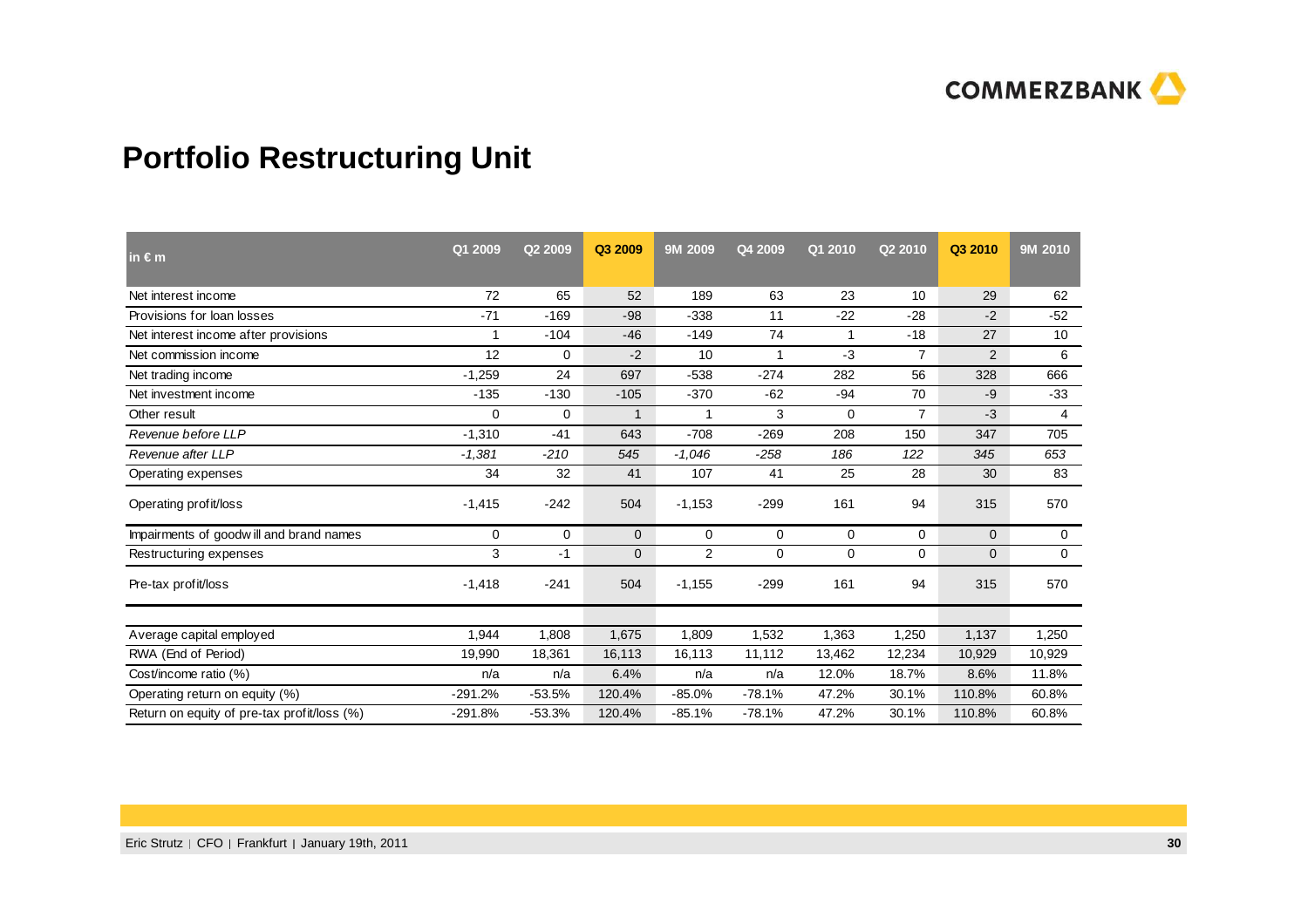

## **Others & Consolidation**

| in $\epsilon$ m                             | Q1 2009   | Q2 2009 | Q3 2009      | 9M 2009  | Q4 2009        | Q1 2010     | Q2 2010 | Q3 2010        | 9M 2010        |
|---------------------------------------------|-----------|---------|--------------|----------|----------------|-------------|---------|----------------|----------------|
| Net interest income                         | $-78$     | $-7$    | 15           | $-70$    | 151            | 183         | 119     | 26             | 328            |
| Provisions for loan losses                  | 1         | $-6$    | 0            | $-5$     | $\overline{7}$ | 5           | $-2$    | 4              | $\overline{7}$ |
| Net interest income after provisions        | $-77$     | $-13$   | 15           | $-75$    | 158            | 188         | 117     | 30             | 335            |
| Net commission income                       | $-83$     | $-14$   | $-33$        | $-130$   | $-13$          | $-28$       | $-17$   | $-21$          | $-66$          |
| Net trading income                          | $-146$    | $-41$   | $-121$       | $-308$   | $-116$         | 95          | $-28$   | $-177$         | $-110$         |
| Net investment income                       | 590       | 313     | 14           | 917      | 9              | $-14$       | 81      | $-32$          | 35             |
| Other result                                | $-11$     | 9       | 82           | 80       | 114            | $\mathbf 0$ | $-30$   | 29             | $-1$           |
| Revenue before LLP                          | 272       | 260     | $-43$        | 489      | 145            | 236         | 125     | $-175$         | 186            |
| Revenue after LLP                           | 273       | 254     | $-43$        | 484      | 152            | 241         | 123     | $-171$         | 193            |
| Operating expenses                          | $-38$     | 133     | 179          | 274      | 298            | 224         | 250     | 176            | 650            |
| Operating profit/loss                       | 311       | 121     | $-222$       | 210      | $-146$         | 17          | $-127$  | $-347$         | $-457$         |
| Impairments of goodwill and brand names     | 0         | 0       | $\mathbf{1}$ | 1        | $-1$           | 0           | 0       | $\overline{0}$ | $\mathbf 0$    |
| Restructuring expenses                      | 156       | 56      | 567          | 779      | 228            | $\mathbf 0$ | 0       | $\overline{0}$ | $\mathbf 0$    |
| Pre-tax profit/loss                         | 155       | 65      | $-790$       | $-570$   | $-373$         | 17          | $-127$  | $-347$         | $-457$         |
|                                             |           |         |              |          |                |             |         |                |                |
| Average capital employed                    | $-1,213$  | 2,280   | 10,290       | 3,785    | 9,108          | 8,147       | 9,106   | 9,202          | 8,818          |
| RWA (End of Period)                         | 16,681    | 16,285  | 14,833       | 14,833   | 14,916         | 14,283      | 16,301  | 16,975         | 16,975         |
| Cost/income ratio (%)                       | n/a       | 51.2%   | n/a          | 56.0%    | 205.5%         | 94.9%       | 200.0%  | $-100.6%$      | 349.5%         |
| Operating return on equity (%)              | $-102.6%$ | 21.2%   | $-8.6%$      | 7.4%     | $-6.4%$        | 0.8%        | $-5.6%$ | $-15.1%$       | $-6.9%$        |
| Return on equity of pre-tax profit/loss (%) | $-51.1%$  | 11.4%   | $-30.7%$     | $-20.1%$ | $-16.4%$       | 0.8%        | $-5.6%$ | $-15.1%$       | $-6.9%$        |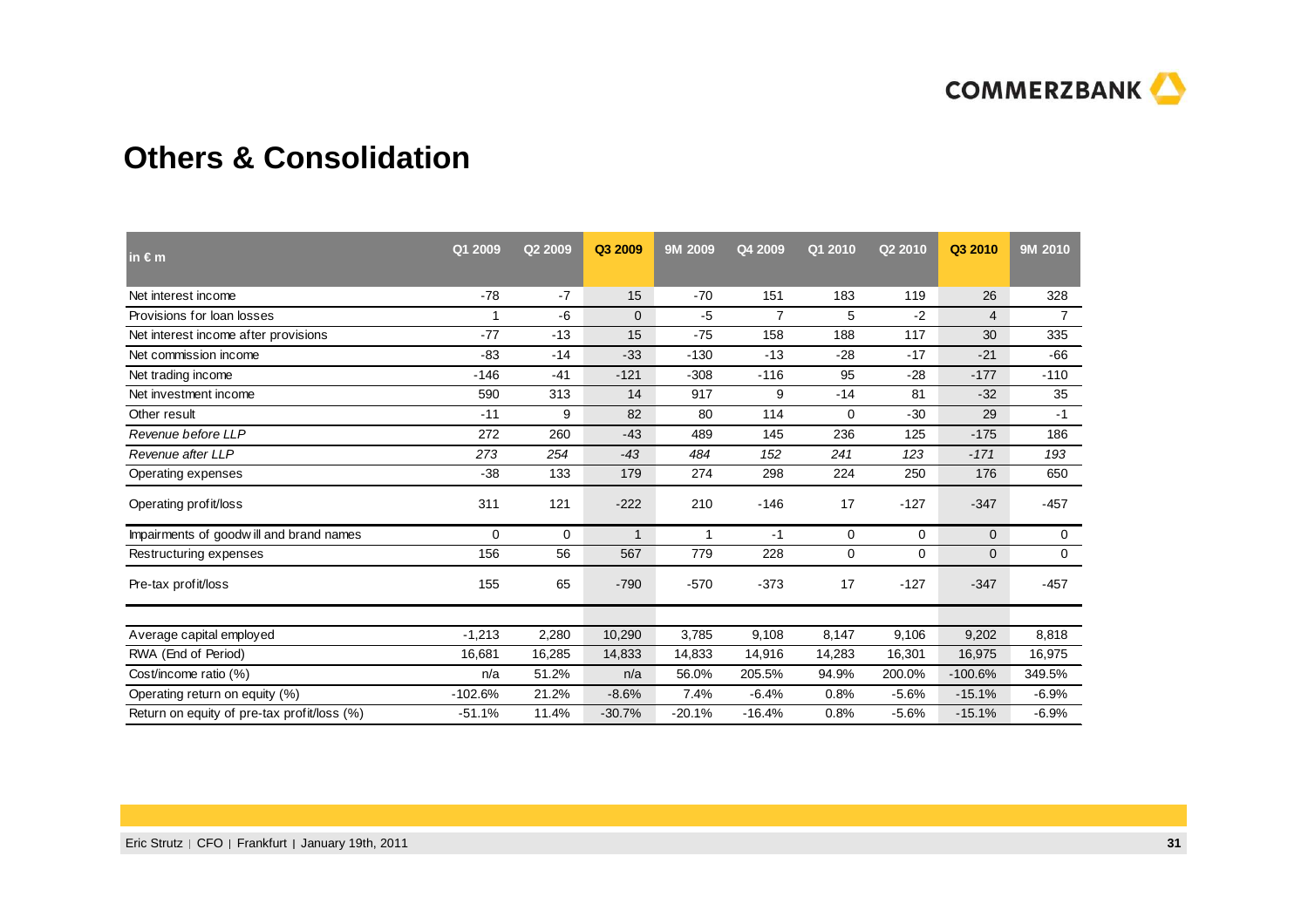

## **Group equity definitions**

#### **Reconciliation of equity definitions**

| Equity definitions in $\epsilon$ m                                                                       | <b>Sep 2010</b> |
|----------------------------------------------------------------------------------------------------------|-----------------|
| Subscribed capital                                                                                       | 3,063           |
| Capital reserve                                                                                          | 1,312           |
| Retained earnings                                                                                        | 7,948           |
| Silent participations SoFFin/Allianz                                                                     | 17,178          |
| Currency translation reserve                                                                             | $-327$          |
| Consolidated P&L                                                                                         | 1,173           |
| Investors' Capital without non-controlling interests                                                     | 30,347          |
| Non-controlling interests (IFRS)*                                                                        | 773             |
| Investors' Capital                                                                                       | 31,120          |
| Change in consolidated companies; goodwill;<br>consolidated net profit minus portion of dividend; others | -3,477          |
| Basel II core capital without hybrid capital                                                             | 27,642          |
| Hybrid capital                                                                                           | 3,774           |
| Basel II Tier I capital                                                                                  | 31,416          |

#### **Equity basis for RoE**





**Basis for operating RoE and pre-tax RoE**

\* excluding:

- Revaluation reserve

- Cash flow hedges

- Consolidated profit/loss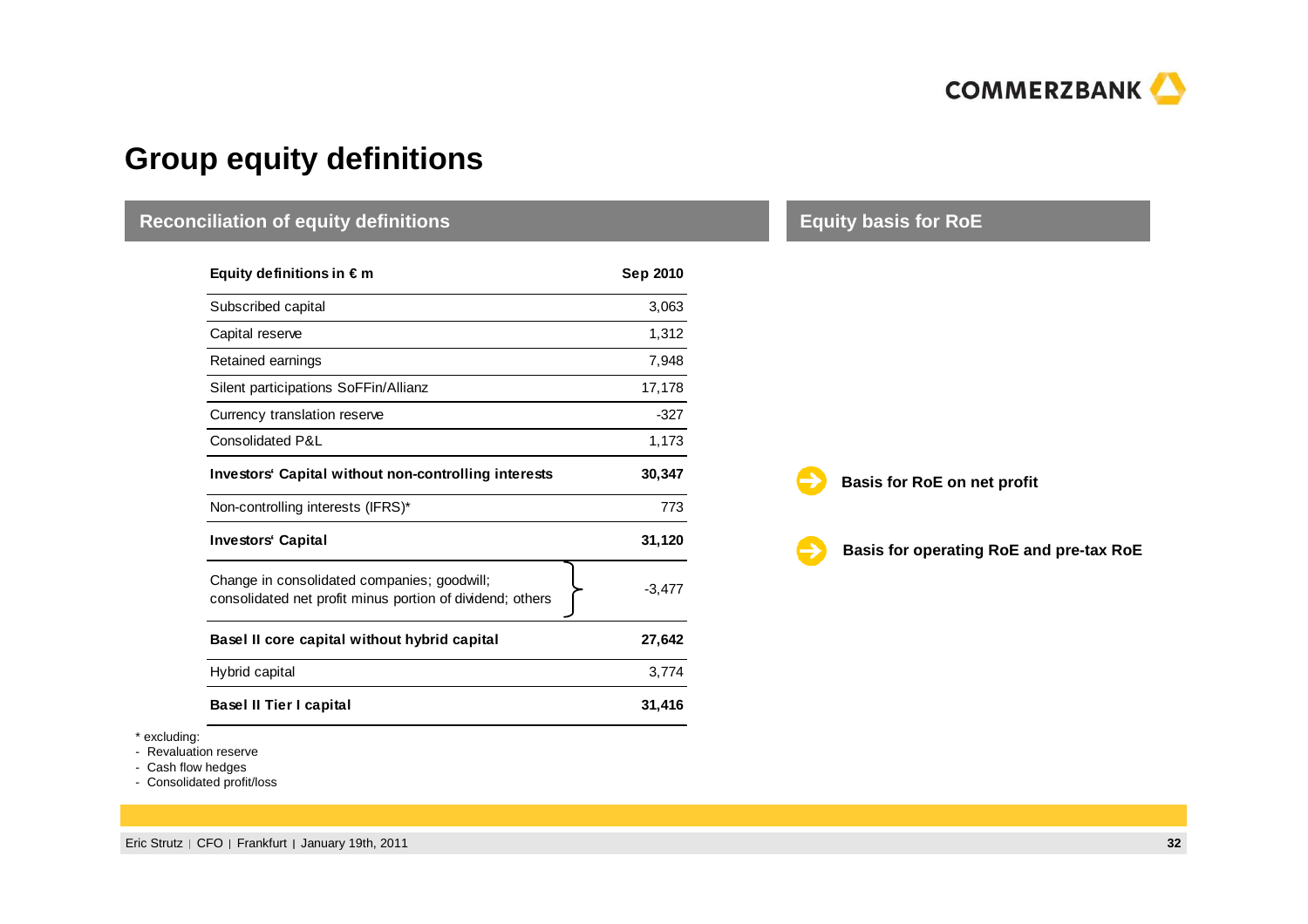

## **Balance Sheet Leverage Ratio**

| $(in \in m)$                         | 31.12.2009 | 30.09.2010 |
|--------------------------------------|------------|------------|
| <b>Equity</b>                        | 26,577     | 28,074     |
|                                      |            |            |
| <b>Total Assets</b>                  | 844,103    | 848,313    |
| Derivatives netting                  | $-6,352$   | $-6,029$   |
| Trading assets / liabilities netting | $-193,004$ | $-226,925$ |
| Deferred taxes netting               | $-2,586$   | $-1,780$   |
| Other assets / liabilities netting   | $-7,893$   | $-6,017$   |
| <b>Total Adjusted Assets</b>         | 634,268    | 607,562    |
|                                      |            |            |
| <b>Leverage Ratio</b>                | 24         | 22         |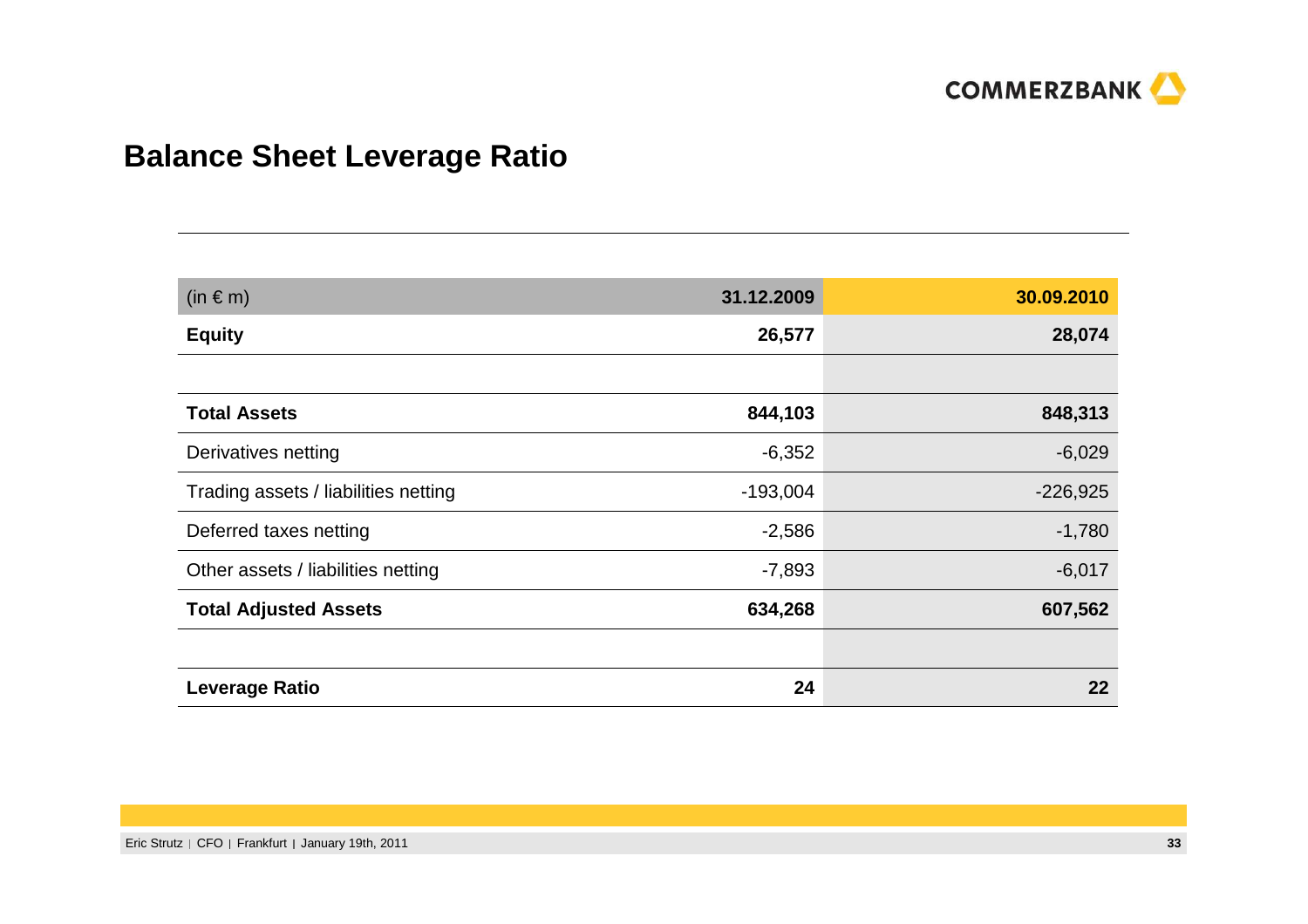

#### **Done 2010YTD\*6.5 bn7.6 bn14.1 bn~ 483315Maturing Capital Market Liabilities** $-2/3$ **Not to be refinanced 2 / 31/3Funding Fundingplanplan 12 - 15 ~ 1 / 3**Covered Bonds Unsecured Funding**33 - 36** $\begin{array}{c} \text{2010} \\ \text{Fundir} \\ \text{1/3} \end{array}$ <br>  $\begin{array}{c} \text{2010} \\ \text{Fundir} \\ \text{12 - 1!} \\ \text{1} \end{array}$ in € bn

## **2010 funding needs fulfilled by end of Q3**

\* As of 30 September 2010

- › Funding needs 2010 fulfilled with total capital markets issuance of €14.1 bn
- › Funding supported through strong retail and private placement franchise
- › Successful 10 year unsecured benchmark transaction supports maturity profile
- › Pfandbrief market continues to serve as a stable funding source
- › Funding needs for 2011 expected to be below funding 2010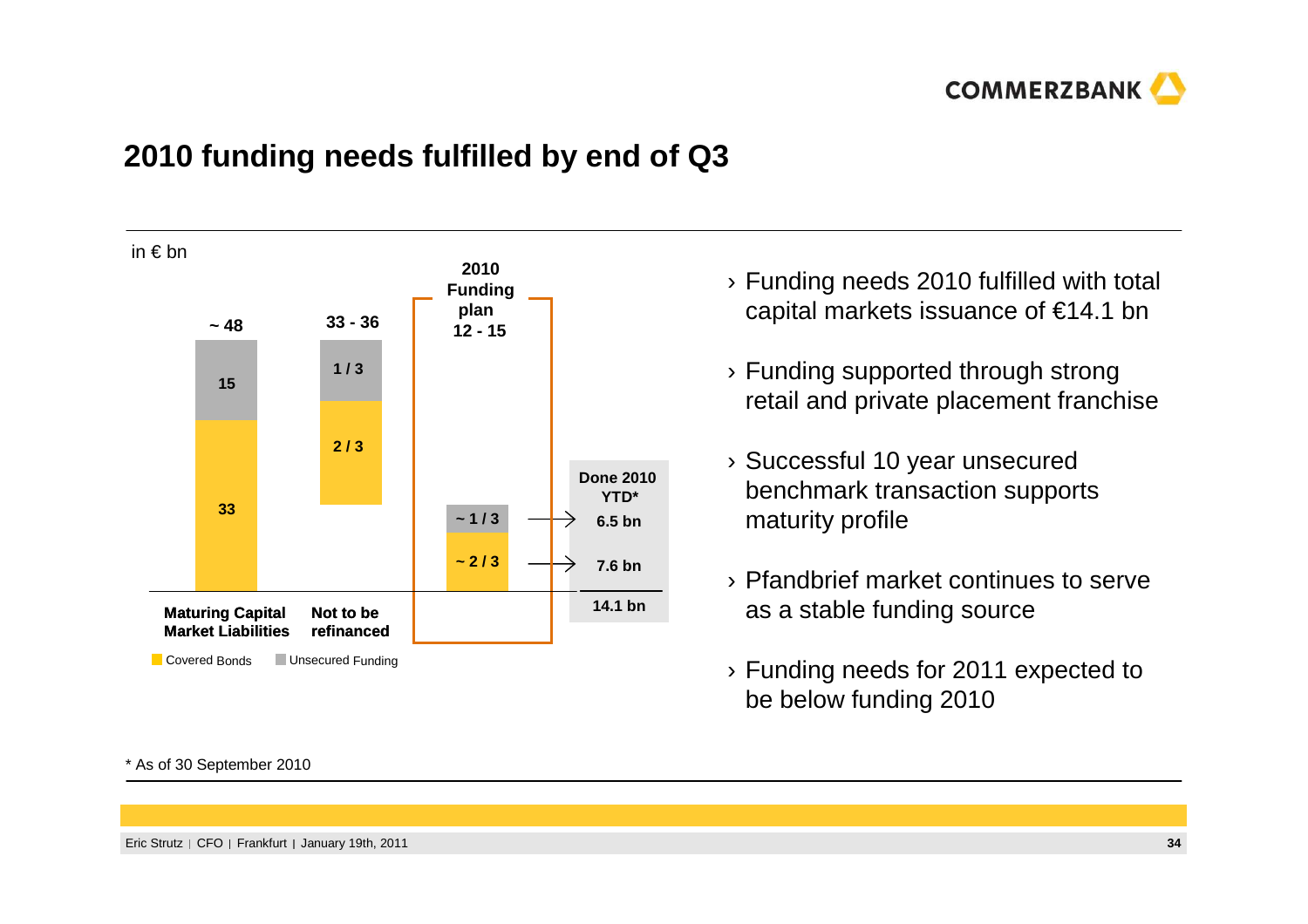

## **Average maturity of unsecured issues lengthened in 2010**





- $\rightarrow$  €1 bn senior unsecured benchmark with 10 year maturity placed in September – second long-dated benchmark in 2010 (7 year transaction in March)
- › Average maturity of new issuance significantly increased to 6.8 years vs. 4.3 years in 2009
- › Currency diversification, e.g. through USD, JPY, AUD, and NOK private placements
- › Pfandbrief funding continues in size
	- Successful public sector and mortgage Jumbos
	- €725 m Jumbo taps at attractive funding levels in Q3 2010
	- Constant flow of private placements
- › Lettres de Gage benchmark by Eurohypo Lux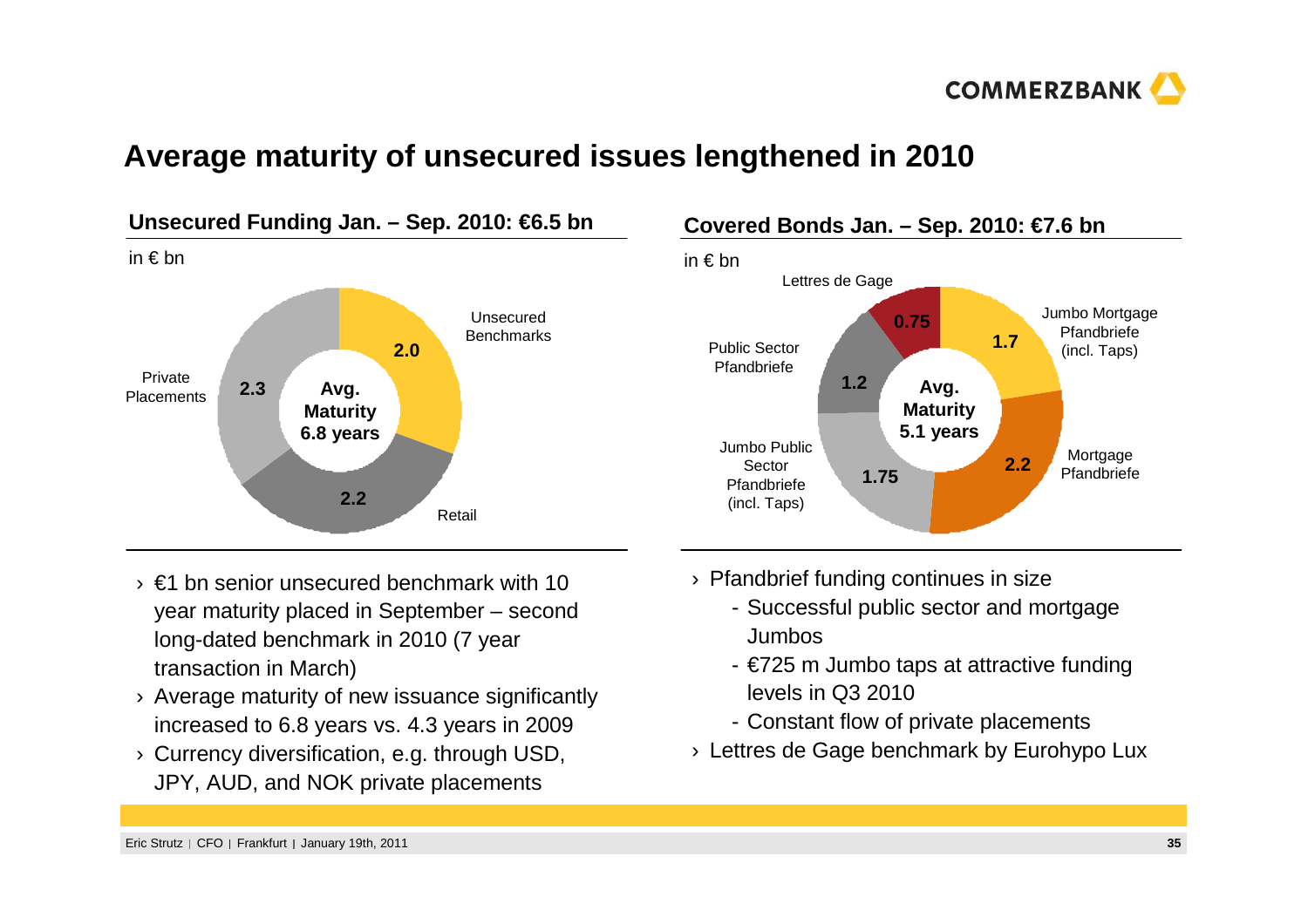



## **2011 funding plan: maturing debt exceeds planned new issuance**

- Total funding plan of €10-12 bn to be covered mainly by private placements
- 2011 maturities of approx. €36 bn will lead to further reduction of the Group's capital markets exposure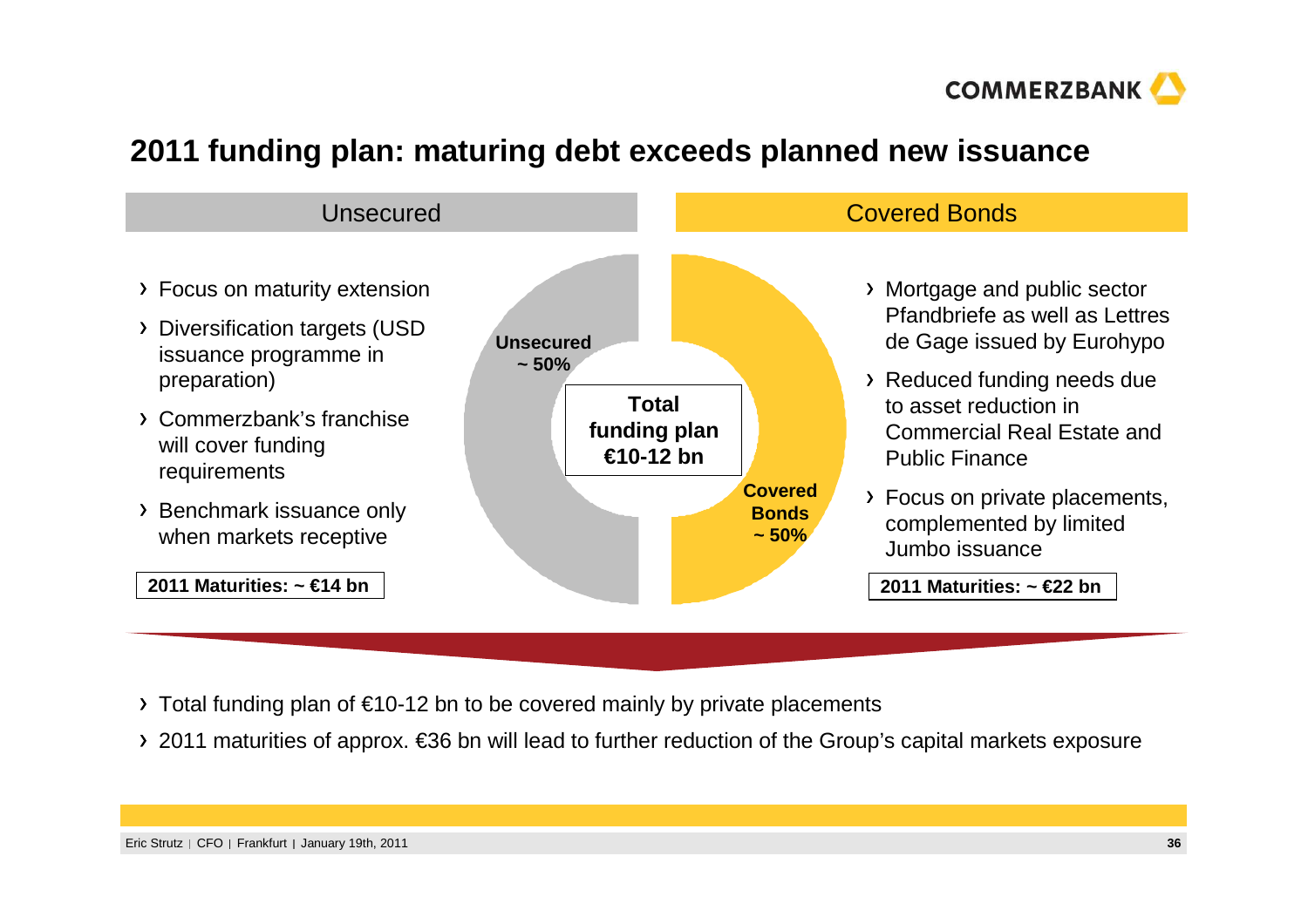

## **PRU Structured Credit by Business Segment - Sept 2010**



#### **Details & Outlook**

- Continue exits focussing increasingly on lower grade product if liquidity returns
- Overall the bank expects write-ups over the residual life of these assets, with future writedowns such as on US RMBSsand US CDOs of ABSs, which have already been written down substantially, being more than compensated by <sup>a</sup> positive performance from other assets
- Markets may remain volatile; exogenous events might impact

| (in $\notin$ bn) |  | <b>Notional Value</b> |               | Net Assets* |          | <b>Risk Exposure**</b> |          | <b>P&amp;L</b> (in $\in$ m) |          | <b>OCI</b> effect<br>$(in \in m)$ | MDR ***                  |
|------------------|--|-----------------------|---------------|-------------|----------|------------------------|----------|-----------------------------|----------|-----------------------------------|--------------------------|
| <b>Segments</b>  |  | Sep-10                | <b>Jun-10</b> | Sep-10      | $Jun-10$ | Sep-10                 | $Jun-10$ | Sep-10                      | $Jun-10$ | Q3 2010                           | <b>Sep-10</b>            |
| <b>RMBS</b>      |  | 7.7                   | 8.7           | 2.2         | 2.8      | 5.3                    | 5.8      | 182                         | 8        | 16                                | 31%                      |
| <b>CMBS</b>      |  | 0.7                   | 0.8           | 0.5         | 0.6      | 0.5                    | 0.5      | 25                          | 24       | 13                                | 33%                      |
| <b>CDO</b>       |  | 11.3                  | 12.7          | 4.1         | 4.5      | 6.9                    | 7.6      | 440                         | 246      | 45                                | 39%                      |
| <b>Other ABS</b> |  | 3.7                   | 4.4           | 2.8         | 3.5      | 3.0                    | 3.7      | 35                          | 53       | $\overline{4}$                    | 19%                      |
| <b>PFI/Infra</b> |  | 4.3                   | 4.3           | 1.9         | 2.0      | 3.9                    | 4.0      | $-10$                       | -8       | 0                                 | 9%                       |
| <b>CIRCS</b>     |  | 0.7                   | 0.7           | 0.5         | 0.5      | 0.0                    | 0.0      | $-3$                        | $-2$     | 0                                 |                          |
| <b>Others</b>    |  | 2.8                   | 3.4           | 2.2         | 2.1      | 0.2                    | 0.2      | $-12$                       | -8       | $\mathbf{0}$                      | $\overline{\phantom{a}}$ |
| Total            |  | 31.4                  | 35.1          | 14.2        | 15.9     | 19.9                   | 21.7     | 657                         | 313      | 79                                | 37%                      |

\* Net Assets includes both "Buy" and "Sell" Credit Derivatives; all are included on a Mark to Market basis; \*\* Risk Exposure only includes "Sell" Credit derivatives. The exposure is then calculated as if we hold the long Bond (Notional less PV of derivative); \*\*\* Markdown-Ratio = 1-(Risk Exposure / Notional value)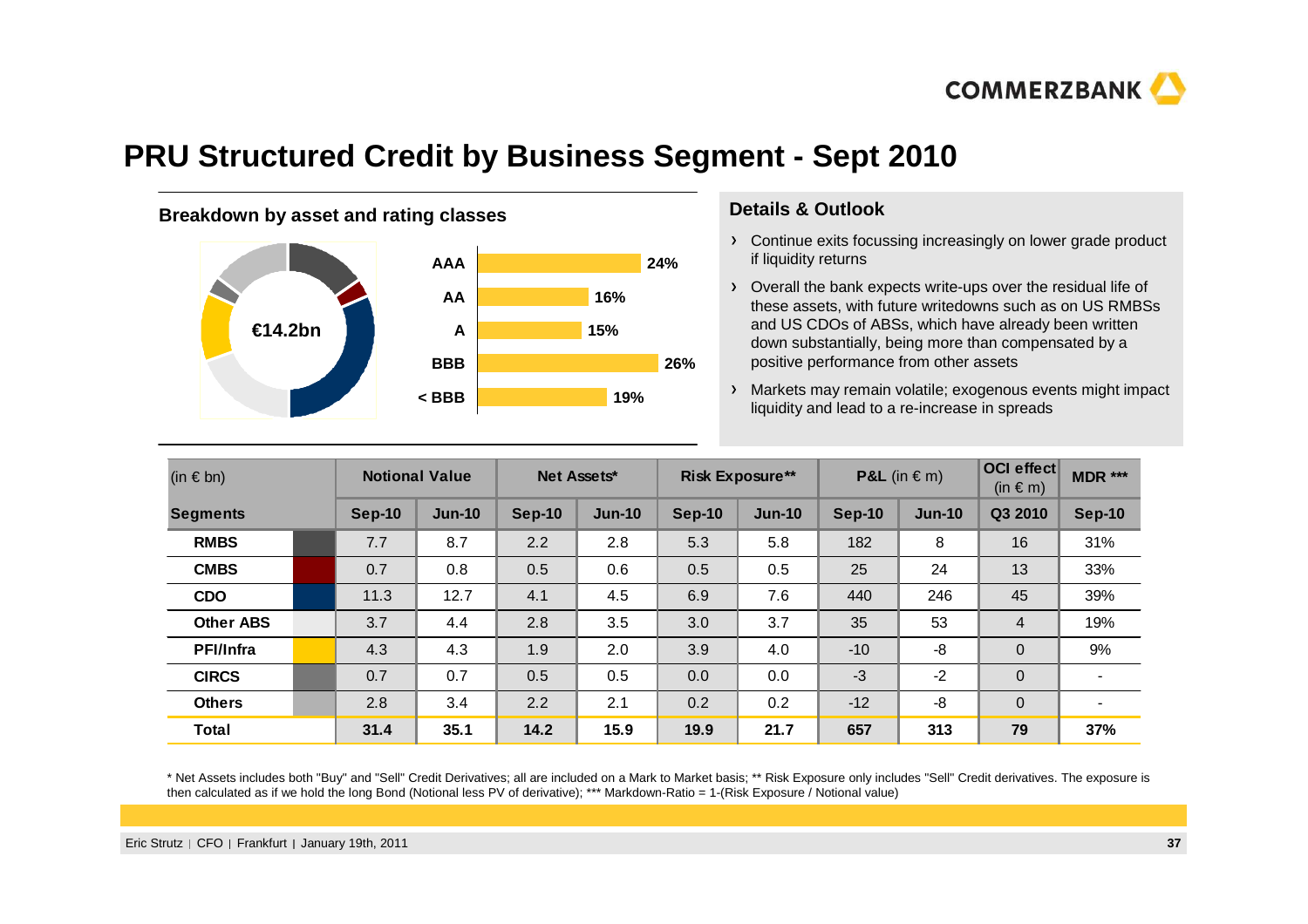

## **CDA and Counterparty Risk from Monolines**



#### **Details**

- MtM of derivatives has to be adjusted to the creditworthiness of counterparties. This fair value is corrected through trading P&L via CDA.
- CDA in Q3/2010 decreased slightly by €6m to €616m, mainly driven by non-monoline counterparties. Monoline CDA increased by €5m to €414m as result of higher market credit spreads for the protected assets. The CDA coverage ratio for Monoline protection remained stable at 46%

#### **Outlook**

- Full write-down of protection from critical monoline counterparties has already been realised prior to 2010
- There are no significant charges from remaining monoline counterparties expected going forward. However, CDS spreads are likely to be volatile which might lead to corresponding changes in CDA.

**1)** CDAs referring to monoline and non-monoline counterparties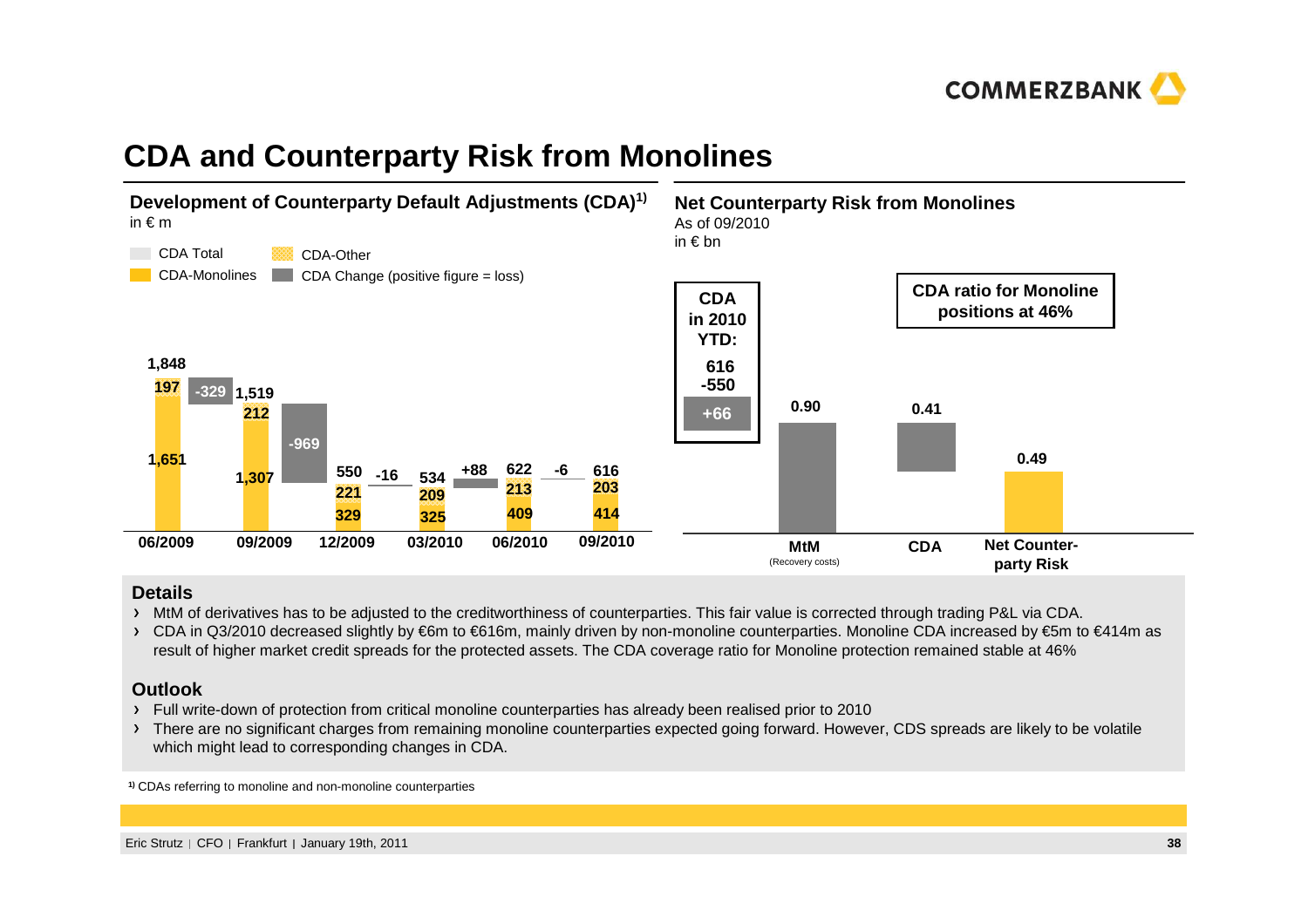

## **Leveraged Acquisition Finance (LAF)**



#### **Portfolio details\***

- In Q1-Q3 2010 the portfolio was characterized by prepayments and amendments of existing transactions as well as by the funding of new transactions.
- The LAF market has gathered momentum; it confirms the expected process of normalization of this market-segment.
- Total LAF exposure slightly reduced to €3.8bn; minor provisions were established in the second and third quarter.
- $\rightarrow$  Main exposure ( $\sim$  €3.5bn) managed by C&M, only €244mby MSB (with 99% of the exposure in Germany).

#### **Outlook:**

- > Due to their high leverage most companies in the portfolio are more susceptible to the economic environment than other corporates across the Bank.
- Particularly lagging business cycle sectors may experience difficulties in the current stage in the economic cycle if theirliquidity position becomes strained. We cannot rule out additional P&L impacts from rating downgrades and/or defaults even if the economic rebound stabilizes.
- New business still requires conservative structures and limited underwriting risks.

\* excluding default portfolio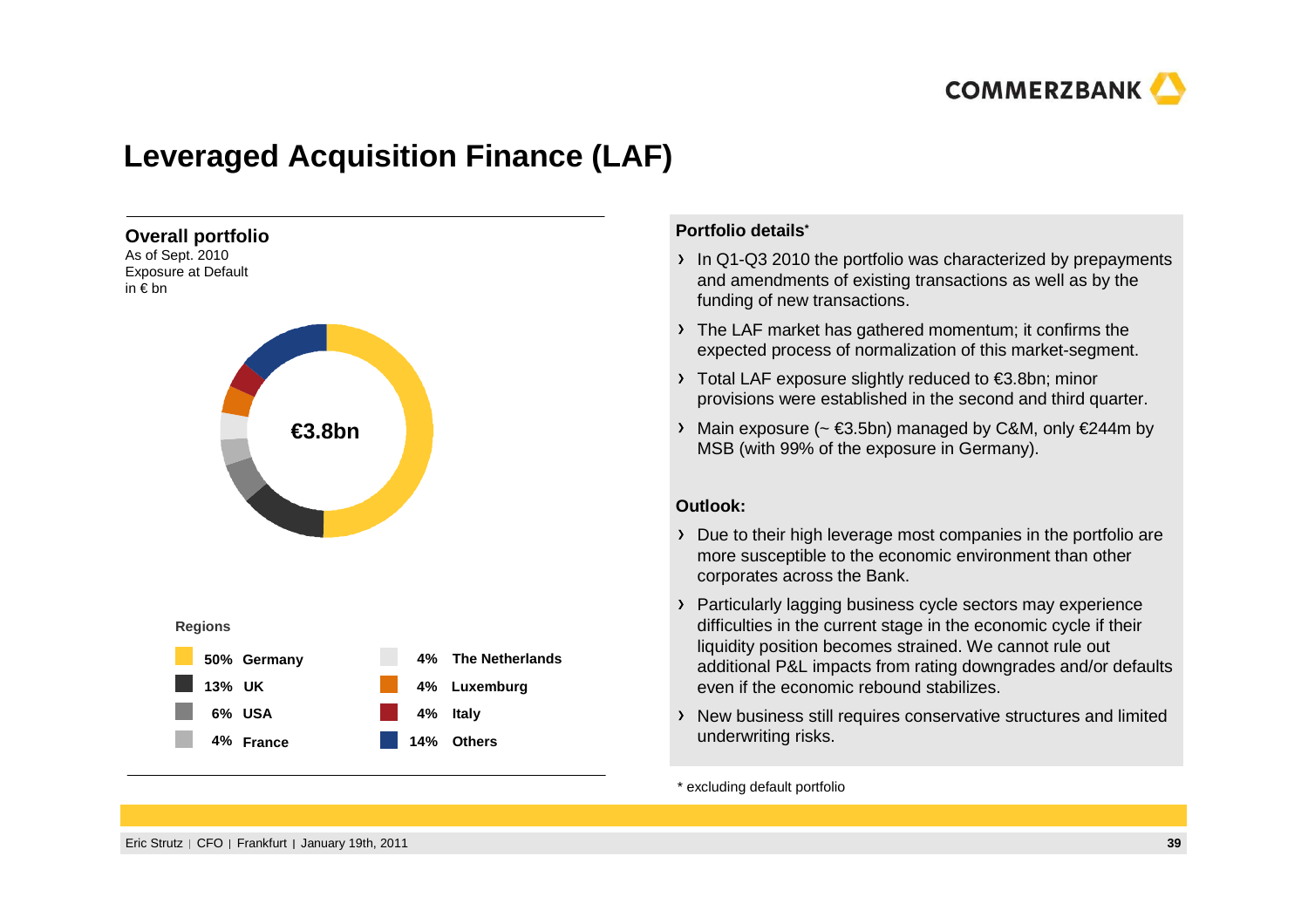

## **Default Portfolio (as of Sep. 30th, 2010)**

**Default portfolio and coverage ratios by segment**

€m – exclusive/inclusive GLLP



<sup>1</sup> incl. Others and Consolidation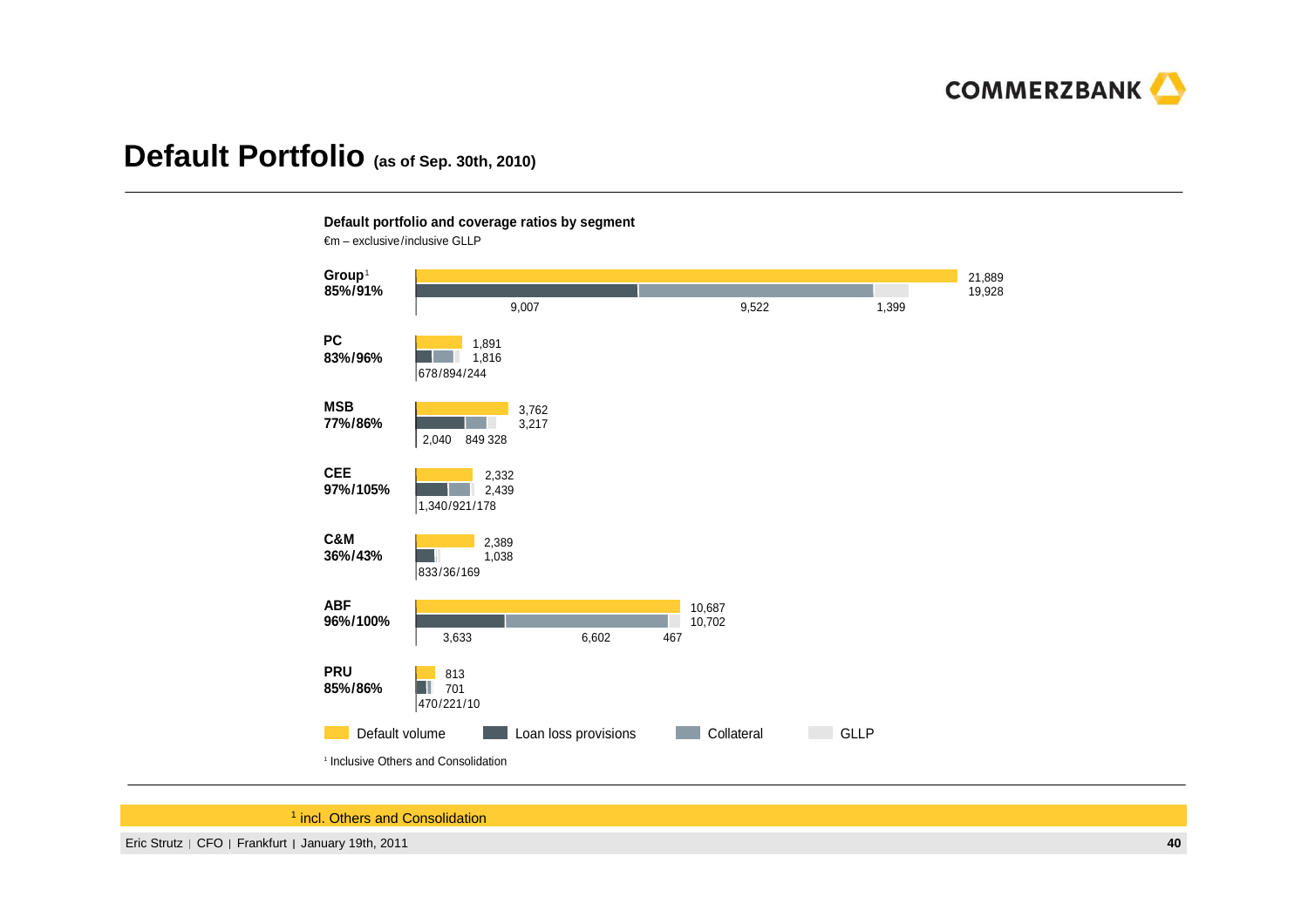

# **Loan to Value figures in the CRE business (as of Sep. 30th, 2010)**



corporate loans; additional collateral not taken into account

Values in parantheses: December 2009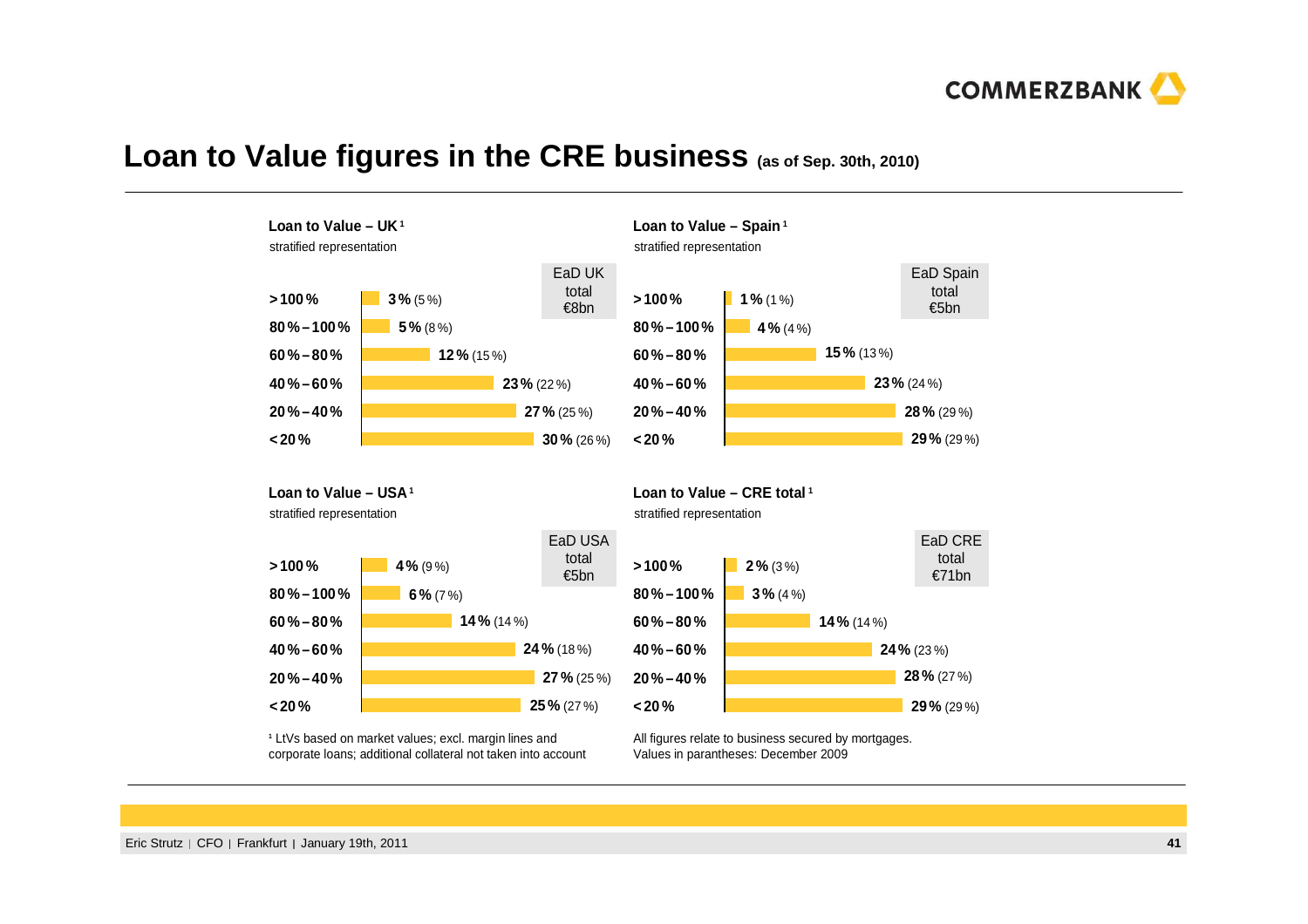

## **Risk provisions**

**Specific provisions for loan losses <sup>≥</sup> € <sup>10</sup> <sup>m</sup>**

|                 | Other cases<br>$<\epsilon$ 10m                    |                                         | ≥€10m<br>$<\epsilon$ 20m                       |                                         | ≥€20m<br><€50m                          |                                         | ≥€50m                                   |                                                   | Individual<br>cases<br>$≥€10m$ total           |                                         |
|-----------------|---------------------------------------------------|-----------------------------------------|------------------------------------------------|-----------------------------------------|-----------------------------------------|-----------------------------------------|-----------------------------------------|---------------------------------------------------|------------------------------------------------|-----------------------------------------|
| Year            | <b>Net</b><br><b>LLP</b><br>total<br>$\epsilon$ m | <b>Net</b><br><b>LLP</b><br>total<br>€m | <b>Number</b><br><b>of</b><br>commit-<br>ments | <b>Net</b><br><b>LLP</b><br>total<br>€m | Number<br><b>of</b><br>commit-<br>ments | <b>Net</b><br><b>LLP</b><br>total<br>€m | <b>Number</b><br>0f<br>commit-<br>ments | <b>Net</b><br><b>LLP</b><br>total<br>$\epsilon$ m | <b>Number</b><br><b>of</b><br>commit-<br>ments | <b>Net LLP</b><br>total<br>$\epsilon$ m |
| 2009            | 2,107                                             | 652                                     | 48                                             | 495                                     | 22                                      | 960                                     | 10                                      | 2,107                                             | 80                                             | 4,214                                   |
| $Q1-Q3$<br>2010 | 788                                               | 331                                     | 29                                             | 644                                     | 25                                      | 141                                     | 6                                       | 1,116                                             | 60                                             | 1,904                                   |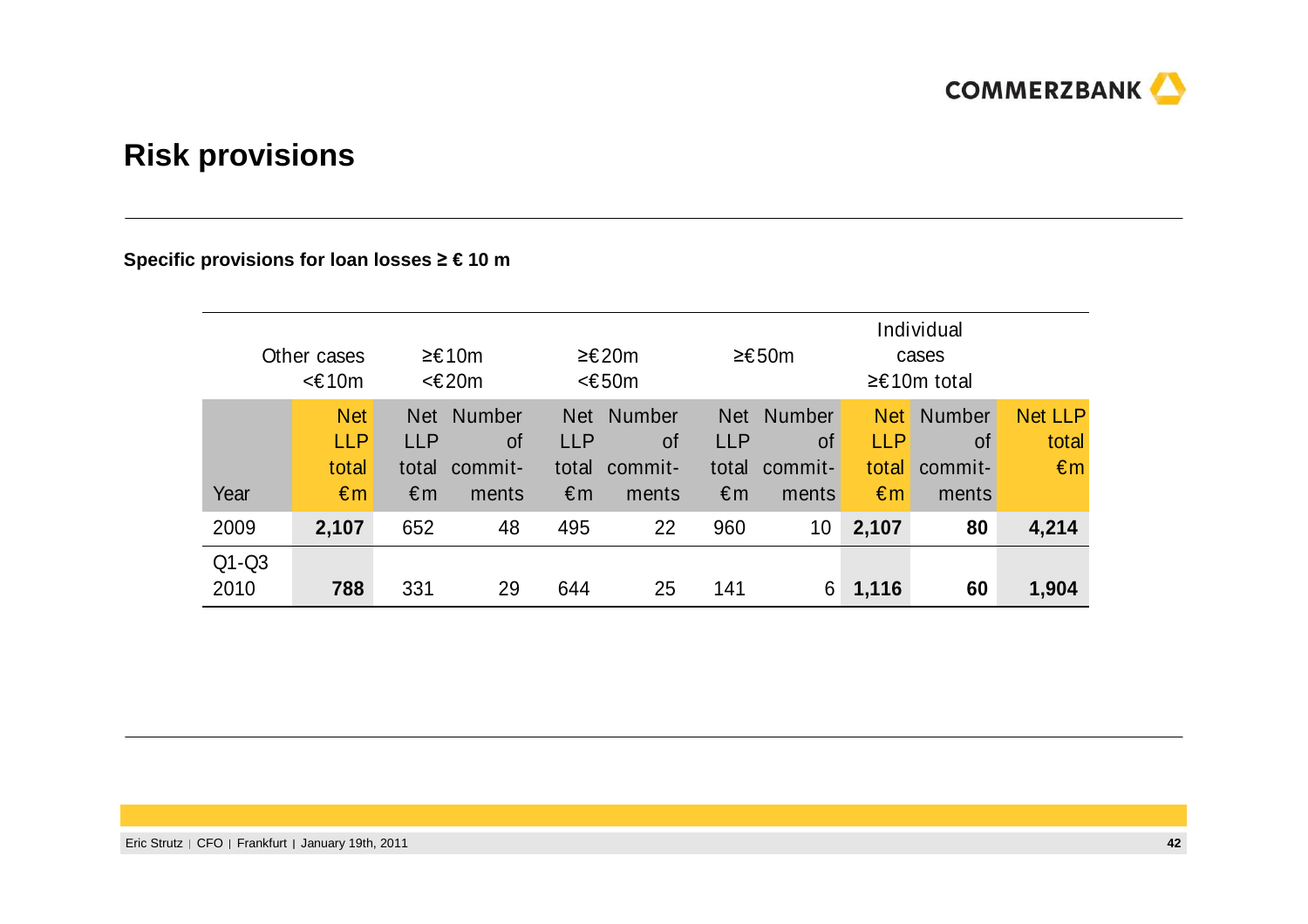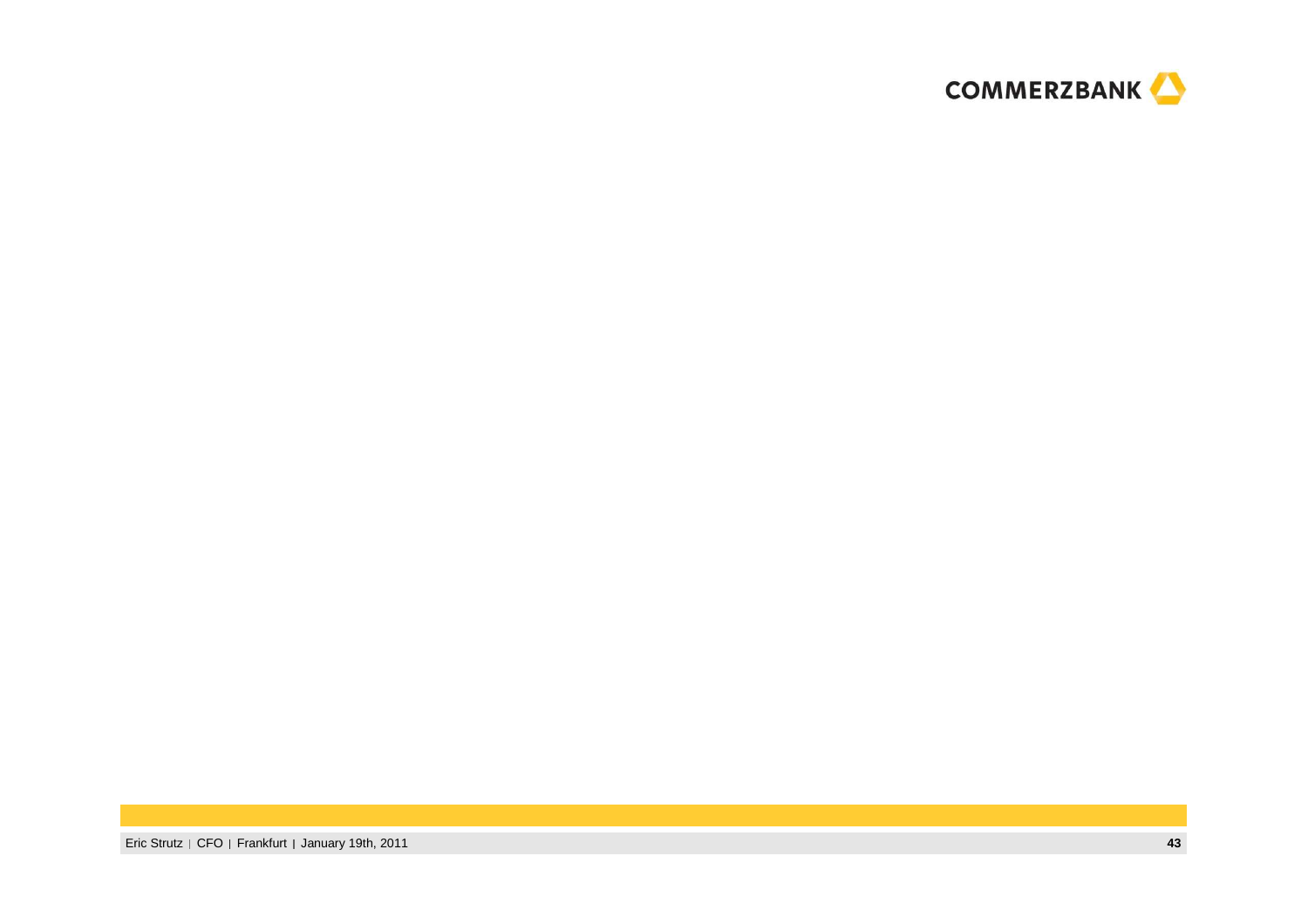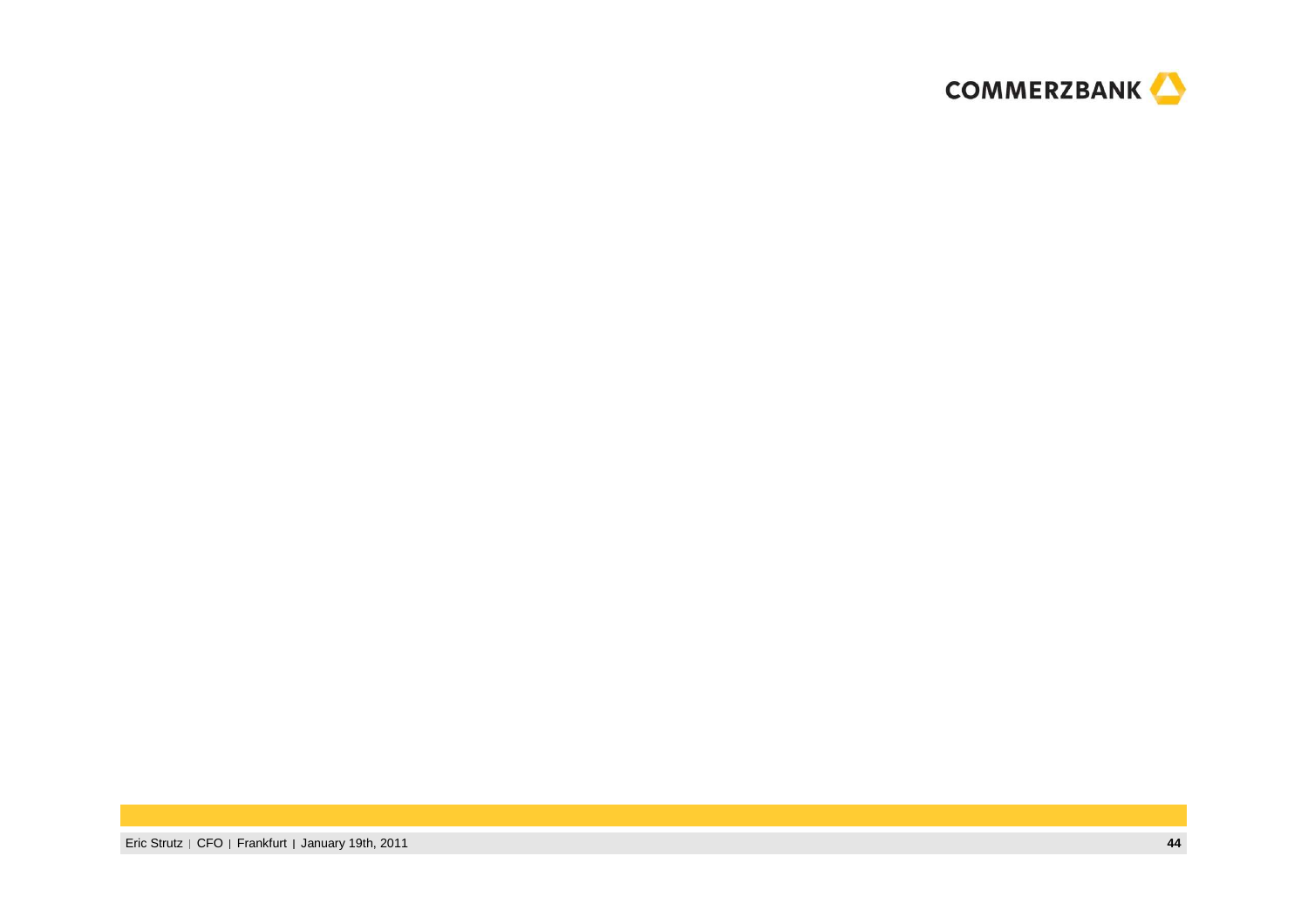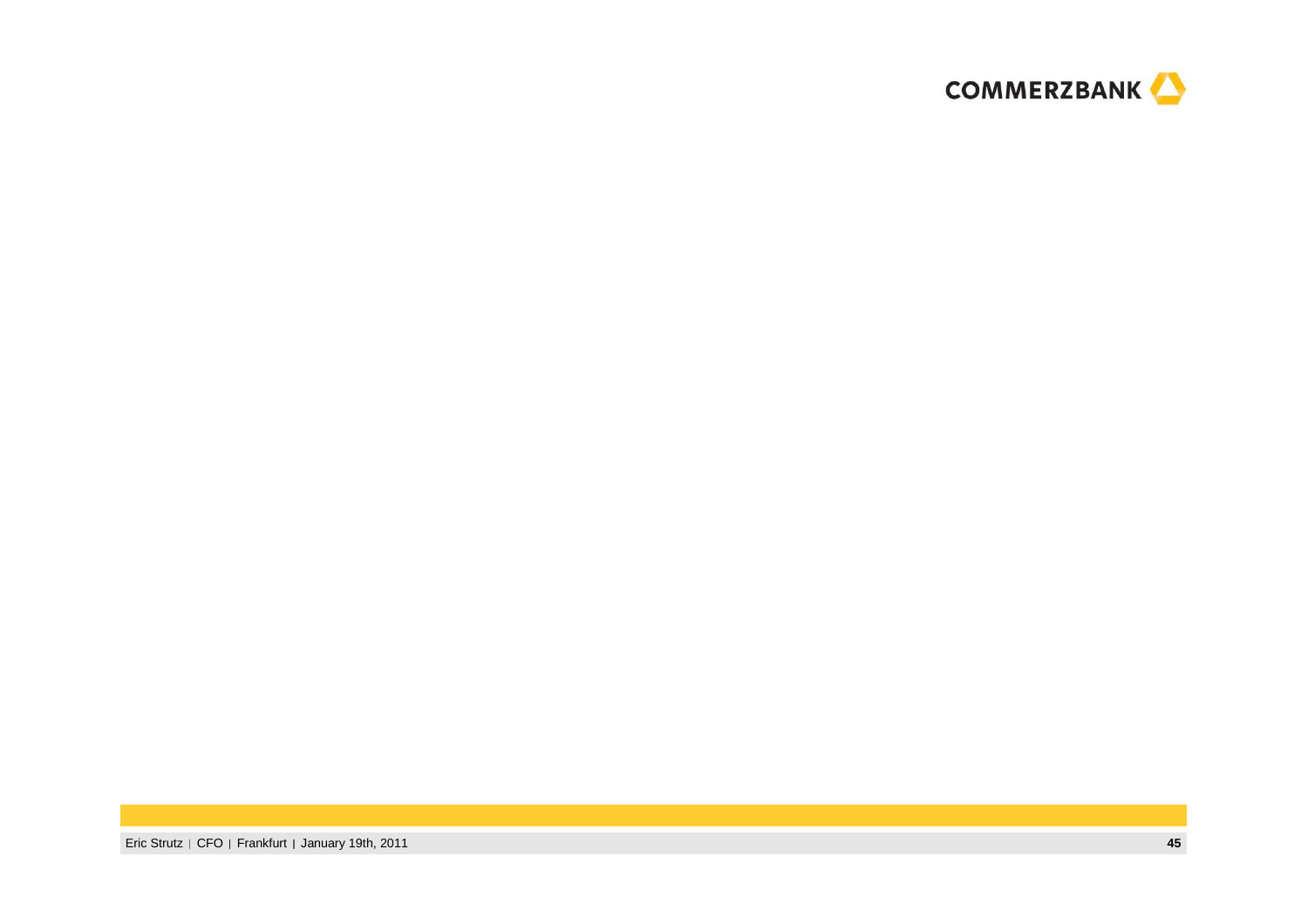

#### **For more information, please contact Commerzbank´s IR team:**

**Jürgen Ackermann (Head of Investor Relations)**

P: +49 69 136 22338

M: juergen.ackermann@commerzbank.com

#### **Equity IR**

**Michael H. Klein** (Head of Equity IR)P: +49 69 136 24522M: michael.klein@commerzbank.com

**Sandra Büschken** P: +49 69 136 23617M: sandra.bueschken@commerzbank.com

**Ute Heiserer-Jäckel** P: +49 69 136 41874M: ute.heiserer-jaeckel@commerzbank.com

**Simone Nuxoll** P: +49 69 136 45660M: simone.nuxoll@commerzbank.com

**Stefan Philippi** P: +49 69 136 45231M: stefan.philippi@commerzbank.com

#### **Financial Reporting / Fixed Income Strategic Research**

**Klaus-Dieter Schallmayer** (Head of FR/FI) P: +49-69 263 57628 M: klaus-dieter.schallmayer@commerzbank.com

**Wennemar von Bodelschwingh**P: +49 69 136 43611 M: wennemar.vonbodelschwingh@commerzbank.com

**Michael Desprez** P: +49 69 263 54357M: michael.desprez@commerzbank.com **ir@commerzbank.comwww.ir.commerzbank.com**

**Dirk Bartsch** (Head of Strategic Research) P: +49 69 136 2 2799 M: dirk.bartsch@commerzbank.com

#### **Ulf Plesmann**

 P: +49 69 136 43888 M: ulf.plesmann@commerzbank.com